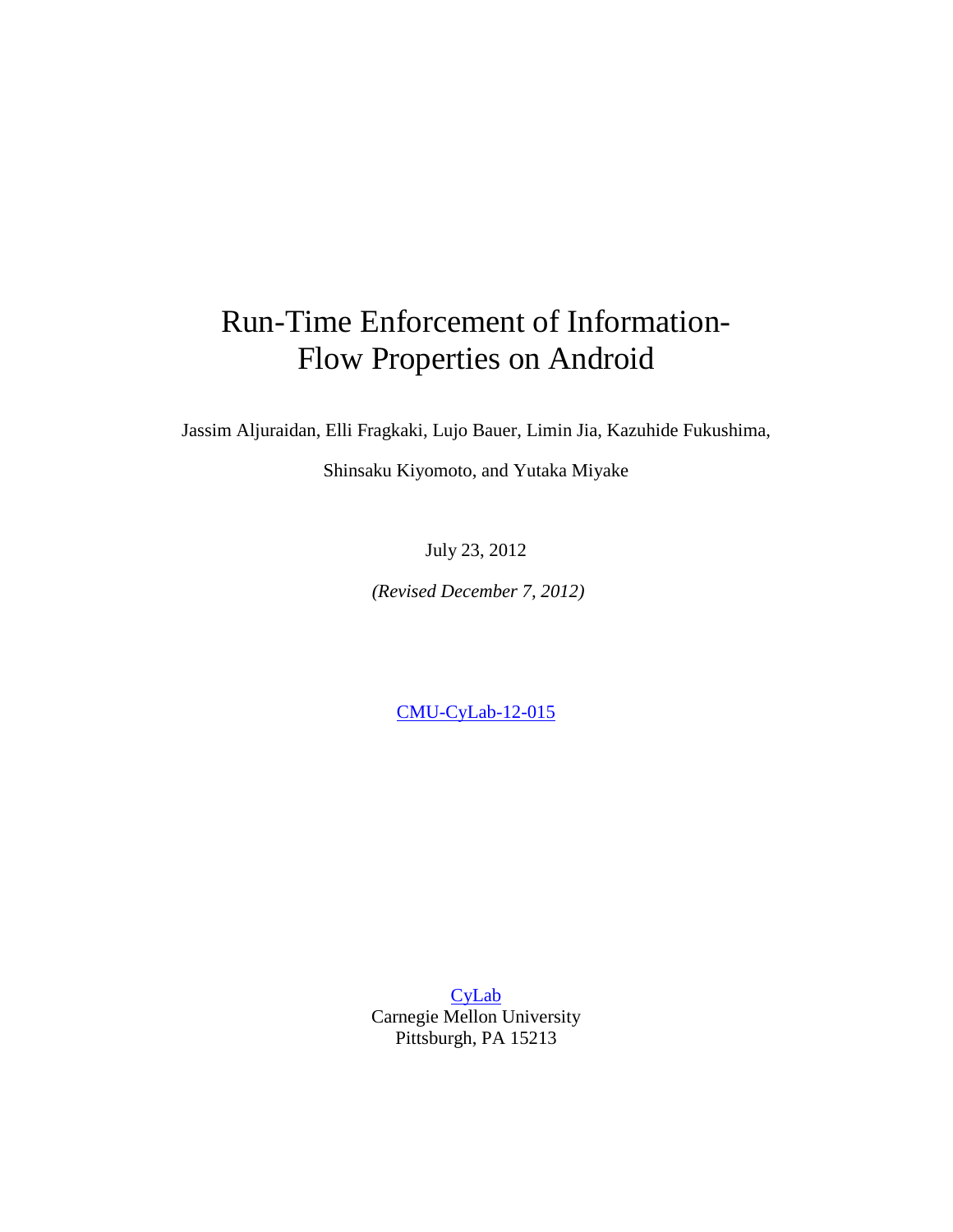## Run-Time Enforcement of Information-Flow Properties on Android

Jassim Aljuraidan Elli Fragkaki Lujo Bauer Limin Jia

Carnegie Mellon University {aljuraidan,elli,lbauer,liminjia}@cmu.edu Kazuhide Fukushima Shinsaku Kiyomoto Yutaka Miyake

KDDI R&D Laboratories, Inc. {ka-fukushima,kiyomoto,miyake}@kddilabs.jp

## Abstract

Recent years have seen a dramatic increase in the number and importance in daily life of mobile devices. The security properties that these devices provide to their applications, however, are inadequate to protect against many undesired behaviors. A broad class of such behaviors is violations of simple information-flow properties.

This paper proposes an enforcement system that permits Android applications to be concisely annotated with information-flow policies, which the system enforces at run time. Information-flow constraints are enforced both between applications and between components within applications, aiding developers in implementing least privilege. We develop a detailed model of our enforcement system using a process calculus, and use the model to prove noninterference. Our system and model have a number of useful or novel features, including support for Android's single- and multiple-instance components, floating labels, declassification and endorsement capabilities, and support for legacy applications. Our design fits the Android programming model cleanly enough that we have developed a fully functional prototype on Android 4.0.4. We tested our prototype on a Nexus S phone, verifying that it can enforce practically useful policies that can be implemented with minimal modification to off-the-shelf applications.

*Keywords* information flow; Android; run-time enforcement; language-based security

## 1. Introduction

Recent years have seen a dramatic increase in the number and importance in daily life of smartphones and similar mobile devices. The security properties that mobile devices and their operating systems provide to their applications, however, are inadequate to protect against many undesired behaviors, contributing to the rapid rise in the amount of malware targeting mobile devices [21, 27].

To mitigate application misbehavior, mobile OSes like Android rely largely on strong isolation between applications, as well as permission systems that limit communication between applications and access to resources and sensitive APIs. Researchers have investigated these mechanisms at length, finding them vulnerable to application collusion through the use of covert channels [22, 31], information-flow leaks [11, 31], and privilege-escalation attacks [7, 13]. Attempts to address these issues have produced tools for detecting information leaks [6, 10, 18], improvements to permission systems (e.g., [24, 26]), as well as more powerful mechanisms for restricting applications' access to data and resources (e.g., [4]).

Many commonly discussed misbehaviors that are beyond the reach of Android's permission system are violations of simple information-flow properties. This is because Android's permission system supports only those policies that allow or deny communi-

cation or access to sensitive resources based on the identity (and associated, mostly static permissions) of the caller and callee. Once data has been sent from one application to another, the sender has relinquished all control over it. Similarly, when deciding whether to allow a caller to access an API, the system can base its decision only on the permissions that the caller holds; it cannot take into account the caller's prior behavior.

Recent work on understanding or preventing undesired information flows on Android typically focuses on using a specific mechanism to enforce a pre-determined global policy [6, 10]. Other works have developed more powerful mechanisms that track control flow to enable more informed enforcement and allow finer-grained control over communication and resource accesses [4, 8]; these also typically lack convenient policy languages. Although a few formal analyses of Android's security architecture have provided some insight about its limitations [32], works that introduce more powerful mechanisms typically do not formally investigate the properties that those mechanisms exhibit.

Our work is the first to propose a DIFC-style enforcement system for Android that allows convenient, high-level specification of policy and has a well-understood theory, backed by a proof of noninterference. Building on techniques for controlling information flow in operating systems [20, 34], our system permits programmers to specify policy via programmer- or system-defined labels applied to applications or application components. Specifying and enforcing policy at the level of application components is a practically interesting middle ground between process-level (e.g., [20]) and instruction-level (e.g., [23]) enforcement of information-flow policies, offering finer-grained control than process-level enforcement, but retaining most of its convenience. Labels specify a component's or application's secrecy level, integrity level, and declassification and endorsement capabilities. We also allow floating labels, which specify the minimal policy for a component, but permit multipurpose components (such as an editor) to be instantiated with labels derived from their callers (e.g., to prevent them from exfiltrating a caller's secrets).

We develop a detailed model of our enforcement system using a process calculus, using which we prove noninterference for the enforcement system. The modeling—and the design of the system—is made particularly challenging by the desire to fully support key features of Android's programming model. Challenging features include single- and multiple-instance components and enforcement at two levels of abstraction—at the level of applications, which are strongly isolated from each other, and application components, which are not. This formal analysis reveals that floating labels and the ability of single-instance components to make their labels stricter at run time—features that appear necessary to support practical scenarios—can, if not implemented carefully, easily compromise the noninterference property of the system.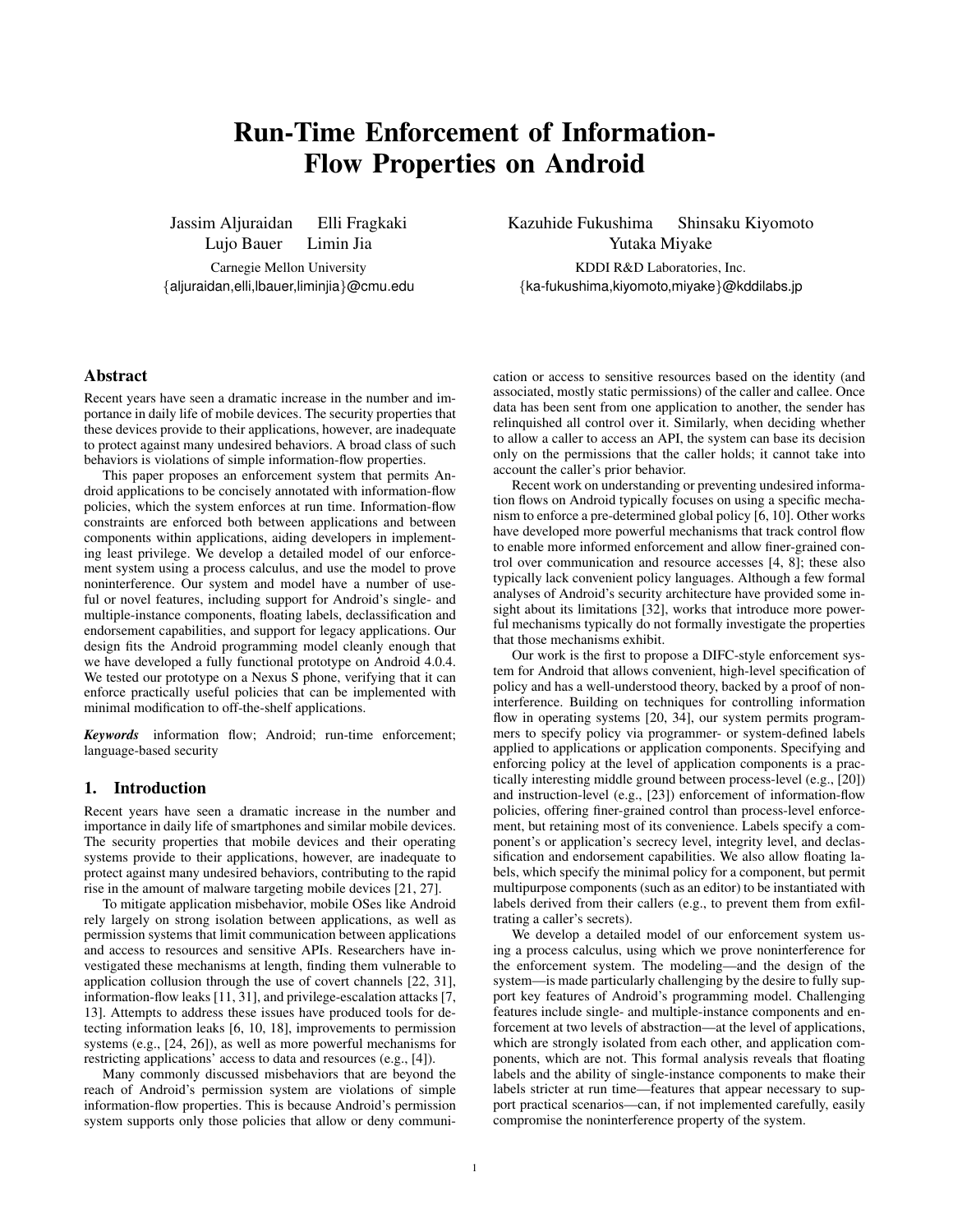The contributions of this paper are the following:

- 1. We propose the first DIFC-style enforcement system for Android that allows convenient, high-level specification of policy and has a well-understood theory (Section 3).
- 2. We develop a faithful process-calculus model of Android's main programming abstractions and our system's enforcement mechanism (Section 4).
- 3. We define noninterference for our enforcement system and prove that it holds (Section 5).
- 4. We implement our system on top of Android 4.0.4 and test it on a Nexus S phone. Through a case study with minimally modified off-the-shelf applications, we show that our system can specify and enforce practically interesting policies, and that this enforcement is compatible with the Android runtime (Section 6).

#### 2. Background and Related Work

In this section we give a high-level overview of Android (Section 2.1) and review related work (Section 2.2).

#### 2.1 Android Overview

Android is a Linux-based, open-source OS. Android applications are written in Java and each executes in a separate Dalvik Virtual Machine (DVM) instance.

Applications are composed of *components*, which come in four types: *activities* define a specific user interface (e.g., a dialog window); *services* run in the background and have no user interface; *broadcast receivers* listen for system-wide broadcasts; and *content providers* store data and provide an SQL-like interface for sharing data between applications.

Activities, services, and broadcast receivers communicate via asynchronous messages called *intents*. If a recipient of an intent is not instantiated, the OS will create a new instance. The recipient of an intent is specified by its class name or by the name of an "action" to which multiple targets can subscribe; hence, any component can attempt to send a message to any other component. The OS mediates both cross- and intra-application communications via intents. Between applications, intents are the only (non-covert) channel for establishing communication. Components within an application can also communicate in other ways, such as via public static fields. Such communication is not mediated, and can be unreliable because components are short lived—Android can garbage collect all but the currently active component. Hence, although neither Java's abstractions nor the Android abstractions built on top of them prevent unmediated communication between components, the Android programming model strongly discourages it. We will often write that a component *calls* another component in lieu of explaining that the communication is via an intent.

Android uses *permissions* to protect components and sensitive APIs: a component or API protected by a permission can be called only by applications that hold this permission. Permissions are strings (e.g., android.permission.INTERNET) defined by the system or declared by applications. Applications acquire permissions only at install time, with the user's consent. Additionally, content providers use *URI permissions* to dynamically grant and revoke access to their records, tables, and databases.

#### 2.2 Related Work

*Information Flow* Enforcing information-flow policies has been an active area of research. Some works use language-based techniques and develop novel information-flow type systems (cf. [30]) that provably enforce noninterference properties; others use runtime monitoring techniques (e.g., [2, 17]). Our approach is most

similar to work on enforcing information-flow policies in operating systems [20, 33, 35]. There, each process is associated with a label specifying its information-flow policies. The components in our system can be viewed as processes in an operating system. However, most of these systems do not prove any formal properties of their enforcement mechanisms. Krohn et al. [19] presented one of the first proofs of noninterference for practical DIFC-based operating systems. Our design is inspired by Flume [20], but has many differences. For instance in Flume, floating labels are not allowed. In Android, as we show through examples, floating labels are of practical importance. Because Flume has no floating labels, a stronger noninterference can be proved for it than for our system: their definition of noninterference is based on a stable failure model, which is a simulation-based definition. Our definition is trace-based, and does not capture information leaks due to a high process stalling.

Recent work on run-time enforcement of information-flow policies on mobile code [1, 2, 17] tracks information flow at a much finer level of granularity than ours.

There has been a rich body of work on noninterference in process calculi [14, 29]. Recently, researchers have re-examined definitions of noninterference for reactive systems [3, 28]. In these systems, each component waits in a loop: once inputs are available, the component processes an input and produces one or more outputs (inputs to other components). These works propose new definitions of noninterference based on the (possibly infinite) streams produced by the system. Our definition of noninterference is weaker, since we only consider finite prefixes of traces. These models are similar to ours, but do not consider shared state between components, and assume the inputs and outputs are the only way to communicate, which is not the case for Android.

*Android Security* Many works have recently focused on Android security, analyzing Android's permission system [6, 9], developing tools to detect misbehaving applications [12, 16], and proposing new protection mechanisms (e.g., [24, 26]). Android's permission system has been shown to be inadequate to protect against many common attacks, including privilege-escalation attacks [7, 13] and information leaks [5, 10, 11, 31].

Closest to the goal of our work are projects such as Taint-Droid [10] and AppFence [18], which aim to automatically detect and prevent dangerous information leaks. They operate at a much finer granularity than our mechanism, tracking tainting at the level of variables, and enforce fixed policies. Several works have proposed more general mechanisms. Dietz et al. developed a system in which applications can attest (via digital signatures) to their calling context, and these attestations can be used later when reasoning about whether a call should be allowed [8]. In a similar vein, Bugiel et al. developed a system that monitors interactions between applications at run time and uses this information to make access-control decisions [4]. Both of these works develop powerful enforcement mechanisms, from which we borrow when implementing our own. Our focus, additionally, is on supporting flexible, application- and component-centric policies, and on formally verifying the properties of our enforcement mechanism.

Formal analyses of Android-related security issues and languagebased approaches to solving them have received less attention. Shin et al. [32] developed a formal model to verify functional correctness properties of Android, which revealed a flaw in the permission naming scheme and a possible attack. Closest to our work is Sorbet, a set of enhancements to Android's permission system designed to enforce information-flow-like policies, for which some correctness properties were also formally proved [15]. The work described in this paper is different in several respects: we build on more wellunderstood theory of information flow; we support more flexible policies (e.g., in Sorbet it is not possible to specify that information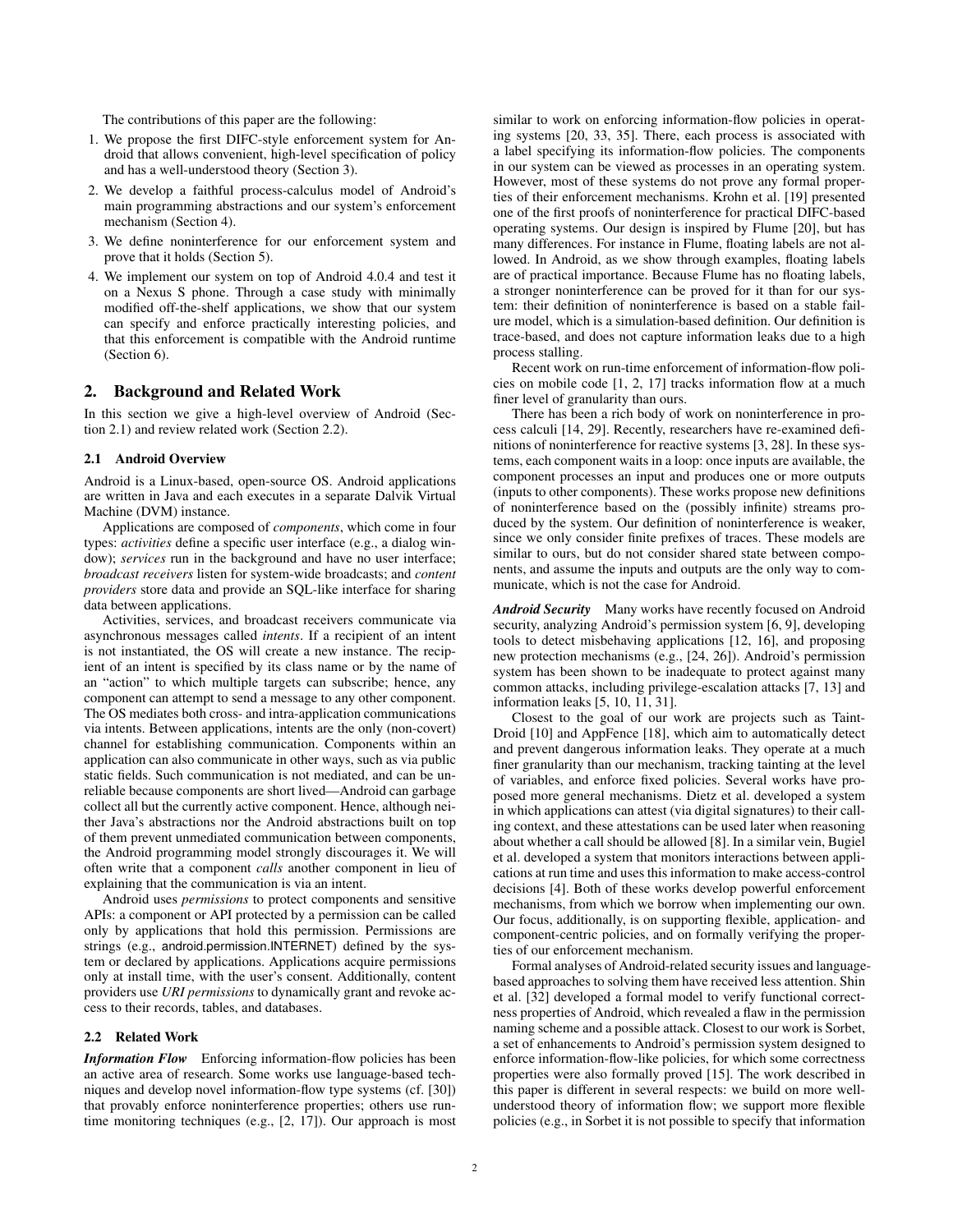

Figure 1. Motivating example: a simple scenario that cannot be implemented using Android permissions.

should not leak to a component unless that component is protected by some permission); and we formally model our enforcement system in much greater detail, thus providing much stronger guarantees about the correctness of our system.

## 3. Approach Overview

We next describe a scenario that exemplifies the inability of Android's permission system to specify and enforce many simple, practical policies (Section 3.1). We then discuss the key design choices of our system (Section 3.2), how it enforces policies (Section 3.3), and design limitations (Section 3.4).

#### 3.1 Motivating Scenario

Suppose a system has the following applications: a *secret-file manager* for managing files such as a diary and lists of bank-account numbers; a text *editor* and a *viewer* that can modify and display this content; and an *email application*. Because of their sensitive content, we want to prevent the files that are managed by the secret-file manager from being inadvertently or maliciously transmitted over the Internet; sending files over the Internet should be allowed only if the user explicitly requests it through the file manager. The files need to be viewed and edited. Building a special editor and viewer just for secret files would be impractical, and so these tasks have to be handled by a general-purpose editor and viewer. This scenario is shown in Figure 1.

The desired (information-flow) policy, and interactions between applications shown in this example, are representative of practical scenarios that Android currently cannot satisfactorily handle.

In Android, one might attempt to implement this policy as follows. The file manager could require that its callers have the Read-File permission, which would prevent applications from reading the files directly from the content provider that stores them. When a user wished to edit or view a file, the file manager would dynamically grant a URI permission to permit access to that file. To prevent the editor and viewer from exfiltrating data, the user might choose to install only viewers and editors that do not have the Internet permission, which Android applications need in order to create TCP connections. The email application would need the Internet permission to send email; it, too, would be granted a URI permission by the file manager when the user wanted to send a file by email (the only legitimate reason, in our scenario, for sending a file over the Internet).

This attempt at implementing the desired policy using Android permissions fails. Once the editor and viewer have gained access to the secret data, they cannot send it over the Internet directly (as they lack the Internet permission), but they can exfiltrate it by sending it to the email application or to any other application that has the Internet permission. To compound the problem, both the viewer and the editor may have legitimate reasons to access the Internet when they are being used on *non*-secret data, and preventing them from doing this may be an unreasonable restriction.

A further concern is implementing least privilege within applications. If an application has many privileges (e.g., it is by policy allowed to access various sensitive resources), one would like to segment the code and the policy so that the privileges are granted only to the subset of the application's code that requires them. This concern is practically relevant in Android: applications often must be granted tens of permissions in order to function correctly; each permission is needed in only one or a small number of instances, but all components of the application receive all permissions.

We next describe some of our system's key features and how they help enforce our example policy. We revisit the example more concretely in Section 6.

#### 3.2 Key Design Choices

We next discuss the design of our system, including the level of abstraction at which we enforce policies and specifying policies via information-flow labels.

#### 3.2.1 Enforcement Granularity

Traditionally, languages and systems that supported informationflow properties did so either at instruction level (e.g., [17, 23]) or at process level (e.g., [20]). Android's division of applications into components invites the exploration of an interesting middle ground—each Android component could be regarded as a process, and policy could be specified and enforced at the level of components. Android applications are typically divided into a relatively small number of key components, e.g., an off-the-shelf filemanager application with which we experimented was comprised of five components. Hence, component-level specification would likely not be drastically more complex than application-level specification. This additional granularity, however, could enable policies to be more flexible and better protect applications (and components) from harm or misuse.

Unfortunately, enforcing purely component-level policies is difficult. Android strongly encourages the use of components as modules that communicate only through narrow, well-defined interfaces. In fact, the Android runtime may garbage collect any component that is not directly involved in interacting with the user; using the narrow interfaces for communication between components is the only reliable method of cross-component communication. However, neither Android nor Java prevent components that belong to the same application from exchanging information without going through the Android-mediated interfaces for crosscomponent communication. Components are composed of normal Java classes, which can communicate independently of component boundaries by directly reading and writing public static fields. In other words, Android's component-level abstractions are not robust enough to be used as an enforcement boundary; fully mediating interactions between components would require a lower-level enforcement mechanism. Although such low-level enforcement is possible, e.g., with instruction-level information-flow tracking [23], implementation and integration with existing systems is difficult and can cause substantial run-time overhead.

In this paper we pursue a hybrid approach. We allow policy specification at both component level and application level. Application-level policies are feasible to enforce strictly because Android provides strong isolation between applications; the channels between them are few enough for an enforcement system to be able to monitor them. Enforcement of component-level policies, however, is best-effort: When programmers adhere to Android's programming conventions, potential policy violations that are the result of application compromise or common programmer errors (i.e., errors that do not break the component abstraction) will be prevented by the enforcement system. On the other hand, if an application does not adhere to Android's programming conventions for implementing interactions between components, these components will be able to circumvent their own policies (but not their own application's or any other application's policies).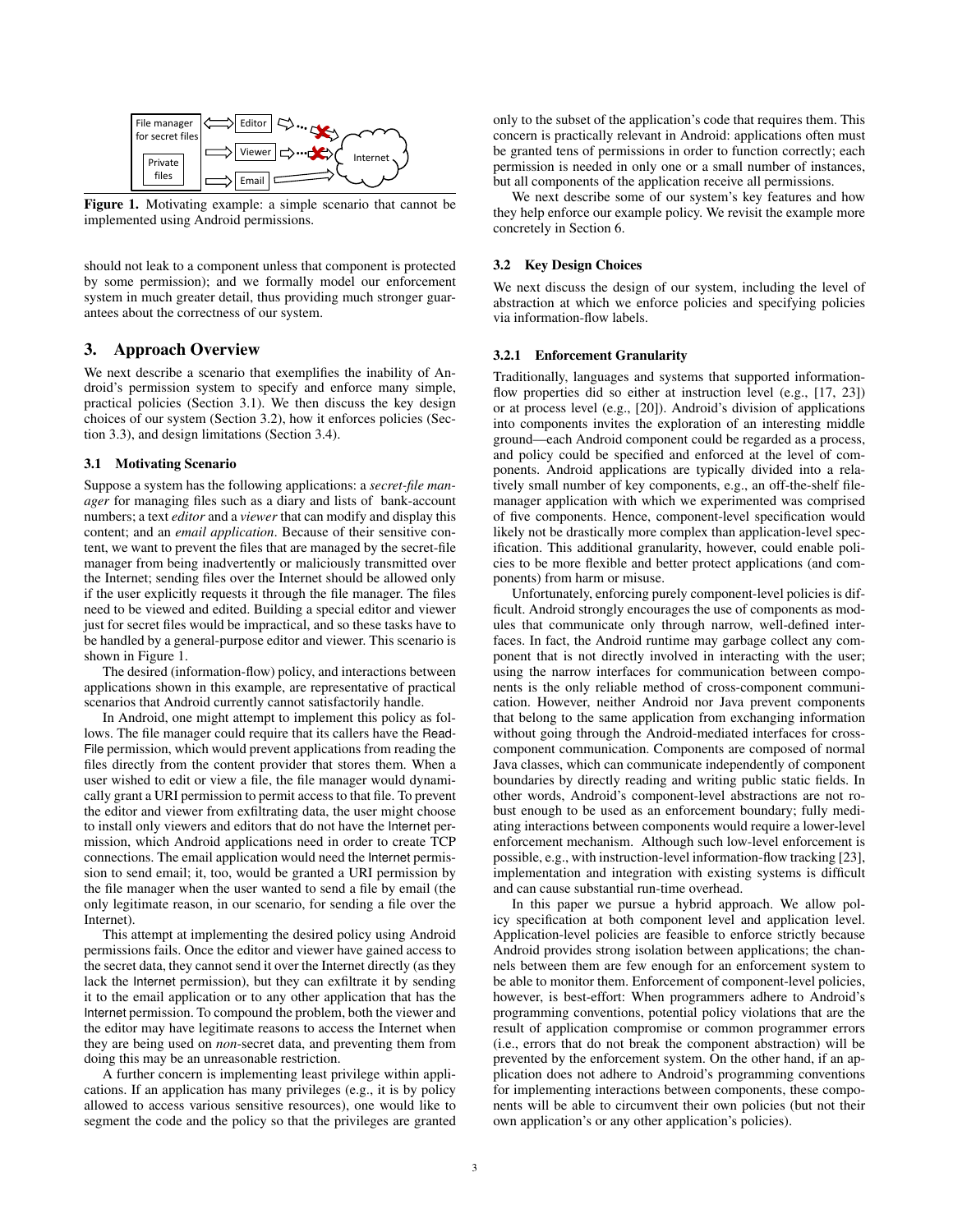The purpose of component-level policies is to give programmers a tool to help them better police their own code and implement least privilege. In addition to helping regulate interactions between components within an application, component-level policy also acts in concert with application-level policy to regulate in more detail which cross-application interactions should be allowed. When two components belonging to different applications try to communicate, this will be allowed only if it is consistent with both application-level and component-level policy.

#### 3.2.2 Policy Specification via Labels

We use labels to express information-flow policies and track information flows at run time. A *label* is a triple  $(s, i, \delta)$ , where s is a set of *secrecy tags*, i a set of *integrity tags*, and δ a set of *declassification and endorsement capabilities*. For convenience, we also refer to s as a secrecy label and i as an integrity label; and to  $\delta$  as the set of declassification capabilities, even though  $\delta$  also includes endorsement capabilities. Labels are initially assigned to applications and components by developers in each application's manifest; we call these *static* labels. At run time, each application and component also has an *effective* label, which is derived by modifying the static label to account for uses of declassification and endorsement. Additionally, secrecy labels  $s$  and integrity labels  $i$  can be declared as *floating*; we explain this below.

*Labels as Sets of Tags* The choice to implement secrecy and integrity labels as sets of tags was motivated by the desire to help with backward compatibility with standard Android permissions. In Android, the set of permissions is not pre-defined; any application can declare new permissions at installation time. In our system, each application can similarly declare new secrecy and integrity tags, which can then be used as part of its label. The lattice over labels, which is required for enforcement, does not need to be explicitly declared—this would be impractical if different applications declare their own tags; rather, the lattice is defined by the subset relation between sets of tags. To support legacy applications, the permissions that those applications possess or require of their callers can be mapped to tags, and the policy expressed through permissions can be mapped to a label. We discuss this further in Section 6.

*Declassification and Endorsement* The declassification capabilities,  $\delta$ , that are part of a component's or application's label specify which tags the component or application may remove from s and which tags it may add to  $i$ . We specify the declassification capabilities as part of a component's (or application's) label because whether or not a component should be allowed to declassify or endorse is a part of the security policy; to make it easier to reason about policy, we want to express it clearly and in a declarative way. Furthermore, this way of specifying declassification policy also aids in backward compatibility: declassification (or endorsement) that is permitted by policy can be applied to a legacy application or component automatically by the enforcement system when necessary to make a call succeed.

Returning to the example from Section 3.1, the secret-file manager application may be labeled with the policy ({FileSecret}, {FileWrite}, {-FileSecret}). Intuitively, the first element of this label conveys that the secret-file manager is tainted with the secret file's secrets (and no other secrets); the second element that the file manager has sufficient integrity to add or change the content of files; and the third element that the file manager is allowed to declassify by removing FileSecret from its secrecy label. When it starts executing, the file manager's effective label will be the same as the static label we just described. If the file manager then exercises its declassification capability -FileSecret, its effective label will become  $({},$  {FileWrite}, {-FileSecret}).

The complement to declassification and endorsement is *raising* a label. Any component may make its effective secrecy label more restrictive by adding tags to it, and its effective integrity label weaker by removing tags. After a component has finished executing code that required declassification or endorsement, it will typically want to raise its effective label to the state it was in prior to declassification or endorsement. Components without declassification capabilities can also raise their labels, but this is rarely likely to be useful, since raising a label can be undone only through the use of declassification or endorsement.

*Floating Labels* Some components or applications, e.g., an editor or a library component, may have no secrets of their own that they need to protect but may want to be compatible with a wide range of other applications. In such cases, we can mark the secrecy or integrity label as *floating*, e.g., (F{}, F{}, {}), to indicate that the secrecy or integrity element of a component's effective label is inherited from its caller. The inheriting takes place only when a component is instantiated, i.e., when its effective label is first computed.

In our example, the editor application's static policy is  $(F\{\},\)$ F{}, {}). If instantiated by the file manager, the editor's effective secrecy label would become {FileSecret}, allowing the editor and the file manager to share data, but preventing the editor from calling any applications or APIs that have a weaker secrecy label than {FileSecret}. If the editor also had its own secrets to protect, we might give it the static label (F{EditorSecret}, F{}, {}). Then, the editor's effective label could be floated at instantiation to, e.g., ({EditorSecret, FinancialSecret}, {}, {}), but any instantiation of the editor would carry an effective secrecy label at least as restrictive as {EditorSecret}.

Returning to our example: when the editor is instantiated by the file manager, its static integrity label F{} would yield an effective integrity label {FileWrite}, permitting the editor to save files, and preventing components without a FileWrite integrity tag from sending data to the editor.

Unlike secrecy and integrity labels, declassification capabilities cannot be changed dynamically; they are sufficiently powerful (and dangerous) that allowing them to be delegated is too likely to yield a poorly understood policy.

#### 3.3 Enforcement

The crux of our enforcement system is a reference monitor that intercepts calls between components and permits or denies a call based on the caller's and callee's labels. Much of the reference monitor's responsibility is maintaining the mapping from applications and components (and their instances) to their effective labels. As we will discuss in Section 6, we build our reference monitor on top of Android's activity manager. In our formal model (Section 4) we abstract the bookkeeping responsibilities into a *label manager* and the purely enforcement duties into an *activity manager*. We next discuss how our reference monitor makes enforcement decisions and how our system handles persistent state.

#### 3.3.1 Application- and Component-level Enforcement

Whenever two components attempt to communicate via an intent, our reference monitor permits or denies the call by comparing the labels of the caller and the callee. In the simple case, when the caller and callee are part of the same application this comparison is straightforward: the call is allowed if the caller's effective secrecy label is a subset of the callee's and the caller's effective integrity label is a superset of the callee's; otherwise, the call is denied.

The comparison is more interesting when the caller and callee are in different applications. Then, a call is allowed if it is consistent with both component-level labels and application-level labels of the caller's and callee's applications. This requires four comparisons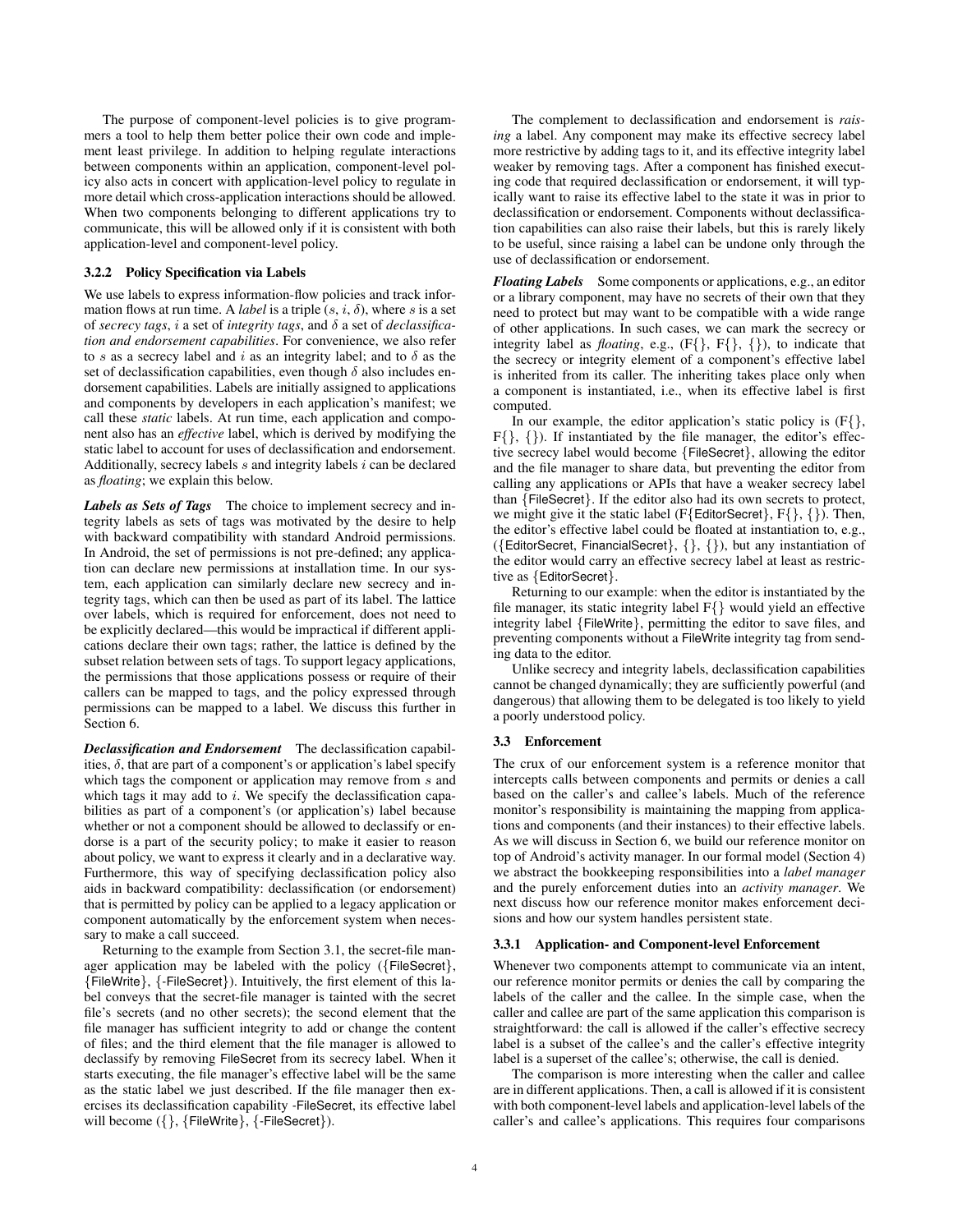between pairs of labels. If any comparison indicates that the call should be denied, it is denied; otherwise the call is allowed.

If both the callee component and the callee's application have a floating label, and the callee's application is not running prior to a call, then the callee's and the callee's application's effective labels will be constructed by adding to their static labels the supersets of the tags of the caller and the caller's application. In other words, the callee's effective integrity label will be the union of its static integrity label, the caller's effective integrity label, and the caller's application's effective integrity label. The callee's effective secrecy label and the callee's application's effective labels will be constructed similarly.

Declassification and endorsement may change the effective labels of components and applications, and are permitted only when consistent with policy. For programmer convenience, we allow a caller component to declassify and endorse automatically when this is necessary for an outgoing call to be permitted. We discuss this further in Section 6.

From the standpoint of policy enforcement, returns (from a callee to a caller), including those that report errors, are treated just like calls. As a consequence, a return may be prohibited by policy (and prevented) even if a call is allowed.

Much of the functionality of Android applications is accomplished through calls to Android and Java APIs, which provide functions such as accessing the file system or opening sockets. These APIs are not themselves components or applications; however, we assign them labels similarly as we would to components.

#### 3.3.2 Persistent State

Many components are multi-instance: each attempt to communicate with such a component causes a new instance to be created. Such components intuitively pose little difficulty for enforcing information-flow properties, since each attempt to communicate with one generates a fresh instance, bereft of any informationflow entanglements with other components.

More interesting are single-instance components, which can be targets for multiple calls from other components, and whose state persists between those calls. Interaction between single-instance components and the ability of components to raise their labels can at first seem to cause problems for information-flow enforcement.

Consider, for example, malicious components A and B, which seek to communicate via a colluding single-instance component C. Suppose that A's static secrecy label is  $\{FileSecret\}$  and B's is  $\{\},\$ making direct communication from A to B impossible; C's static secrecy label is {}. Component C, upon starting, sends B an intent, then raises its effective label to {FileSecret}. A sends the content of a secret file to C; this is permitted according to their labels. If the content of the secret file is "Attack at dawn," C exits; otherwise, C continues running. B calls C, then calls C again; and if B receives two calls from C, then it learns that A's secret file is "Attack at dawn." C can only send the second call to B after it exits, which only happens when A's secret file is "Attack at dawn."

The information leak in this scenario arises because C has changed (declassified!) its label by exiting. To prevent scenarios like this (and to allow us to prove noninterference, which also ensures that no similar scenarios remain undiscovered), raising a label must change not only a component's effective label, but also its static label.

#### 3.4 Design Limitations

We explicitly avoid addressing several issues that impact the security our enforcement system provides in practice.

We do not attempt to address communication via covert channels, such as timing channels. Recent work has identified ways in which these may be mitigated via language-based techniques [36]; but such techniques are outside the scope of this paper.

A second major area that our work does not address is the robustness of Android's abstractions. In particular, stronger componentlevel abstractions might permit robust, instead of best-effort, enforcement of information-flow policies within applications. Improving these abstractions, or complementing them by, e.g., static analysis, could thus further bolster the efficacy of our approach.

Many security architectures are vulnerable to user error. Our system does not address this problem; we design an infrastructure that supports rich, practically useful policies. Because our approach allows developers to better protect their applications, they may have an incentive to use it. However, we do not tackle the problem of preventing the user from making poor choices (e.g., agreeing to trust an untrustworthy application).

## 4. Process Calculus Model

We next show how to encode Android applications and our enforcement mechanism in a process calculus. Our encoding captures the key features necessary to realistically model Android, such as single- and multi-instance components, persistent state within component instances, and shared state within an application.

#### 4.1 Labels and Label Operations

Labels express information-flow policies and are also used to track flows at run time. A *label* is a composed of sets of *tags*. We assume a universe of secrecy tags  $S$  and integrity tags  $I$ . Intuitively, each secrecy tag in  $S$  denotes a specific kind of secret, e.g., contact information or financial data. Each integrity tag in  $I$  denotes a capability to access a security-sensitive resource.

| Simple labels     | $\kappa$ | ::= | $(\sigma, \iota)$               |
|-------------------|----------|-----|---------------------------------|
| Label quantifiers | $Q$      | ::= | $C \mid F$                      |
| Process labels    | $K$      | ::= | $(Q(\sigma), Q(\iota), \delta)$ |

A simple label  $\kappa$  is a pair of a set of secrecy tags  $\sigma$  drawn from S and a set of integrity tags  $\iota$  drawn from  $\mathcal I$ . Simple labels form a lattice ( $\mathcal{L}, \Box$ ), where  $\mathcal L$  is a set of simple labels and  $\Box$  is a partial order over simple labels. Intuitively, the more secrecy tags a component has, the more secrets it can gather, and the fewer components it can send intents to. The fewer integrity labels a component has, the less trusted it is, and the fewer other components it can send intents to. Consequently, the partial order over simple labels is defined as follows:  $(\sigma_1, \iota_1) \sqsubseteq (\sigma_2, \iota_2)$  iff  $\sigma_1 \subseteq \sigma_2$ , and  $\iota_2 \subseteq \iota_1$ 

Secrecy and integrity labels are annotated with  $C$  for concrete labels or F for floating labels, as described in Section 3.2. A process label is composed of a secrecy label, an integrity label, and a set of declassification capabilities  $\delta$ . An element in  $\delta$  is of the form  $-t_s$ , where  $t_s \in S$ , or  $+t_i$ , where  $t_i \in I$ . A component with capability  $-t_s$  can remove the tag  $t_s$  from its secrecy tags  $\sigma$ ; similarly, a component that has  $+t_i$  can add the tag  $t_i$  to its integrity tags ι.

We define operations on labels to allow the reference monitor to compare labels, compute the effects of declassification, and instantiate floating labels (Figure 2).

An *AM erasure* function K<sup>−</sup> is used by the activity manager to reduce process labels to simple labels that can easily be compared. Erasure removes the declassification capabilities from  $K$ , and reduces a floating secrecy label to the top secrecy label. This captures the idea that declassification capabilities are not relevant to label comparison, and that a callee's floating secrecy label will never cause a call to be denied. The  $PF$  erasure function  $K^*$  is used in defining noninterference, and is explained in Section 5.

The declassification operation  $K \oplus_d \delta_1$  removes from K the secrecy tags in  $\delta_1$ , and adds the integrity tags in  $\delta_1$ . Dually, the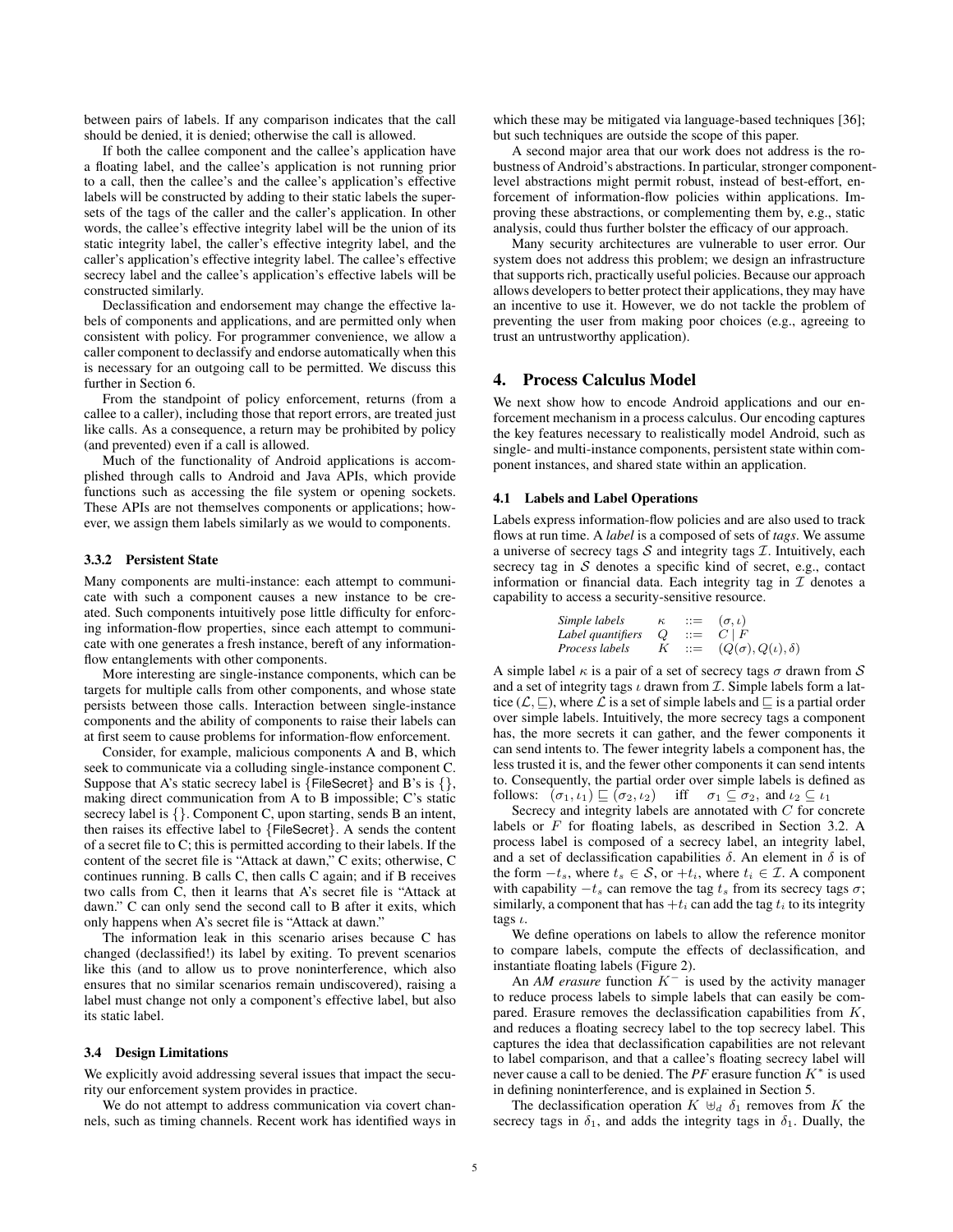*AM Erasure*  $C(\sigma)^{-} = \sigma$   $F(\sigma)^{-} = T$  $(\hat{Q}(\sigma), Q(\iota), \delta)^{-1} = ((Q(\sigma))^{-1}, \iota)$ **PF** Erasure  $C(\iota)^* = \iota \qquad F(\iota)^* = \top$ <br>  $(Q(\sigma), Q(\iota), \delta)^* = (\sigma, (Q(\iota))^*)$ *Raise*  $(Q(\sigma), Q(\iota), \delta) \oplus_{rz} (\sigma', \iota') = (Q(\sigma \cup \sigma'), Q(\iota \cap \iota'), \delta)$ *Declassify*  $(C(\sigma), C(\iota), \delta) \biguplus_{d} \delta_1 =$  $(C(\sigma \setminus \{t|(-t) \in \delta_1\}), C(\iota \cup \{t|(+t) \in \delta_1\}), \delta)$ *Merge*  $(C(\sigma), C(\iota)) \oplus_M (C(\sigma'), C(\iota')) = (C(\sigma \cup \sigma'), C(\iota \cap \iota'))$ *Instantiate*  $C(\sigma_1) \triangleleft_S C(\sigma_2) = C(\sigma_1) \quad F(\sigma_1) \triangleleft_S C(\sigma_2) = C(\sigma_1 \cup \sigma_2) \ C(\iota_1) \triangleleft_I C(\iota_2) = C(\iota_1) \quad F(\iota_1) \triangleleft_I C(\iota_2) = C(\iota_1 \cup \iota_2) \ (s_1, i_1, \delta) \triangleleft (C(\sigma_2), C(\iota_2)) = (s_1 \triangleleft_S C(\sigma_2), i_1 \triangleleft_I C(\iota_2), \delta)$ 

Figure 2. Summary of label operations.

raise operation  $K \oplus_{rz} (\sigma, \iota)$  adds to K the secrecy tags in  $\sigma$  and removes from  $K$  the integrity tags in  $\iota$ .

When a component that has a floating label is called, its label needs to be instantiated based on the caller's label. We write  $K \lhd \kappa$ to denote the instantiation of a potentially floating label  $K$  based on the caller's simple label  $\kappa$ . The resulting label inherits all the tags from both of the labels.

#### 4.2 Preliminaries

We chose a process calculus as our modeling language because it captures the distributed, message-passing nature of Android's architecture. The Android runtime is the parallel composition of component instances, application instances, and the reference monitor, each modeled as a process.

*Process Calculus* The syntax of our modeling calculus, defined below, is based on  $\pi$ -calculus. To avoid confusing the parallel composition in process calculus with the BNF definitions, we use  $\frac{1}{2}$  instead of  $\frac{1}{2}$  for parallel composition.

| Names                                                                                                            | $a$                                                                                                | $::= x \mid c \mid aid \cdot ci$                                                                              | $cid \cdot ci$             | $c$ |
|------------------------------------------------------------------------------------------------------------------|----------------------------------------------------------------------------------------------------|---------------------------------------------------------------------------------------------------------------|----------------------------|-----|
| Label $ctx$                                                                                                      | $\ell$                                                                                             | $::= aid \mid ci$                                                                                             | $ c \mid (\ell_1, \ell_2)$ |     |
| Pattern                                                                                                          | $patt ::= x \mid - \mid c \mid (-x) \mid \text{cr path} \cdots \text{patt}_1 \cdots \text{patt}_k$ |                                                                                                               |                            |     |
| Expression                                                                                                       | $e$                                                                                                | $::= x \mid a \mid \text{ctr} \cdot \cdot e_k \mid (e_1, \cdots, e_n)$                                        |                            |     |
| Process                                                                                                          | $P$                                                                                                | $::= 0 \mid \text{in } a(x) \cdot P \mid \text{in } a(\text{patt}) \cdot P \mid \text{out } e_1(e_2) \cdot P$ |                            |     |
| Pr                                                                                                               | $P_1 + P_2 \mid \text{vx} \cdot P \mid P \mid (P_1' \mid P_2) \mid \ell \mid P$                    |                                                                                                               |                            |     |
| if $e$ then $P_1$ else $P_2$ \n                                                                                  |                                                                                                    |                                                                                                               |                            |     |
| case $e$ of $\{ \text{ctr}_1 \vec{x}_1 \Rightarrow P_1 \cdots \mid \text{ctr}_n \vec{x}_n \Rightarrow P_n \}$ \n |                                                                                                    |                                                                                                               |                            |     |

aid denotes an application identifier, and cid a component identifier, both drawn from a universe of identifiers. c denotes constant channel names. A composed constant name is a constant name c prefixed by an application ID  $(aid \cdot c)$  or by application and component IDs  $(\textit{aid} \cdot \textit{cid} \cdot c)$ . These names model specific interfaces provided by an application or a component; we will show examples later in this section.

Expressions e include variables, names, and data constructors. We extend the standard definition of a process  $P$  with if statements, pattern-matching statements, and a pattern-matched input in  $x$ (patt). This input only accepts outputs that match with patt. A pattern can be a variable  $x$ , where the  $x$  will be bound in the process after the input; a wildcard  $\overline{\ }$  that matches everything; and a constance c. An equality check pattern is written  $z = x$ , where x is not considered bound in the process after the input; instead,  $x$  is bound earlier and by the time the pattern-matched is evaluated,  $x$ is substituted with a ground term. A pattern can also be a data constructor, or a tuple of patterns. These extensions can be encoded directly in  $\pi$ -calculus, but we add them as primitive constructors to simplify the representation of our model.

The only major addition is the labeled process  $\ell[P]$ . Label contexts  $\ell$  include the unique identifiers for applications (aid)

and components  $(cid)$ , channel names  $(c)$  that serve as identifiers for instances, and a pair  $(\ell_1, \ell_2)$  that represents the label of a component and its application. Bundling a label with a process aids noninterference proofs by making it easier to identify the labels associated with a process.

We define standard structural congruence and labeled transition rules for the calculus in Appendix A.

*Common Encoding Structures* We summarize the basic constructs that model commonly used programming idioms.

To establish communication between processes  $P$  and  $Q$ ,  $P$  can generate a new channel  $r$ , send it only to  $Q$ , and then wait for messages on r. When a service process has many active instances, this ensures that a call to one instance will not be confused with calls to other instances.

We use the choice operator together with the pattern-matched input to encode a process that can handle several different requests. For example, the following process evaluates to  $P_1$  if a request rd is received, and to  $P_2$  if a request wt is received: in  $c(\text{rd}, x_1) \cdot P_1 +$ in  $c(\mathsf{wt}, x_2)$ . $P_2$ .

We encode a recursive process using the ! operator. Often, a recursive process P is of the form  $!(\text{in } c(x) \cdot P')$ , where P' contains out  $c(y)$ . The ! operator is also used to encode the fragment of an application or a component from which run-time instances are generated. A process  $!(\text{in } c(x).P)$  will run a new process P each time a message is sent to  $c$ . This models the creation of a run-time instance of an application or a component. In both cases, we call channel c the *launch channel* of P, and say that P is *launched* from c.

#### 4.3 A Model of Android and Our Enforcement Architecture

We model as processes the three main kinds of constructs necessary to reason about our enforcement mechanism: application components, the activity manager, and the label manager. The activity manager is the part of the reference monitor that mediates calls and decides whether to allow a call based on the labels of the caller and the callee. The label manager is the part of the reference monitor that keeps track of the labels for each application, component, and application and component instance.

*Life-cycles of Applications and Components* Android supports single- and multi-instance components. Once created, a singleinstance component can receive multiple calls; the instance body shares state across all these calls. A fresh instance of a singleinstance component is created only when the previous instance has exited and the component is called again. For a multi-instance component, a new instance is created on every call to that component.

All calls are asynchronous; returning a result is treated as a call from the callee to the caller. When a component instance is processing a call, any additional intents sent to that instance (e.g., new intents sent to a single-instance component, or results being returned to a multi-instance component) are blocked until the processing has finished.

A single-instance component is initially *unlaunched*. When an intent is sent to an unlaunched component, the reference monitor creates a new instance of the component, which becomes *launched*. Once the instance exits, the component goes back to the unlaunched state. The reference monitor does not explicitly track whether multi-instance components have been launched.

Similarly to a single-instance component, an application is initially *unlaunched*. The first call to one of its components changes the application's state to *launched*, and creates a new application instance. After one of its components executes the exit application instruction, the application enters the *exiting* state. In this state, the reference monitor will not initiate new calls to the application. Once all of its components' instances exit, the application instance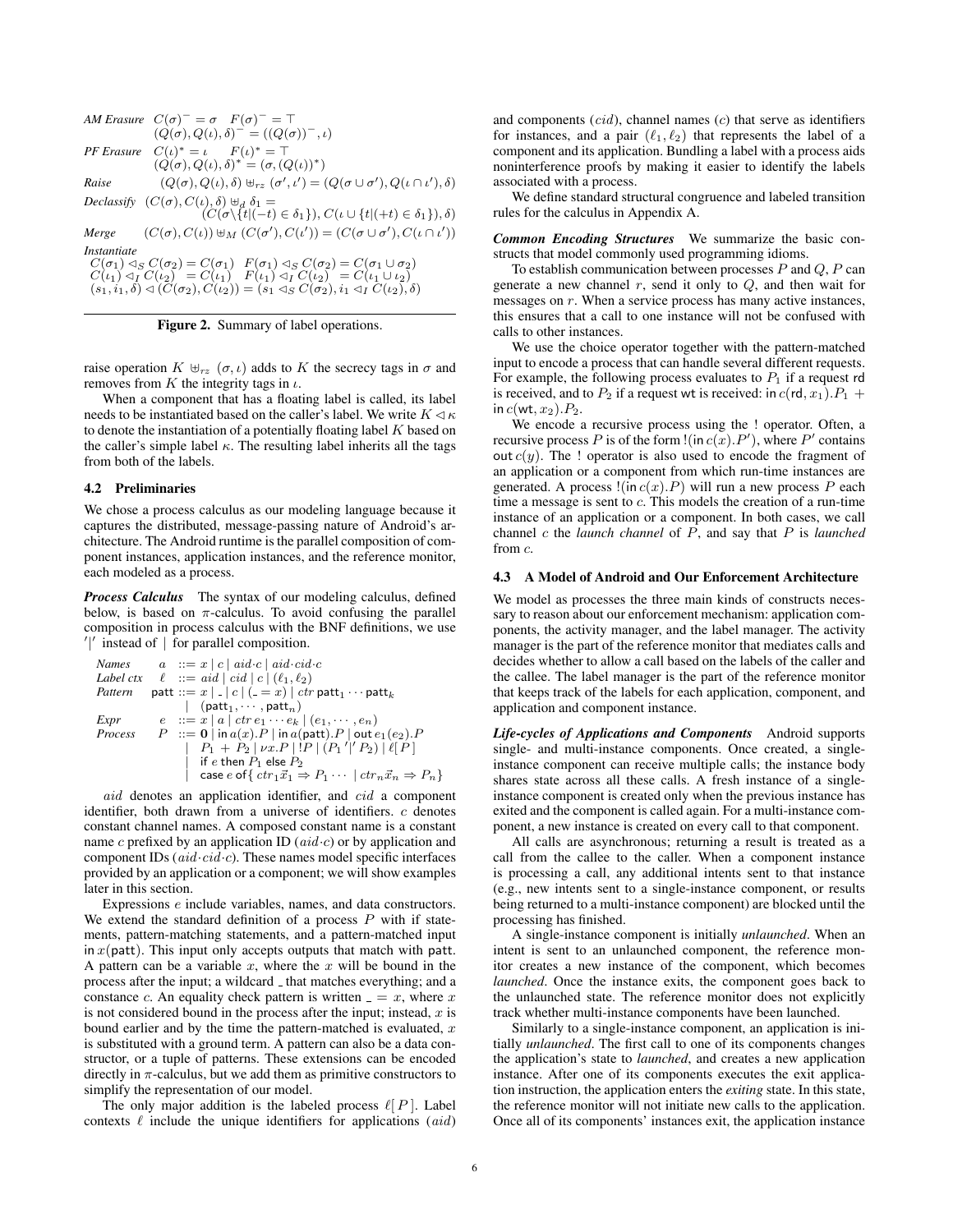*Component body*  $A(cid, aid, I, c_{AI}, c_{sv}, c_{ls}, c_{nI}, c_{lock}, rt, V) ::=$ 

· · · out  $t_m$  (raiseA,  $aid, c_{AI}, \delta, \iota$ ). $A(\cdots)$ out  $t_m$  (raiseC,  $cid, c_{nI}, \delta, \iota$ ). $A(\cdots)$  $\textsf{out}\, t_m$ (dclassifyA,  $c_{AI}, \delta$ ). $A(\cdots)$ out  $t_m$  (dclassify C,  $c_{nI}$  ,  $\delta$ ).  $A(\cdots)$  $|\!\! \alpha$  out  $a_m(\mathsf{call}_I, rt, aid, c_{AI}, cid_{ce}, I)'\!|' A(\cdots)$  $|\!\mid$  out  $a_{m}(\mathsf{call}_{E}, rt, c_{AI}, c_{nI}, \mathit{aid}_{ce}, \mathit{cid}_{ce}, I)'\!\mid' A(\cdots)$ out  $a_m$  (exitA, aid, cid,  $c_{AI}$ ,  $c_{nI}$ ,  $rt$ ,  $e$ )  ${\rm out}\, a_m$ (exitC, aid, cid, c<sub>AI</sub>, c<sub>nI</sub>, rt, e)  $\textsf{out} \, c_{ls} (e) . \textsf{out} \, c_{lock} () \mid$  out  $c_{sv} (\textsf{wt}, e) . A (\cdots)$  $v$ r.out  $c_{sv}$  (rd, r).in  $r(x)$ . $A(\cdots, V \cup \{x\})$ 

Figure 4. Partial encoding of component bodies.

exits, and the application returns to the unlaunched state. We assume a cooperative environment where an application exits only after each of its components exits on its own. We do not model the run-time monitor force quitting an application, as this makes it hard to correctly implement cleaning up dangling state, and does not critically affect noninterference.

*Encoding Applications and Components* The encoding of applications and components is shown in Figure 3. We summarize special-purpose channels in Figure 5. We delay explaining the label contexts  $\ell$ [...] that surround processes until Section 5—they are annotations that facilitate proofs, and have no run-time meaning.

The encodings of single- and multi-instance components are the same except for a label that distinguishes between them; the differences in run-time behavior are due to how they are handled by the reference monitor.

The event loop body of a component CB(*arg*, s) waits on its *new intent channel*  $c_{nI}$  before executing its program  $(A(...),$  defined later). The output  $\langle \text{out } I(\text{self}) \rangle$  is purely for the proof of noninterference; we will revisit this in Section 5. The parameters *arg*, together with s, appear free in A. They are generated by outer-layer processes, which we explain next. The event loop CE(*arg*) is triggered by an input to the *local state channel*  $c_{ls}$ , which is sent by this component instance when the previous intent has been processed. This ensures that each iteration of a component instance shares the local state of the previous iterations.

A component  $CP(aid, cid, c_{AI}, c_{sv})$  is launched from a designated creation channel aid  $cid \nc_{cT}$ . The message it receives on the creation channel is a tuple  $(=-c_{AI}, I, c_{nI}, c_{lock}, rt)$  whose first argument ( $\Box$ ) must match the current application instance ( $c_{AI}$ ). I is the intent conveyed by the call.  $c_{nI}$  is the new intent channel.  $c_{lock}$  is the channel used to signal the reference monitor that this instance has finished processing the current intent and is ready to receive a new one. Finally, *rt* contains information about whether and on what channel to return a result.

Once a component instance is created, it generates a new name for the local state channel  $c_{ls}$ . The process running in parallel with the component event loop launches the event loop by passing an initial local state  $\sigma_0$  to the  $c_{ls}$  channel, and then sending the intent  $I$  to  $c_{nI}$ .

The body of the shared state *SVBody* processes read and write requests through the channel  $c_{sv}$ , and is launched through channel  $C_{svl.}$ 

An application  $App(aid)$  with ID aid is composed of components  $CP_i(\text{aid}, \text{cid}_i, c_{AI}, c_{sv})$  running in parallel, and a shared state *SV*. Each application has a designated launch channel  $aid \nc_{L}$ . The channel  $c_{AI}$ , passed as an argument to the launch channel, serves as a unique identifier for an application instance. Once an application is launched, it launches the shared state with an initial value. At this point, the application's components are ready to receive calls, and we call this application instance an *active launched* instance.

*Component Body* We define the body of a component in terms of the operations that a component can perform. It is parameterized over several variables, most of which were introduced previously. The only new variable is the last one,  $V$ , which is a set of variables that are free in the body; these are bound by outer-layer case statements or  $\nu$ . In Figure 4, we omit the variables when they are clear from the context.

A component can use if statements and case statements. A component can change its label or its application's label only by sending explicit requests to the label manager.

A component can call another component in the same application by sending a request out  $a_m(\text{call}_I, rt, \ldots)$  to the activity manager. Here  $a_m$  is the designated channel to send requests to the activity manager. The argument *rt* is NONE if no return is expected; otherwise the caller includes in *rt* its application's ID and application's instance ID, new intent channel, and the lock channel  $(SOME(*aid*, c<sub>AI</sub>, c<sub>nl</sub>, c<sub>lock</sub>)).$ 

To exit, an instance sends a request to the activity manager (out  $a_m$  (exit C,  $\cdots$  )), which contains information for cleaning up its state and any return information (*rt*). An instance can also terminate the application upon exiting (out  $a_m$  (exitA,  $\cdots$  )). After one of these two messages is sent, the instance is left as dead code guarded by the input to channel  $c_{ls}$ . No one can send new intents to this instance, since the channel  $c_{nI}$  is not available to receive input.

A component can also start another iteration of its body: (out  $c_{ls}(k, e)$ .out  $c_{lock}(k)$ ). The output to the channel  $c_{lock}$  will inform the activity manager that the component is ready to receive another intent. The activity manager always waits for an output on this channel before sending a new intent to the channel  $c_{nl}$ . Therefore,  $c_{lock}$  acts like a lock.

Finally, a component can read or write to the shared variable in its application.

*Label Manager* The label manager maintains the mappings from applications, components, and run-time instances to labels, and processes calls to update the mapping. The label manager's local state is a label map Ξ defined as follows:

$$
\begin{array}{ll}\n\Xi & ::= & \cdot \mid \Xi, \, aid \mapsto \mathsf{U}(K) \mid \Xi, \, aid \mapsto \mathsf{L}(c_{AI}, K) \\
 & \mid & \Xi, \, aid \mapsto \mathsf{onEx}(c_{AI}, K) \mid \Xi, \, aid \cdot cid \mapsto \mathsf{S}(K) \\
 & \mid & \Xi, \, aid \cdot cid \mapsto \mathsf{SL}(c_{nI}, K) \mid \Xi, \, aid \cdot cid \mapsto \mathsf{M}(K) \\
 & \mid & \Xi, \, c_{AI} \mapsto \mathsf{DA}(K, \mathsf{LC}(c_{nI_1}, \ldots c_{nI_n})) \mid \Xi, \, c_{nI} \mapsto \mathsf{DC}(c_{lock}, K)\n\end{array}
$$

If an application has not been launched, then its *aid* maps to  $U(K)$ , where  $K$  is the application's static label. Once an application is launched, its *aid* maps to  $L(c_{AI}, K)$ , where  $c_{AI}$  is its instance ID, and K the static label. After one of its components sends a call to terminate the application, but before the application exits, aid maps to onEx $(c_{AI}, K)$ .

Unlaunched single-instance components have their ID  $(\textit{aid} \cdot \textit{cid})$ mapped to a  $S(K)$ , where K is their static label.  $\Xi$  maps the ID of running single-instance components to  $SL(c_{nI}, K)$ , where  $c_{nI}$  is the new-intent channel for this instance, and  $K$  the static label. For multi-instance components,  $\Xi$  maps the component ID to  $M(K)$ .

The last kind of mapping in Ξ records the labels of each runtime instance (of applications and single- and multi-instance components). An application instance channel  $c_{AI}$  maps to a pair of its current label and a list of the active new-intent channels of its components. A component new intent channel  $c_{nI}$  maps to a pair  $(c_{lock}, K)$ , where  $c_{lock}$  is the lock channel for the instance and K is its effective label.

We the detailed definition of the label manager can be found in Appendix C. When a component instance requests to declassify, the label manager checks that the calling instance has the capabilities to do so, and if appropriate updates the current label for that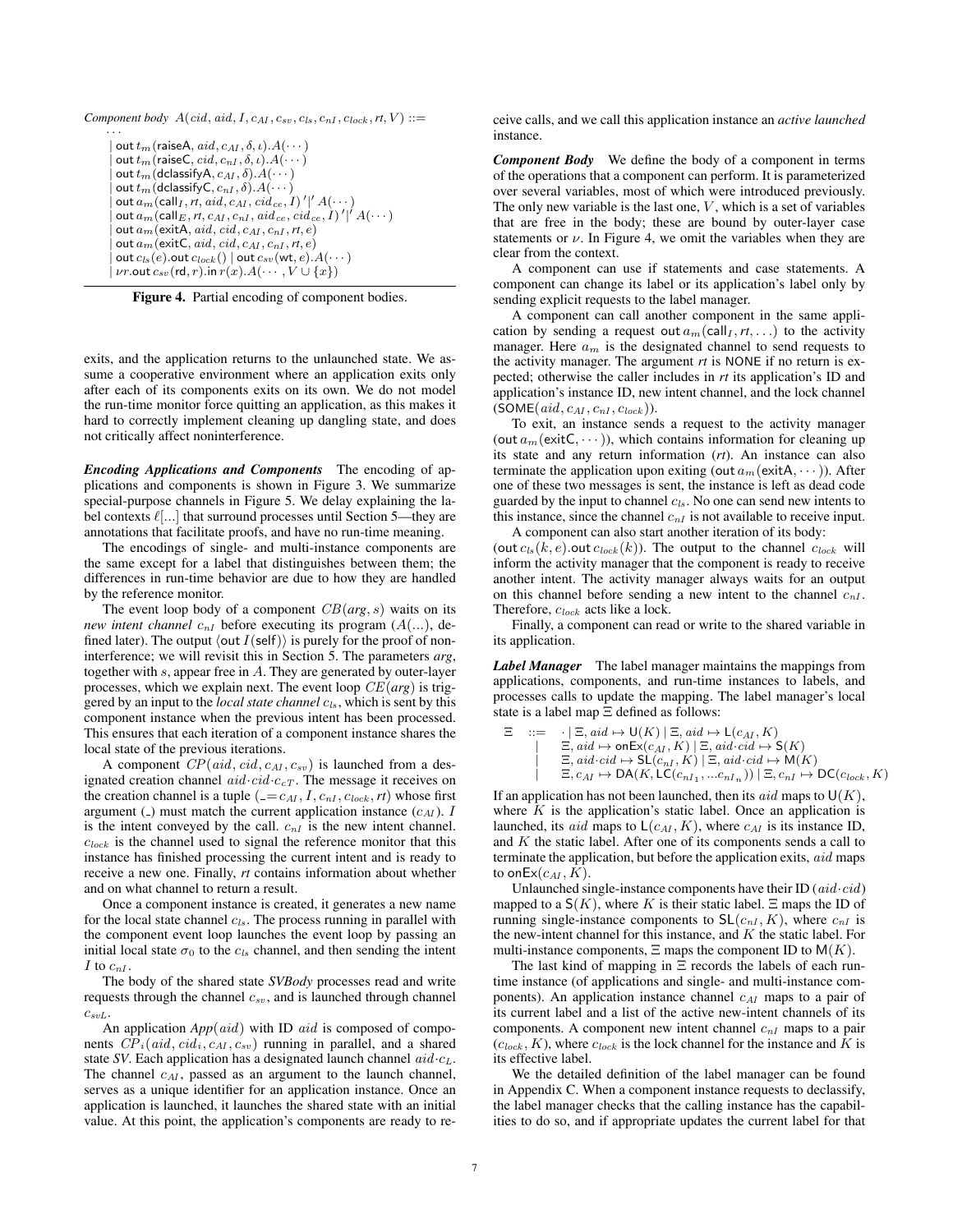| Parameters        | arg                       | $= \text{aid}, \text{cid}, I, c_{AI}, c_{sv}, c_{ls}, c_{nI}, c_{lock}, rt$                                                                    |
|-------------------|---------------------------|------------------------------------------------------------------------------------------------------------------------------------------------|
| Comp. loop body   | CB(arg, s)                | $=$ in $c_{nI}(I)$ . (out $I$ (self)). $A(arg, \{s\})$                                                                                         |
| Comp. event loop  | CE(arg)                   | $=$ !(in $c_{ls}(s)$ . $CB(arg, \{s\})$ )                                                                                                      |
| Component         |                           | $CP(\text{aid}, \text{cid}, c_{AI}, c_{sv}) =$ !(in aid $\text{cid} \cdot c_{cT} (=c_{AI}, I, c_{nl}, c_{lock}, rt)$ .                         |
|                   |                           | $(c_{AI}, c_{nI})$ [ $\nu c_{ls}$ . (out $c_{ls}(\sigma_0)$ .out $c_{nI}(I)'$ ]' $CE(arg)$ ]]                                                  |
| Shared store body | $SVBody(c_{svL}, c_{sv})$ | $=$ in $c_{sv}$ (rd, r). out $r(x)$ . out $c_{svL}(x)$ + in $c_{sv}$ (wt, v). out $c_{svL}(v)$                                                 |
| Shared store      | $SV(c_{svL}, c_{sv})$     | $=$ !(in $c_{svL}(x)$ . SVBody $(c_{svL}, c_{sv})$ )                                                                                           |
| Application body  | AppBody( $aid, c_{AI}$ )  | $= \nu c_{svL} \nu c_{sv}$ out $c_{svL}(s_0)$ . $(SV(c_{svL}, c_{sv})')'$                                                                      |
|                   |                           | $(c_{AI}, cid_1)[CP_1(aid, cid_1, c_{AI}, c_{sv})]'' \cdots']' (c_{AI}, cid_n)[CP_n(aid, cid_n, c_{AI}, c_{sv})])$                             |
| Application       | $App(\textit{aid})$       | $= \text{aid} \left[ \left( \text{in } \text{aid } c_L(c_{AI}) \cdot c_{AI} \left[ \text{AppBody}(\text{aid}, c_{AI}) \right] \right) \right]$ |
|                   |                           |                                                                                                                                                |

Figure 3. Encoding of applications and components.

|             | ID  | launch channel                    | instance ID | instance-specific channels                                     |
|-------------|-----|-----------------------------------|-------------|----------------------------------------------------------------|
| Application | aid | $aid \cdot c_L$                   | $c_{AI}$    | $c_{syl}$ : shared variable launch channel                     |
|             |     |                                   |             | $c_{sv}$ : shared variable read-write channel                  |
| Component   | cid | $aid \cdot c id \cdot c_{c} \tau$ | $c_{n,I}$   | $c_{lock}$ : lock channel for processing new intents (returns) |
|             |     |                                   |             | $c_{ls}$ : launch channel of the instance's local state        |

**Figure 5.** Summary of identifiers for applications and components.  $c_{At}$ ,  $c_{nl}$ , and  $c_{lock}$  are generated by the activity manager;  $c_{svL}$ ,  $c_{sv}$ , and  $c_{ls}$  are generated by the application or component.

instance. As discussed earlier, raising is allowed only if neither the application label nor the component label is floating, and raising the label of a single-instance component (or application) will cause the label of that component (or application) to stay raised even after the instance exits.

The label manager also answers queries from the activity manager for labels. Such queries cannot be made by components, since they would leak information. The label manager also processes requests from the activity manager to update its mapping when applications or components launch and exit. When a component exits, the label manager removes the current instance's mapping, and restores a single-instance component's mapping to its static label. When the last component of an application exits, the label manager cleans up the application's state.

*Activity Manager* Android's activity manager mediates all intentbased communication between components, preventing any communication that is prohibited by policy. We describe here the enhanced activity manager that we use for enforcement in our system.

The top-level process of the activity manager is of the form:  $A_M = !(AM_I + AM_E + AM_{EX} + AM_R)$ . The activity manager processes four kinds of calls: *AM*<sup>I</sup> processes calls between components within the same application;  $AM_E$  processes inter-application calls;  $AM_{EX}$  processes exits, and  $AM_{R}$  processes returns. We focus on explaining the fragment of the encoding of the activity manager that processes calls between components within the same application (Figure 6).

When the activity manager receives a request to send intent  $I$ to a component with ID  $cid_{ce}$ , it first looks up the callee's label by sending a request to the label manager. The label manager's reply will indicate one of four cases: the callee (1) does not exist; (2) is a single-instance component without an active instance; (3) is a single-instance component with one instance; or (4) is a multi-instance component. If the callee does not exist, the activity manager exits. When the callee is a single-instance component with no active instance, the activity manager allows the call if the caller's label is lower than or equal to the callee's label. To do this, the activity manager (1) generates a new intent channel and a lock channel for the new instance; (2) updates the label for that component to indicate one instance launched, inserts the mapping for the new-intent channel, and records this new active instance in the label map and (3) sends a message containing the intent to the callee's

```
0 AM_I = \text{in } a_m(\text{call}_I, kA_{cr}, kC_{cr}, rt, aid, c_{AI}, cid_{ce}, I).1 vc. out t_m (lookUp, cid_{ce}, c). in c(s).<br>2. case s of NF \Rightarrow 0.
2 case s of NE \Rightarrow 0<br>3 | S(k_{\text{ee}}) \Rightarrow| S(k_{ce}) \Rightarrowif kC_{cr}^- \sqsubseteq k_{ce}^-4 then \nu c_{nl} \cdot \nu c_{lock}.<br>5 out t_m (und.
5 out t_m (upd, { (aid·cid<sub>ce</sub>, SL(c_{nI}, k_{ce})),<br>6 (c_{nI}, (c_{lock}, kC_{cr} \leq k_{ce}))6 (c_{nI}, (c_{lock}, kC_{cr} \triangleleft kce)), (c_{AI}, (c_{nI}, \{c_{nI}\})\).<br>
7 (id, (c_{AL}, c_{nI}) out aid cid \cdot c_{aI} (c_{AL}, I, c_{nI}, c_{lock}, NON)7 (aid, (c_{AI}, c_{nI}))[out aid·cid·c_{cT}(c_{AI}, I, c_{nI}, c_{lock}, \overline{\text{NONE}})]<br>8 else 0
8 else \overline{0}<br>9 | SL(c_m)| SL(c_{nI}, k_s) \Rightarrow \nu c. out t_m(lookUp, c_{nI}, c).in c(DC(c_{lock}, 0)).
10 in c_{lock}(). \nu c. out t_m (lookUp, c_{nI}, c). in c(DC( , k_d)).<br>11 if kC_{en} = \square k_J11 if kC_{cr}<sup>-</sup> \sqsubseteq k_d<sup>-</sup>
 12 then if kC_{cr}^- = k_d^- \vee concrete(k_s)13 then (ai d, (c_{AI}, c_{nI}))[out c_{nI}(I)]<br>14 else (ai d, (c_{AI}, c_{nI}))[out c_{l+1}(I)]
14 else (ai d, (c_{AI}, c_{nI}))[out c_{lock}()]<br>15 (a id, (kA_{cr}, kC_{cr}))[out a<sub>n</sub>
15 |(aid, (kA_{cr}, kC_{cr}))[out a_m (call<sub>I</sub>, kA_{cr}, kC_{cr}, r, 16<br>16 aid, c_{AL}, cida_{cr}, D]]
16 aid, c_{AI}, cid_{ce}, I]<br>17 else (aid. (c_{AI}, c_{nI})) [out c_{lock} ()]
        else (\mathit{aid}, (\mathit{c}_{AI}, \mathit{c}_{nI}))[\mathsf{out}\,\mathit{c}_{\mathit{lock}}()]18 \mid M(k_{ce}) \Rightarrow19 if k_{cr} = \sqsubseteq k_{ce} =
20 then \nu c_{nI} \cdot \nu c_{lock}.<br>21 out t_m (und.
21 out t_m(\text{upd}, \{ (c_{nI}, (c_{lock}, kC_{cr} \triangleleft k_{ce})), (c_{AI}, (c_{nI}) \})\}).<br>
22 (ai, (c_{AI}, c_{nI}))[out \text{ aid} \cdot aid \cdot c_{c} \cdot T(c_{AI}, I, c_{nI}, c_{lock}, rt)](aid, (c_{AI}, c_{nI}))[out aid·aid·c<sub>cT</sub>(c<sub>AI</sub>, I, c<sub>nI</sub>, c<sub>lock</sub>, rt)]
23 else\vec{\mathbf{0}}
```
Figure 6. Partial encoding of the activity manager.

creation channel. Single-instance components never return, so the last argument of the message is always NONE.

If the callee is a single-instance component with an active instance, the activity manager waits to receive a message on the lock channel. At this point, it knows that no other process can have the lock to communicate with the callee. The activity manager then allows the call if the simple label of the caller is lower than or equal to that of the callee.

Because calls to single-instance components (e.g., an editor) often result in replies to the caller (e.g., to return edited text), legacy applications may function poorly if the callee's responses cannot be returned. Hence, if the activity manager detects that a callee has an effective label that would not allow a reply to the caller, but a static label that would, the activity manager delays the original call. After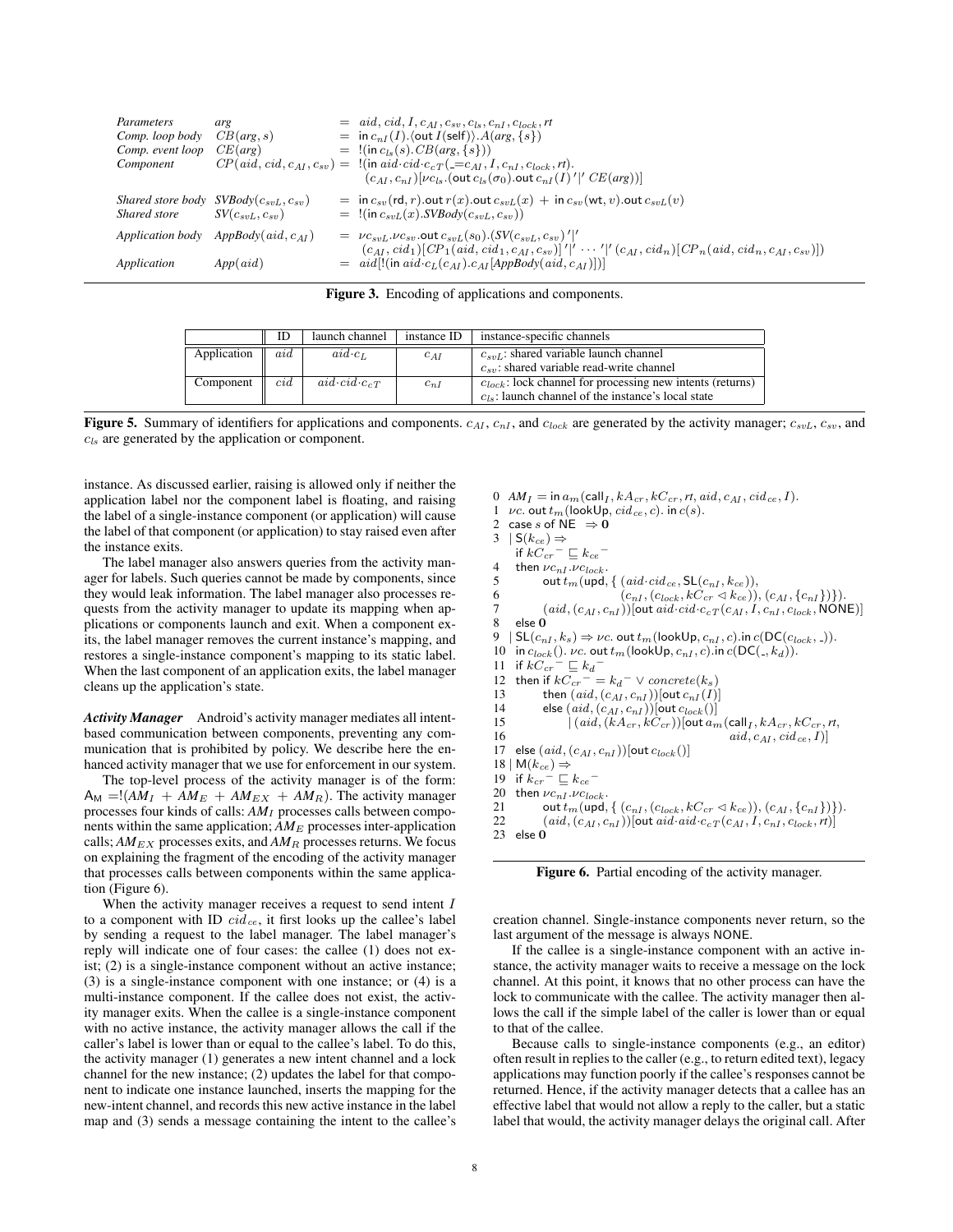the callee exits, the call has a chance to complete (although it may have to compete with other calls to the same callee). If the call is denied, the lock on the callee is released so that other processes can send new intents to the callee.

Calls to multi-instance callees are treated similarly to calls to unlaunched single-instance callees. If the call is permitted, a new callee instance is launched. Returns are treated similarly to calls to active instances of single-instance components.

The code fragment in Figure 6 illustrates some key design decisions of the activity manager: how to maintain the label mapping throughout the life cycle of an instance, and when to allow, deny, or delay a call. The omitted part of the encoding deals with crossapplication calls; there, we need to enforce both the applicationlevel policies and the component-level policies.

An application resembles a single-instance component: both allow only one active instance and both admit shared state within each instance; hence, the life cycle of applications is managed similarly to that of single-instance components, except that application exit is more complicated as it has to allow all its active component instances to exit.

*Overall System* We assume that an initial process init bootstraps the system. This process launches the label manager with the static label map that reflects the labels of applications and components at install time, and then calls the first process with fixed labels.

 $S = \mathsf{T}_\mathsf{M} \, | \, \mathsf{A}_\mathsf{M} \, | \, \mathsf{App}_1(\mathit{aid}_1) \, | \, \cdots \, | \, \mathsf{App}_n(\mathit{aid}_n) \, |$  init

#### 5. Noninterference

To show that our enforcement mechanism prevents information leakage, we prove a noninterference theorem. We formally define noninterference in terms of trace equivalence of processes, and sketch the strategy of the proof that our enforcement mechanism guarantees noninterference.

We use the simple label  $\kappa_L$  as the label of malicious components. For convenience, we call components whose labels are not lower than or equal to  $\kappa_L$  *high components*, and those with labels lower than or equal to  $\kappa_L$  *low components*. We want to show that, from the malicious components' point of view, a system S that contains both high and low components behaves the same as a system composed of only the low components in S. We rely on definitions of process equivalence to specify when two systems behave the same.

*Choice of Process Equivalence* Two of the most commonly used definitions of process equivalence are trace equivalence and barbed bisimulation. Processes  $P$  and  $Q$  are trace equivalent if for any trace t generated by  $P$ ,  $Q$  can generate an equivalent trace  $t'$ , and vice versa. Barbed bisimulation is a stronger notion of equivalence: two processes that are trace equivalent may not be bisimilar. Bisimulation additionally requires those two processes to simulate each other after every  $\tau$  transition.

Our decision about which notion of process equivalence to use for our noninterference definition is driven by the functionality required of the system so that practically reasonable policies can be implemented. As we discussed earlier, floating labels are essential to implement practical applications in Android. However, allowing an application (or single-instance component) to have a floating label weakens our noninterference guarantees: in this case, we cannot hope to have bisimulation-based noninterference. We next describe a timing channel involving floating components that prevents bisimulation-based noninterference from being established.

We focus on secrecy labels, and use H as high and L as low. Component A is high, component B is single-instance, and has a floating low label, and components C and D are high. Component A starts first. If its secret is 1, it calls B; otherwise, it does not. D eventually calls B. Whenever B receives a call, it attempts to call C. Consider the following: If C receives a call from B then C learns that A's secret is 0 or that D called C before A did. If C does not receive a call from B for a long time, it guesses that A's secret is 1. When A calls B, B's label is instantiated to H, and its subsequent call to C is denied by the reference monitor. Therefore, C gains knowledge about A's secret based on whether it receives a call from B. This would not occur if B was a multi-instance component. D's call to B would start another instance of B, which would always be able to call C. Thus, whether or not A calls B would not change the number of calls that C receives from B.

The proof of bisimulation-based noninterference fails if we allow single-instance components or application labels to float. Trace equivalence-based noninterference does not flag this as an information leak, because the system with high components can always delay A's call and process D's call first, allowing B's call to C always to succeed. This is only feasible because trace equivalence does not require lock-step simulation and thus the trace generated by the system with high components can simulate the system without high components starting from the initial state.

One interesting observation is that bi-simulation-based noninterference can rule out certain timing attacks. The reason is that bisimulation implicitly assumes a fair scheduler that schedules every possible transition, since the definition requires every  $\tau$  transition to be simulated.

Rather than disallowing floating labels, we compromise by using a weaker definition of non-interference. This definition is nevertheless strong enough that non-interference would not hold if our system allowed: (1) explicit communication between a high component and a low component; or (2) implicit leaks in the implementation of the reference monitor, such as branching on information from a high component and affecting low components differently depending on the branch. We believe, hence, that this definition of non-interference, though not as strong as a bisimulation-based definition, provides substantial assurance of our system's ability to prevent impermissible information flows.

*High and Low Components* We use the label contexts of processes to identify the high and low components in the system. The current label of a process can be deduced from these label contexts together with the label map Ξ. For a process with nested label contexts  $\ell_1[\ldots \ell_n[P] \ldots]$ , the innermost label  $\ell_n$  reflects the current label of process P.

Our mechanism enforces information-flow policies at both the component level and application level. We would like to define a notion of noninterference that demonstrates the effectiveness of the enforcement at both levels. Next we explain how to use the application ID, the component-level label, and the application-level to decide whether a process is high or low for the our noninterference theorem.

Without loss of generality, we pick one application, whose components do not access the shared state, and decide whether each of its components is high or low solely based on its component-level label; while all other applications are treated as high or low at the granularity of an application, based on their application-level labels. For the rest of this section, we write  $aid_c$  to denote the specific application whose components we treat as individual entities and disallow their accesses to the shared state.

Now we can define the procedure of deciding whether a process is high or low more formally. We define a binary relation  $\mathcal{L}_{aidc}$ between a label context  $(aid, (\kappa_1, \kappa_2))$  and a simple label  $\kappa$ . We say that  $(\text{aid},(\kappa_1,\kappa_2))$  is lower than or equal to  $\kappa$  relative to  $\text{aid}_c$ . This relation compares the application-level label  $(\kappa_1)$  to  $\kappa_L$  if the application is not  $aid_c$ , and compares the component-level label  $(\kappa_2)$  to  $\kappa_L$  if the application ID is  $aid_c$ .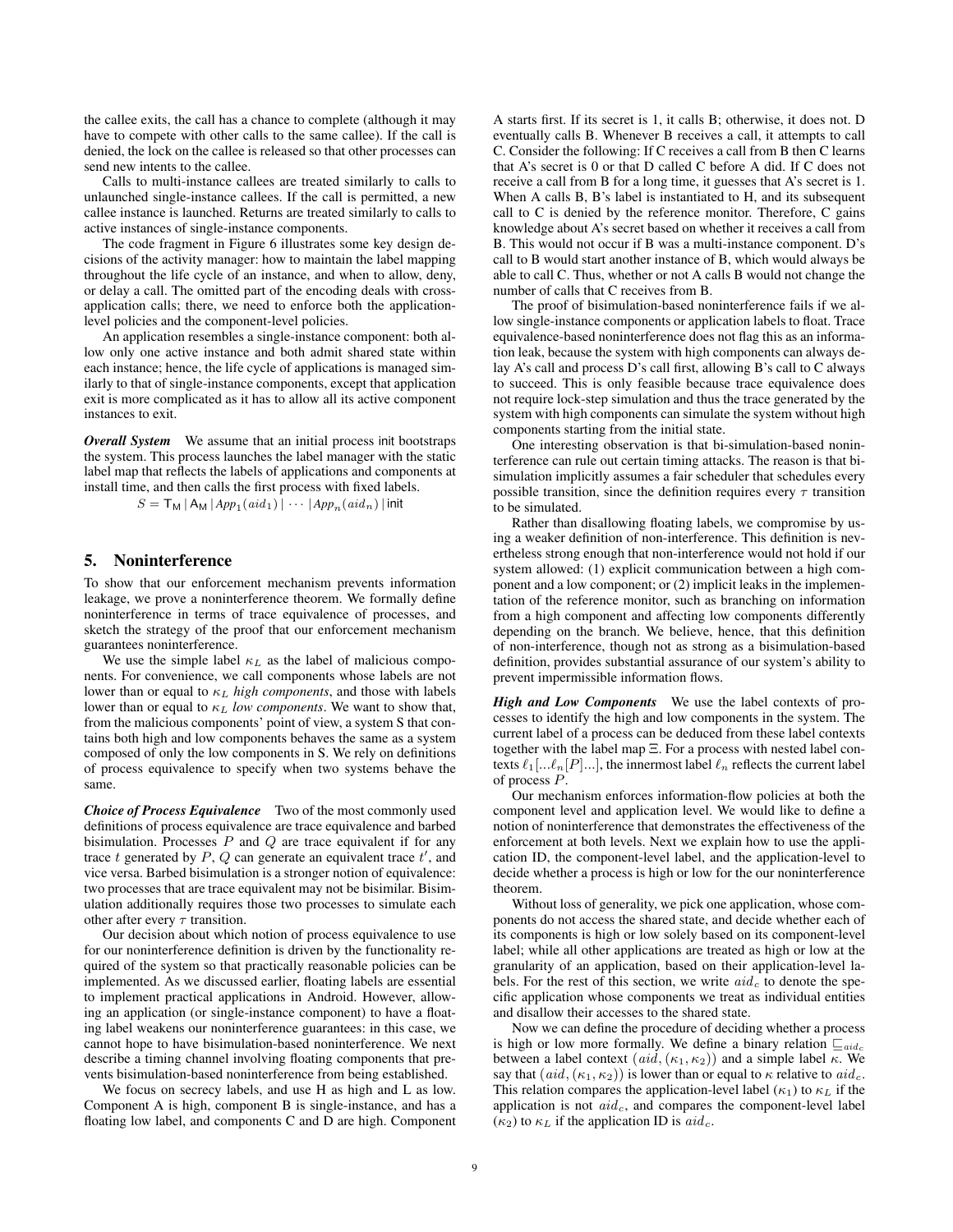$$
\begin{array}{ll} \big(\mathit{aid},(\kappa_1,\kappa_2)\big) & \sqsubseteq_{\mathit{aid}_c} & \kappa_L & \text{ iff } \kappa_1 \sqsubseteq \kappa_L \text{ and } \mathit{aid} \neq \mathit{aid}_c \\ & \hspace{3em} \text{ or } \kappa_2 \sqsubseteq \kappa_L \text{ and } \mathit{aid} = \mathit{aid}_c \end{array}
$$

Given the label map  $\Xi$ , let  $\Xi\langle c \rangle$  denote the label associated with a channel name  $c$  in  $\Xi$ . We say that a process of the form  $aid[... (c_{AI}, c_{nI})[P]...]$  is a low process with regard to  $\kappa_L$  if  $(id, ((\Xi\langle c_{AI} \rangle)^*, (\Xi\langle c_{nI} \rangle)^*) \sqsubseteq_{aid_c} \kappa_L$ ; otherwise it is a high process. Formal definitions of rules for deciding whether processes of this and other forms are high or low can be found in Appendix G.

The function  $K^*$  (Figure 2) removes the declassification capabilities in  $K$ , and reduces floating integrity labels to the lowest integrity label (on the lattice). This is because a call to a component with a floating integrity label may results in a new instance with a low integrity label, a low event observable by the attacker; hence, a floating component should always be considered a low component.

*Traces* The actions relevant to our noninterference definitions are intent calls received by an instance, since the only explicit communication between the malicious components (applications) and other parts of the system is by sending and receiving intents.

We assume that an intent  $I$  belongs to a (possibly infinite) set of constant channel names; i.e., intents are also modeled as channels. To facilitate our definition of noninterference, the encoding of components includes a special output action  $\langle \text{out } I(\text{self}) \rangle$  (Figure 3). This outputs to the intent channel the pair of the application ID and the current label of the instance. Here, self denotes the runtime labels of the the current application-instance and component $instance<sup>1</sup>$ .

We restrict the transition system to force the activity manager's processing of a request—from receiving it to denying, allowing, or delaying the call—to be atomic. Some requests require that a lock be acquired; we assume the activity manager will only process a request if it can grab the lock. This matches reality, since the run-time monitor will process one call at a time, and the runtime monitor's internal transitions are not visible to the outside world. We define Android-specific transitions rules consisting of (1) ordinary  $\pi$ -calculus transition rules for component instances, (2) the atomic transition rules for the reference monitor, and (3) two special transition rules shown below. We write a small-step transition as  $S \stackrel{\alpha}{\longrightarrow}_A S'$ , and  $S \stackrel{\tau}{\Longrightarrow}_A S'$  to denote zero or multiple  $\tau$  transitions from S to S'. Relevant definitions can be found in Appendix E and F.

$$
\Xi\langle c_{AI}\rangle = kA \qquad \Xi\langle c_{nI}\rangle = kC
$$
  

$$
\overline{\nu \vec{x}.P | T_{MI}(\Xi) | \operatorname{aid}[c_{AI}[(c_{AI}, \operatorname{cid})[(c_{AI}, c_{nI})[\operatorname{out} I(\operatorname{self}).P]]]]}
$$
  
out  $I((\underbrace{\operatorname{aid}, (k_{A}, k_{C})}_{A})) \qquad \nu \vec{x}.P | T_{MI}(\Xi) | \operatorname{aid}[c_{AI}[(c_{AI}, \operatorname{cid})[(c_{AI}, c_{nI})[P]]]]$   

$$
\Xi\langle c_{AI}\rangle = kA \qquad \Xi\langle c_{nI}\rangle = kC
$$

 $\overline{{\sf A}_{\sf M}\,|\,{\sf T}_{\sf M}\,|\,\nu\vec x.T_{\sf M\!I}(\Xi)\,|\,Q\,|\,\mathit{aid}\,[c_{AI}\,[(c_{AI},\mathit{cid})](c_{AI},c_{nI})[{\sf out}\,I({\sf self}).P]]]]}$ out  $I((\underset{\longrightarrow}{aid, (kA, kC)}))$ 

 $A_{\text{M}} | T_{\text{M}} | \nu \vec{x}. T_{\text{M}}(\Xi) | Q | \text{aid}[c_{AI}[(c_{AI}, \text{cid})[(c_{AI}, c_{nI})[P]]]]$ 

The first rule inserts the current label into the request so that we can annotate the activity manager with appropriate labels. The purpose of the second rule is to annotate the label of that output event.

Traces that we care about are composed of output actions to intent channels (out  $I((aid, (kA, kC))))$ ). We call such an action low, if  $(\textit{aid}, (kA^*, \textit{kC}^*)) \sqsubseteq_{\textit{aid}_c} \kappa_L$ ; and high otherwise.

*Noninterference* We define the projection of traces  $t|_{\kappa_L}^{aid_c}$ , which removes all high actions from t. The function  $projT(\Xi;\kappa_L;aid_c)$  removes from Ξ mappings from IDs or channel names to high labels. Similarly,  $proj(P, \kappa_L, aid_c, \Xi)$  removes high components, applications, and instances from  $P$ . The resulting configuration is the low system that does not contain secrets or sensitive interfaces.

We say that a declassification step is *effective* with regard to  $\kappa_L$ and  $aid_c$  if the label of the declassified instance before the step is not lower than or equal to  $\kappa_L$  relative to  $aid_c$ , and the label after is either lower than or at  $\kappa_L$  relative to  $aid_c$ . We call a sequence of transitions  $\stackrel{t}{\Longrightarrow}_A$  *valid* if each step preserves the applicationlevel label of  $aid_c$  (application  $aid_c$  cannot exit the application or raise its application-level label), and if it is not an effective declassification step.

We prove a trace-equivalence-based noninterference theorem. The noninterference theorem only concerns traces generated by valid transitions. Declassification can cause the low actions that follow it to differ between the two systems. However, we do allow arbitrary declassification prior to the projection of the high components. A component that declassified will be treated as a low component, and will afterward be denied any secrets unless further declassification occurs elsewhere. Changing  $aid_c$ 's application-level label interferes with our attempt to view components in  $aid_c$  as independent entities. Nonetheless, the theorem still captures the requirements on both cross-application and intra-application communications.

#### Theorem 5.1 (Noninterference).

*For all*  $\kappa_L$ *, for all applications*  $App(\text{aid}_1), \cdots, App(\text{aid}_n)$ *,* given a  $aid_c$  ( $aid_c = aid_i$ ),  $i = 1...n$ , whose components do not access *the shared variable* let  $S = A_M | T_M | App(\text{aid}_1), \cdots, App(\text{aid}_n)$  be the initial system con $figuration, S \longrightarrow A S',$  $S' = A_M | T_M | \nu \vec{c} \cdot (T_M(\Xi) | AC(\mathit{aid}_c) | S'')$ , *where*  $T_{MI}(\Xi)$  *is an instance of the tag manager*,  $\Xi$  *is the current label map,* 

and  $AC(ai d_c)$  *is an active launched instance of aid<sub>c</sub>*  $let \Xi' = \text{projT}(\Xi; \kappa_L; \text{aid}_c)$ ,

$$
S_L = \mathsf{A}_\mathsf{M} | \mathsf{T}_\mathsf{M} | \nu \vec{c}'. (T_{\mathsf{M} \mathsf{I}}(\Xi') | \mathsf{proj}(A C(\mathit{aid}_c) | S'', \kappa_L, \mathit{aid}_c, \Xi'))
$$

- *1.*  $\forall t$  *s.t.*  $S' \stackrel{t}{\Longrightarrow}_A S_1$ *, and*  $\stackrel{t}{\Longrightarrow}_A$  *is a sequence of valid transitions,*  $\exists t'$  *s.t.*  $S_L \stackrel{t'}{\Longrightarrow}_A S_{L1}$ , and  $t|_{\kappa_L}^{\square_{aidc}} = t'|_{\kappa_L}^{\square_{aidc}}$
- 2.  $\forall t$  *s.t.*  $S_L \stackrel{t}{\Longrightarrow}_A S_{L1}$ *, and*  $\stackrel{t}{\Longrightarrow}_A$  *is a sequence of valid transitions,*  $\exists t'$ *s.t.*  $S' \stackrel{t'}{\Longrightarrow} {}_A S_1$ *, and*  $t \vert_{\kappa_L}^{\sqsubseteq_{aid_c}} = t' \vert_{\kappa_L}^{\sqsubseteq_{aid_c}}$

*Proof Strategy* Proving condition (2) in Theorem 5.1 is trivial, since any trace generated by the system without high components can be generated by the system with high components. The harder case is condition (1). We would like to show that the system with high components simulates the system without high components. A simulation relation is defined as follows:

Definition 1 (Γ-simulation). Γ *is a set of names.* R *is a simulation if and only if* P R Q *implies*

- $P \stackrel{\tau}{\longrightarrow} P'$ , then exists Q' such that  $Q \stackrel{\tau}{\Longrightarrow} Q'$ , and  $P' \mathcal{R} Q'$
- *for every*  $b \in \Gamma$ ,  $P \stackrel{\text{out } b(\ell)}{\longrightarrow} P'$  and  $\ell \sqsubseteq_{aid_c} \kappa_L$  *implies exists*  $Q'$  *such that*  $Q \stackrel{\text{out } b(\ell)}{\Longrightarrow} Q'$ , and  $P' \mathcal{R} Q'$

We define a relation  $P \mathcal{R}_{(aid_c, \kappa_L)} Q$ , which requires P and Q to agree on low components. We then prove that (1)  $\mathcal{R}_{(aid_c, \kappa_L)}$ is a simulation relation,  $(2)$  S and the projection of S are related by  $\mathcal{R}_{(aid_c, \kappa_L)}$ . Then, by induction on the length of traces, we can prove condition (1) for Theorem 5.1.

## 6. Implementation and Case Study

We implemented our system on top of Android 4.0.4, leveraging techniques similar to those used by several other works (e.g., [4, 15]). Here we give a high-level overview and describe in detail our policy for the example scenario from Section 3.1.

<sup>&</sup>lt;sup>1</sup> Note that the label could change between receiving the intent and output to the intent channel if another component raises the application-level label. This is not relevant to our noninterference proofs since the message processing is inherently asynchronous, and there is no guarantee that the label of the instance will remain the same between the receipt and the processing of a message.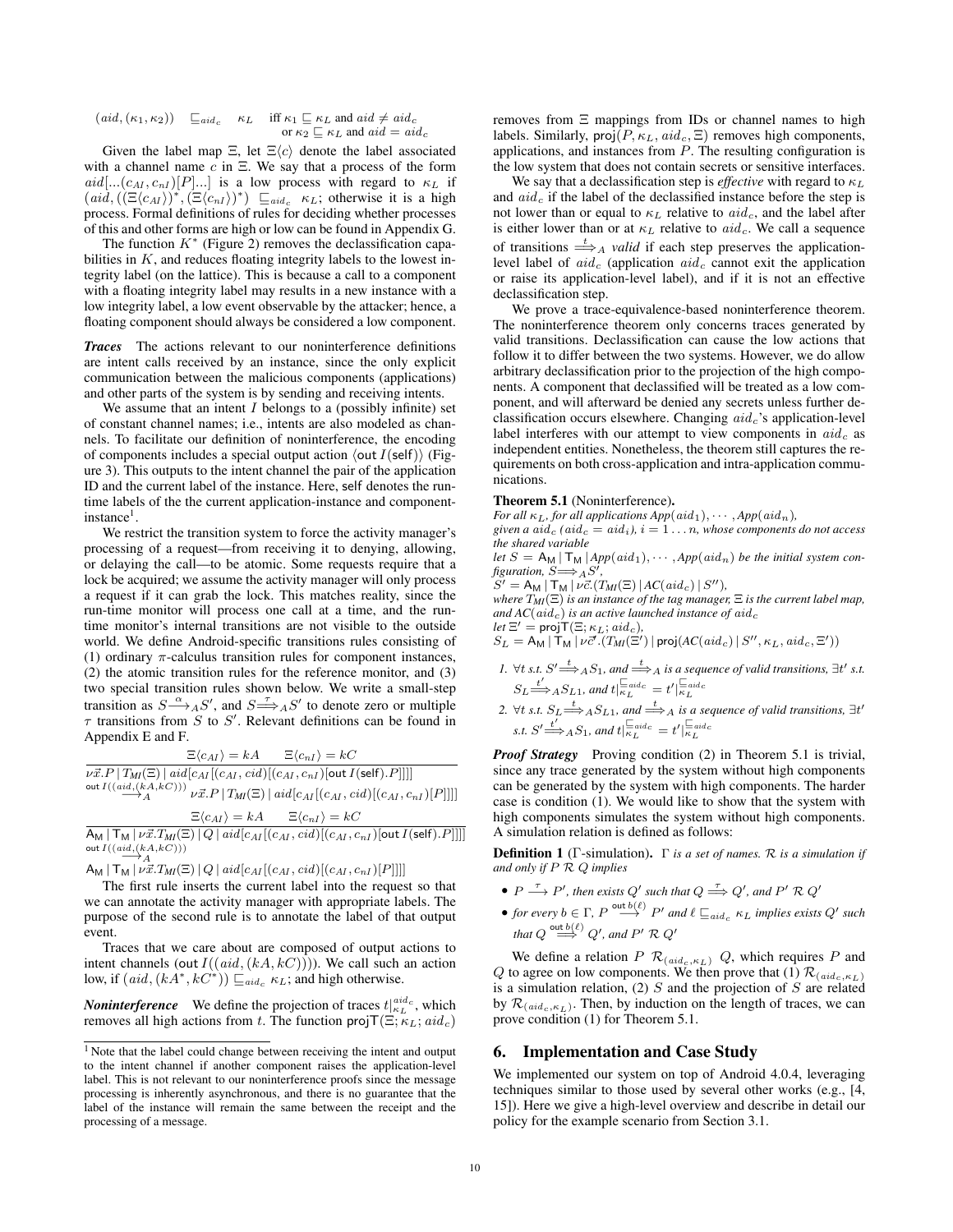*Policy Specification* We extend Android's manifest file syntax for declaring and using permissions to also specify informationflow labels. We treat each permission as a tag, and add a flag to indicate whether it is an integrity tag or a secrecy tag, or a declassification or endorsement capability. The static label of an application or component is thus derived by processing all the permission declaration statements. Unlike in stock Android, we allow both applications and components to be assigned labels; component labels are also defined in the application's manifest file.

*Reference Monitor* Our enforcement system is designed around a central reference monitor that mediates communication between components. Android's activity manager (ActivityManager) already largely accomplishes this, although it enforces a much less rich policy than we desire and often does not have sufficient information to enforce our information-flow policies.

We modify the activity manager so that mediation of all relevant calls is handled by our own system instead. Enforcing our information-flow policies requires substantial additional bookkeeping (the data structures of the label manager) for tracking running instances and their effective labels. We also modify the activity manager to automatically apply declassification and endorsement when these are necessary for a call to succeed; a developer can, if she wishes, explicitly override this, but the automation eases the burden on developers and helps with backward compatibility.

The biggest challenges in implementing our enforcement system were in providing more detailed information to the activity manager than it was previously basing its decisions on. More specifically, we had to enhance Android's IPC data structures to carry information about the calling component instance, rather than just about the calling component instance's application. Another challenge was to capture operations not mediated by the activity manager, such as opening a socket or a file. Android's permissionbased policies that govern such operations are implemented not by the activity manager, but by access-control checks in the underlying OS. We used TOMOYO [25], middleware that replaces scattered, low-level access-control checks with centralized ones, and extended TOMOYO to redirect its access checks from its own reference monitor to ours. In addition to giving our reference monitor more direct control over system behaviors that Android's activity manager did not directly mediate, this approach has the advantage of extending our enforcement mechanism to application fragments written in native code.

*Backwards Compatibility* To aid in backward compatibility with legacy applications, we mapped system-declared permissions to secrecy and integrity tags: we mapped permissions that protect data resources from reading to secrecy tags; and permissions that protect data resources from being written, and security-relevant interfaces from being accessed, to integrity tags. In the absence of componentlevel policy (which is always absent for legacy applications), we assign to components their enclosing application's labels.

To capture the flow of information when a security-relevant Android or Java API method is called, we assigned signatures to API methods to express the secrecy and integrity labels that the caller should have to be able to call the method and to get a result. We assigned signatures to a fraction of the Java and Android APIs, but extending this to all of them involves no technical challenges.

This approach to obtain labels from permissions allowed us to compile existing applications without modifying their code. However, using these labels directly, some calls that would be permitted by the permission system will now be denied. Next we explain why and how to address this.

One reason why a call is denied is because it potentially leaks information. In Android's permission system, the caller normally does not specify policies. In our system, caller's permissions could be translated into secrecy tags. For example, the permission system allows the Messaging application to be started by the Contacts application to send a text message to a specific contact. The Contacts app has several secrecy tags that the Messaging app does not, such as Read Social Stream, which allows it to access, e.g., photos posted on social networks. The Contacts app could potentially leak this information through the Messaging app. In this case, to allow in our system the call (to start the Messaging app) that was allowed in stock Android, we give the Contacts app declassification capabilities for these secrecy tags that the Messaging app does not have. Since the Contacts app is built-in, this level of trust is appropriate, because these built-in Apps are considered trusted. Similar scenarios apply to integrity tags as well (please see our tech report for more detail).

We assigned declassification and endorsement capabilities manually to make sure that our assignments don't sacrifice security. During this process we identified applications that violate the principle of least privilege asking more permissions than they actually need. An example is that the Camera application requests a permission to read the SMS content provider without ever using it.

*Motivating Scenario Revisited* We now show how to specify the policy from our example from Section 3.1 and walk through its enforcement. Recall that our scenario involves a secret-file manager, a text editor, and an email application. The high-level policy is to prevent secret files from being leaked on the Internet, but to allow them to be manipulated by applications and emailed at the user's behest. The files may be edited, but the editor must not leak them via the network; files can be emailed only if the file manager itself calls the email application. We extend the example to also allow files to be emailed if they are first encrypted.

We first show how to implement this policy by assigning application-level labels. The file manager is labeled with ({FileSecret},  ${FileWrite}, {FileSecret}}$ . The editor is labeled with  $(F{}, F{}, F{})$ , {}), to indicate that its effective secrecy and integrity labels are inherited from its caller, but it has no ability to declassify or endorse. The email application is labeled with the policy ({ReadContacts,  $\ldots$ }, {}, {+Internet,  $\ldots$ }). The  $\ldots$  in the policy are various additional secrecy tags and endorsement capabilities that enable the email application to read user accounts (ReadContacts), cause the phone to vibrate, access the network state (+Internet), etc. To permit callers with low integrity, tags that permit access to resources (e.g., to vibration functionality) appear as endorsement capabilities rather than integrity tags. The encryption application is labeled with the policy  $(F\{ \} , F\{ \} , \{-T, +WriteExternalStorage \})$ . It has floating secrecy and integrity labels and can declassify all secrets it acquires from its callers (presumably after encrypting them). This gives it the ability to leak any secret, and so it must be trusted to correctly encrypt files and not reveal files without encrypting them. The encryption application also needs the WriteExternalStorage tag to be able to store encrypted data on the SD card.

This choice of labels achieves our desired functionality in the following way: The editor's label floats to ({FileSecret},  ${FileWrite}, { }$  (b) when it is called by the file manager. As the editor cannot declassify FileSecret, it cannot leak the file; because it has FileWrite, it can save the file back into secret storage. However, if the user wants to email the file, she can invoke the email application directly through the file manager. The file manager adds the file content to the intent that starts the email application, and removes the FileSecret tag by declassifying before sending the intent. The file can also be released, legitimately, via the encryption application. If invoked by the file manager, the encryption application floats to ({FileSecret}, {FileWrite}, {-T, +WriteExternalStorage}), but its capability to declassify any secret (-T) allows it to declassify and release it to any application.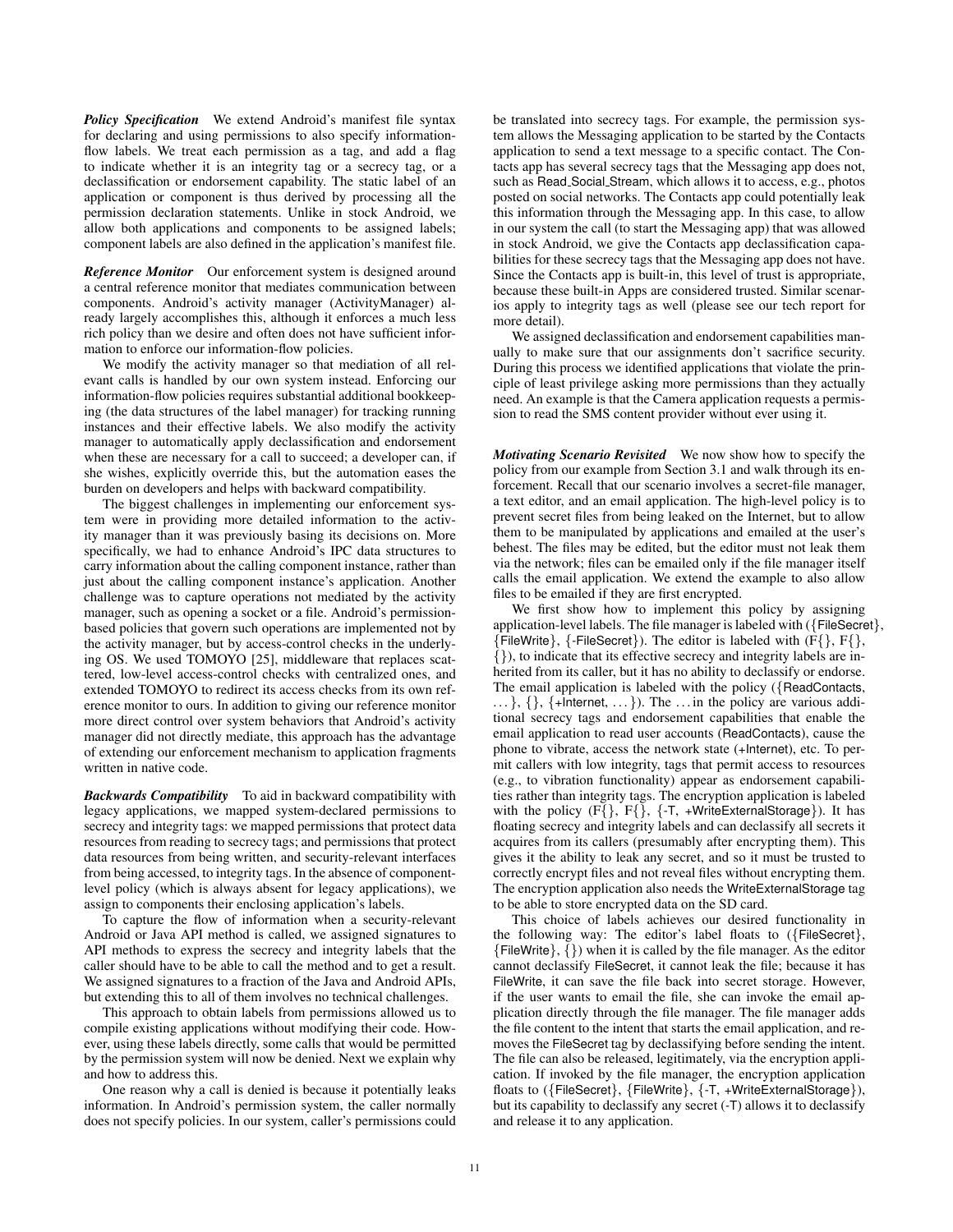#### Contacts application:

{{ReadContacts, GetAccounts, AccessFineLocation, AccessCoarseLocation, ReadProfile, ReadSocialStream, ReadPhoneState, ReadSyncSettings, GoogleAuthMail, ReadWriteAllVoiceMail},

{CallPrivileged,WriteContacts, ManageAccounts, WriteProfile, Internet, Nfc, ModifyAudioSettings, ModifyPhoneState, WakeLock, WriteExternalStorage, WriteSettings, UseCredentials, Vibrate, AddVoicemail, ReadWriteAllVoiceMail, Reboot, AllowAnyCodecForPlayback, ReceiveBootCompleted},

{-GetAccounts, -ReadSocialStream, -ReadSyncSettings, +-ReadWriteAllVoicemail}}

### Mms application:

- {{ReadContacts, ReadProfile, ReadSms, AccessNetworkState, ReadPhoneState, AccessFineLocation, AccessCoarseLocation},
- {ReceiveBootCompleted, CallPhone, WriteContacts, ReceiveSms, ReceiveMms, SendSms, Vibrate, Internet WriteSms, ChangeNetworkState, WakeLock, WriteExternalStorage, InstallDrm},
- {+ReceiveBootCompleted, +CallPhone, +WriteContacts,
- +ReceiveSms, +ReceiveMms, +SendSms, +Vibrate,
- +WriteSms, +ChangeNetworkState, +InstallDrm}}

Figure 7. The labels for the Contacts application and Mms application (the built-in messaging application) as used in our measurements.

We used component-level policy to restrict the file manager's declassification capability to only the component whose task is to send files to other applications. The duties of the components can be inferred from their names. We label the Main activity and the File provider with ({FileSecret}, {FileWrite}, {}) since they need to handle files; the Help and DirectoryInfo activities with ({FileSecret}, {}, {}); the Settings activity with ({FileSecret}, {FileWrite}) because it needs to return a result to the Main activity; and the Send activity with ({FileSecret}, {FileWrite}, {- FileSecret}).

**Implementation and Performance Measurements** Our case study is fully implemented and has been tested on a Nexus S phone. As part of booting the phone to the point where it can execute ordinary applications, over 50 Google-provided applications start running; this provided a good test of our backward compatibility and aided in debugging our system. Our case study used minimally modified off-the-shelf applications: Open Manager v2.1.8, Qute Text Editor v0.1, Android Privacy Guard v1.0.9, Email v2.3.4. We modified manifest files, added sending functionality to some, and added a content provider to Open Manager. Our system's implementation totaled approximately 1200 lines of code, not counting TOMOYO: approximately 650 in the reference monitor, 400 for bookkeeping, 100 for enhancing IPCs, and 50 for syntactic support for policies specified as labels.

Based on informal testing, the run-time performance of our system is sufficiently good for any additional latencies not to be observable to the user in practice.

We also ran microbenchmarks: we measured the overhead our system adds to the time it takes for an intent to be delivered, as well as the main component of that overhead that is added by our system, the time it takes to perform the checks incurred by each call. All measurements were taken on a Nexus S phone running Android compiled from unmodified source version 4.0.4 r1.1 (referred to as *stock Android*) or the same version of Android with our modifications added (referred to as *our system*), and were taken over 200 runs.

The measurements we report on are for intents sent between components of two Google-provided applications that are packaged with stock Android, the PeopleActivity component of the Contacts application (com.android.contacts) and the ComposeMessageActivity component of the Mms application (com.android.mms, Android's built-in messaging application). Each component's labels are the same as those for the enclosing application and are shown in Figure 6. The overall time to send an intent we measure from immediately before the call to startActivity(...) inside com.android.contacts.interactions.PhoneNumberInteraction.perform Action(...) until the first line of com.android.mms.ui.ComposeMessage Activity.onCreate(...). For stock Android, the average measured time is 64.0 ms (std. dev. 11.3 ms; median 64.0 ms); for our system the average is 51.0 ms (std. dev. 29.7 ms; median 51.0 ms). That the average for our system is lower than for stock Android shows the inability of such benchmarks to accurately capture overheads in multithreaded environments with many processes running simultaneously, but the benchmark results also show that the overhead incurred by our system is small relative to the time it takes to deliver an intent.

When focusing just on the time our system takes to perform the four label checks required to decide whether a call between these two components should be allowed, we find that the set of four checks takes an average of 7.5 ms (std. dev. 6.4 ms; median 7.5 ms).

## 7. Conclusion

We propose the first DIFC-style enforcement system for Android that allows convenient, high-level specification of policy and has a well-understood theory. To support Android's programming model the system had to incorporate several features that are new to information-flow systems, including multi-level policy specification and enforcement, floating labels, and support for persistent state and single-instance components. Our system strikes a balance between providing strong formal properties (noninterference) and applicability, achieving most of each. A prototype and case study validate the design of our system, and confirm that it can enforce practical policies on a Nexus S phone.

#### References

- [1] O. Arden, M. D. George, J. Liu, K. Vikram, A. Askarov, and A. C. Myers. Sharing mobile code securely with information flow control. In *Proc. IEEE S&P*, 2012.
- [2] T. H. Austin and C. Flanagan. Multiple facets for dynamic information flow. In *Proc. POPL*, 2012.
- [3] A. Bohannon, B. C. Pierce, V. Sjöberg, S. Weirich, and S. Zdancewic. Reactive noninterference. In *Proc. CCS*, 2009.
- [4] S. Bugiel, L. Davi, A. Dmitrienko, T. Fischer, A.-R. Sadeghi, and B. Shastry. Towards taming privilege-escalation attacks on Android. In *Proc. NDSS*, 2012.
- [5] A. Chaudhuri. Language-based security on Android. In *Proc. PLAS*, 2009.
- [6] E. Chin, A. P. Felt, K. Greenwood, and D. Wagner. Analyzing interapplication communication in Android. In *Proc. MobiSys*, 2011.
- [7] L. Davi, A. Dmitrienko, A.-R. Sadeghi, and M. Winandy. Privilege escalation attacks on Android. In *Proc. ISC*, 2010.
- [8] M. Dietz, S. Shekhar, Y. Pisetsky, A. Shu, and D. S. Wallach. Quire: Lightweight provenance for smart phone operating systems. In *Proc. USENIX Sec.*, 2011.
- [9] W. Enck, M. Ongtang, and P. D. McDaniel. On lightweight mobile phone application certification. In *Proc. CCS*, 2009.
- [10] W. Enck, P. Gilbert, B. gon Chun, L. P. Cox, J. Jung, P. McDaniel, and A. N. Sheth. TaintDroid: An information-flow tracking system for realtime privacy monitoring on smartphones. In *Proc. OSDI*, 2010.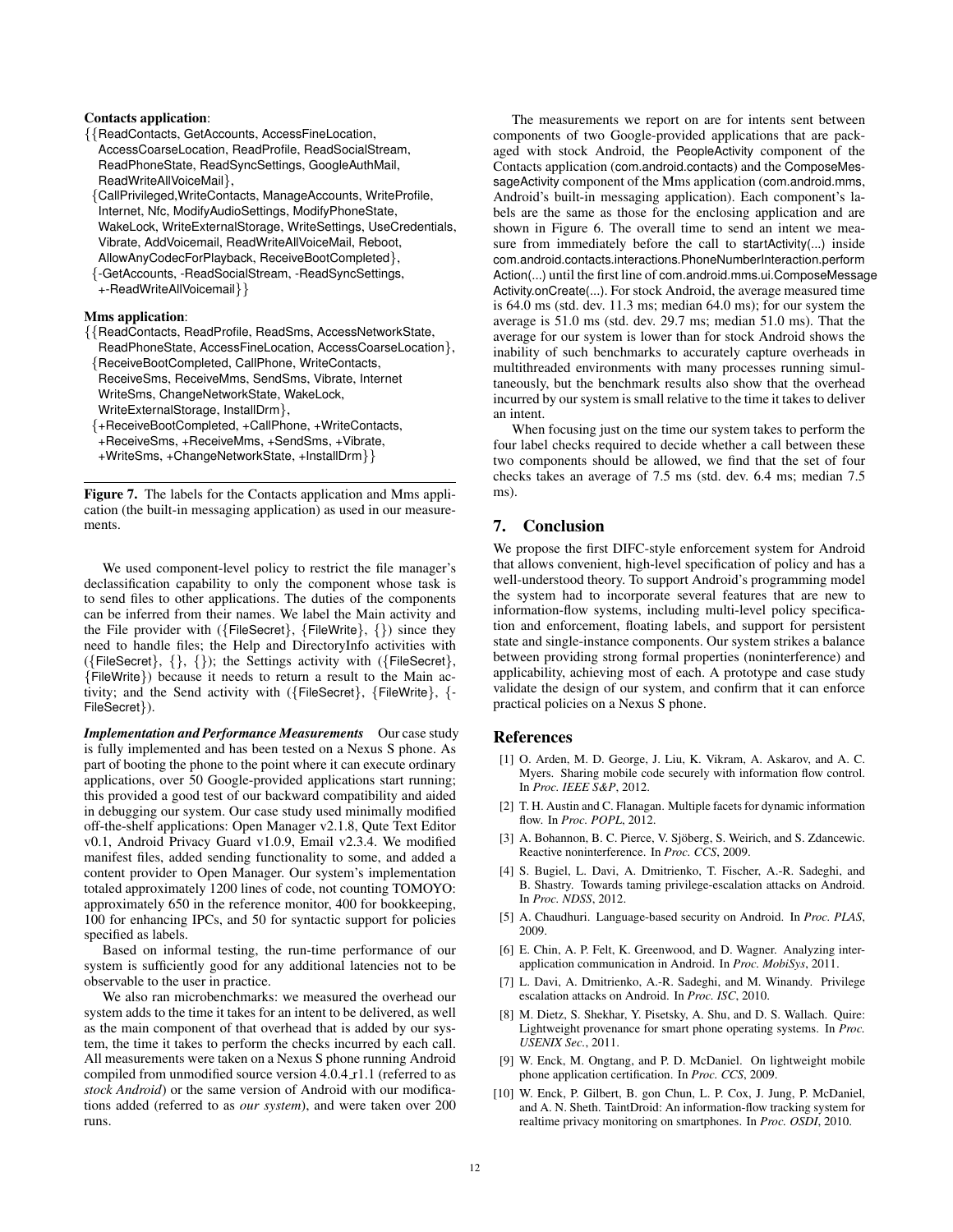- [11] W. Enck, D. Octeau, P. McDaniel, and S. Chaudhuri. A study of Android application security. In *Proc. USENIX Sec.*, 2011.
- [12] A. P. Felt, E. Chin, S. Hanna, D. Song, and D. Wagner. Android permissions demystified. In *Proc. CCS*, 2011.
- [13] A. P. Felt, H. Wang, A. Moshchuk, S. Hanna, and E. Chin. Permission re-delegation: Attacks and defenses. In *Proc. USENIX Sec.*, 2011.
- [14] R. Focardi and R. Gorrieri. A classification of security properties for process algebras. *J. of Comput. Secur.*, 3:5–33, 1994.
- [15] E. Fragkaki, L. Bauer, and L. Jia. Modeling and enhancing Android's permission system. In *Proc. ESORICS*, 2012.
- [16] A. P. Fuchs, A. Chaudhuri, and J. S. Foster. SCanDroid: Automated security certification of Android applications. 2009.
- [17] D. Hedin and A. Sabelfeld. Information-flow security for a core of JavaScript. In *Proc. IEEE CSF*, 2012.
- [18] P. Hornyack, S. Han, J. Jung, S. Schechter, and D. Wetherall. These aren't the droids you're looking for: Retrofitting Android to protect data from imperious applications. In *Proc. CCS*, 2011.
- [19] M. Krohn and E. Tromer. Noninterference for a practical DIFC-based operating system. In *Proc. IEEE S&P*, 2009.
- [20] M. Krohn, A. Yip, M. Brodsky, N. Cliffer, M. F. Kaashoek, E. Kohler, and R. Morris. Information flow control for standard OS abstractions. In *Proc. SOSP*, 2007.
- [21] J. Loftus. DefCon dings reveal Google product security risks. http: //gizmodo.com/5828478/, 2011. [accessed 10-Jul-2012].
- [22] C. Marforio, A. Francillon, and S. Čapkun. Application collusion attack on the permission-based security model and its implications for modern smartphone systems. Technical Report 724, ETH Zurich, Apr. 2011.
- [23] A. C. Myers. Practical mostly-static information flow control. In *Proc. POPL*, 1999.
- [24] M. Nauman, S. Khan, and X. Zhang. Apex: extending Android permission model and enforcement with user-defined runtime constraints. In *Proc. ASIACCS*, 2010.
- [25] NTT Data Corporation. TOMOYO Linux. http://tomoyo. sourceforge.jp/, 2012. [accessed 10-Apr-2012].
- [26] M. Ongtang, S. E. McLaughlin, W. Enck, and P. D. McDaniel. Semantically rich application-centric security in Android. In *Proc. ACSAC*, 2009.
- [27] P. Passeri. One year of Android malware (full list). http://hackmageddon.com/2011/08/11/one-yearof-android-malware-full-list/, 2011. [accessed 10-Jul-2012].
- [28] W. Rafnsson and A. Sabelfeld. Limiting information leakage in eventbased communication. In *Proc. PLAS*, 2011.
- [29] P. Y. A. Ryan and S. A. Schneider. Process algebra and noninterference. *J. Comput. Secur.*, 9(1–2), 2001.
- [30] A. Sabelfeld and A. C. Myers. Language-based information-flow security. *IEEE Journal Sel. Area. Comm.*, 21(1):5–19, 2003.
- [31] R. Schlegel, K. Zhang, X. Zhou, M. Intwala, A. Kapadia, and X. Wang. Soundcomber: A stealthy and context-aware sound trojan for smartphones. In *Proc. NDSS*, 2011.
- [32] W. Shin, S. Kiyomoto, K. Fukushima, and T. Tanaka. A formal model to analyze the permission authorization and enforcement in the Android framework. In *Proc. SocialCom/PASSAT*, 2010.
- [33] A. Yip, X. Wang, N. Zeldovich, and M. F. Kaashoek. Improving application security with data flow assertions. In *Proc. SOSP*, 2009.
- [34] N. Zeldovich, S. Boyd-Wickizer, E. Kohler, and D. Mazières. Making information flow explicit in HiStar. In *Proc. OSDI*, 2006.
- [35] N. Zeldovich, S. Boyd-Wickizer, and D. Mazières. Securing distributed systems with information flow control. In *Proc. NSDI*, 2008.
- [36] D. Zhang, A. Askarov, and A. C. Myers. Language-based control and mitigation of timing channels. In *Proc. PLDI*, 2012.

## Appendix

## A. Additional Definitions for the Process Calculus

*Structural Congruence Structural congruence*  $\equiv$  is the smallest congruence on processes that satisfies the axioms below.

| $\equiv$ | $id[P] + id[Q]$                                      |
|----------|------------------------------------------------------|
|          | $\equiv \operatorname{id}[P]   \operatorname{id}[Q]$ |
| Ξ        | 0                                                    |
| $\equiv$ | $\nu x. id[P]$ if $x \notin \text{fn}(id)$           |
| $\equiv$ | (P Q) R                                              |
| $\equiv$ | $Q \,   \, P$                                        |
| E.       | $\boldsymbol{P}$                                     |
| $\equiv$ | $Q + P$                                              |
| $\equiv$ | $(P+Q)+R$                                            |
| ≡        | 0                                                    |
| ≡        | $\boldsymbol{P}$                                     |
| $\equiv$ | $\nu y.\nu x.P$                                      |
|          | $\equiv P  \nu x.Q$ if $x \notin \text{fn}(P)$       |
| E.       | $P \mid P$                                           |
|          |                                                      |

*Labeled Transition Rules* A complete list of the labeled transition rules is shown in Figure 8. The rule for pattern-matched input requires the existence of a substitution  $\sigma$  for bound variables in patt, such that the value  $z$  output on channel  $x$  is the same as the term resulting from applying the substitution to the pattern patt $(\sigma)$ .

**Lemma A.1.** *If*  $P \stackrel{\alpha}{\longrightarrow} P'$ , and  $P \equiv Q$ , then exists  $Q'$  such that  $Q \stackrel{\alpha}{\longrightarrow} Q'$  and  $Q' \equiv P'$ 

*Proof.* By induction on the structural congruence relation.  $\Box$ 

## B. Lemmas About Label Operations

We prove several key properties about label operations (Figure 2), which will be used in the noninterference proofs.

**Lemma B.1.** *If*  $K_2^- \subseteq K_1^-$  *then*  $K_2^* \subseteq (K_1 \triangleleft K_2)^*$  *and*  $K_1^* \sqsubseteq (K_1 \triangleleft K_2)^*.$ 

**Lemma B.2.**  $K_1^* \sqsubseteq K_1 \oplus_M K_2^*$  and  $K_2^* \sqsubseteq K_1 \oplus_M K_2^*$ 

## C. Encoding of the Label Manager

The encoding of the label manager is shown in Figure 9. The label manager is launched from channel  $t_t$ , and the argument sent to  $t_t$  is the current label map of the system. Requests to the label manager are sent to the channel  $t_m$ . At the end of processing each request, the label manager will launch itself again with the current label map. This also ensures that at any time there is only one active copy of the label manager running.

Note that we do not allow a floating application and singleinstance component to raise their labels. As we discussed in Section 3.2.2, the raise operation has to raise both the static and the effective label. If we allowed a floated instance to raise its label, we would have allowed a high component (this floated instance) to affect low components by changing its static label, which could be low.

## D. Encoding of the Activity Manager

Recall that the top-level process of the activity manager is of the form:  $A_M = (AM_I + AM_E + AM_{EX} + AM_R).$ 

We have explained the encoding of the sub-process of the activity manager that handles intra-application calls (Figure 6) in Section 4.3. Here, we show the encoding of  $AM_E$ , which processes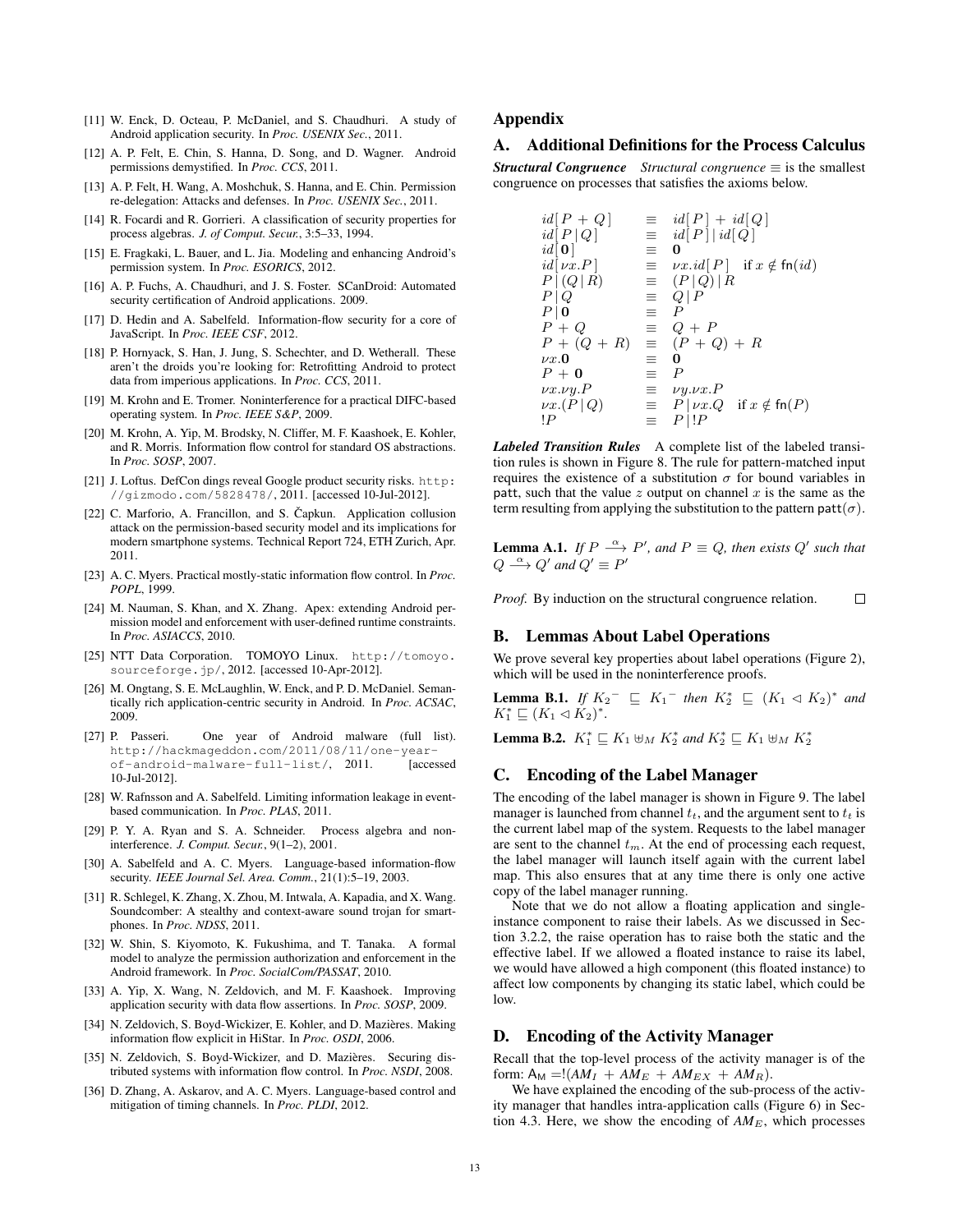| 69         | Activity Manager Inter-app Call $AM_E =$<br>68 in $a_m$ (call $E, kA_{cr}, kC_{cr}, r\tau, aid_{cr}, aid_{ce}, cid_{ce}, I$ ). | <i>vr</i> .out $t_m$ (lookUp, $aid_{ce}$ ). in $r(s_1)$ . out $t_m$ (lookUp, $aid_{ce} \cdot cid_{ce}, r$ ). in $r(s_2)$ .                                                                                                                                                                                |
|------------|--------------------------------------------------------------------------------------------------------------------------------|-----------------------------------------------------------------------------------------------------------------------------------------------------------------------------------------------------------------------------------------------------------------------------------------------------------|
| 70         | case $(s1, s2)$ of (NE, $_{-}$ )                                                                                               | $\Rightarrow$ 0                                                                                                                                                                                                                                                                                           |
| 71         | $($ $\,$ , NE)                                                                                                                 | $\Rightarrow$ 0                                                                                                                                                                                                                                                                                           |
| 72         | $(U(kA_{ce}), S(kC_{ce}))$                                                                                                     | $\Rightarrow$ if $kA_{cr}$ $\equiv$ $kA_{ce}$ $\equiv$ $\wedge$ $kA_{cr}$ $\equiv$ $kC_{ce}$ $\equiv$ $\wedge$ $kC_{cr}$ $\equiv$ $kA_{ce}$ $\equiv$ $kC_{ce}$ $\equiv$ $kC_{ce}$ $\equiv$                                                                                                                |
| 73         |                                                                                                                                | then $\nu c_{AI} \ldotp \nu c_{nl} \ldotp \nu c_{lock}$ .                                                                                                                                                                                                                                                 |
| 74         |                                                                                                                                | out $t_m$ (upd, { $(\textit{aid}_{\textit{ce}}, \mathsf{L}(\textit{kA}_{\textit{ce}}, c_{\textit{AI}})),$                                                                                                                                                                                                 |
| 75         |                                                                                                                                | $(c_{AI}, DA(kA_{ce} \triangleleft (kA_{cr} \boxplus_M kC_{cr}), LC(\lbrace c_{nI} \rbrace))),$                                                                                                                                                                                                           |
| 76         |                                                                                                                                | $(\textit{aid-cid}_{\textit{ce}}, \mathsf{SL}(c_{nI}, kC_{\textit{ce}})),$                                                                                                                                                                                                                                |
| 77         |                                                                                                                                | $(c_{nI}, (c_{lock}, kC_{ce} \lhd (kA_{cr} \boxplus_M kC_{cr})))\}).$                                                                                                                                                                                                                                     |
| 78         |                                                                                                                                | $(\mathit{aid}_{\mathit{ce}}, c_{AI})$  out $\mathit{aid}_{\mathit{ce}} \hspace{0.02cm} \cdot \hspace{0.02cm} c_{L}(c_{AI})]$                                                                                                                                                                             |
| 79         |                                                                                                                                | $(ai d_{ce}, (c_{AI}, c_{nI}))$ [out $aid_{ce} \cdot cid \cdot c_{cT}(c_{AI}, I, c_{nI}, c_{lock}, \text{NONE})$ ]                                                                                                                                                                                        |
| 80         |                                                                                                                                | else 0                                                                                                                                                                                                                                                                                                    |
| 81<br>82   | $\vert$ (U(kA <sub>ce</sub> ), M(kC <sub>ce</sub> ))                                                                           | $\Rightarrow$ if $kA_{cr}^- \sqsubseteq kA_{ce}^- \wedge kA_{cr}^- \sqsubseteq kC_{ce}^- \wedge kC_{cr}^- \sqsubseteq kA_{ce}^- \wedge kC_{cr}^- \sqsubseteq kC_{ce}^-$                                                                                                                                   |
| 83         |                                                                                                                                | then $\nu c_{AI} \ldotp \nu c_{nl} \ldotp \nu c_{lock}$ .                                                                                                                                                                                                                                                 |
| 84         |                                                                                                                                | out $t_m$ (upd, $\{(aid_{ce}, L(kA_{ce}, c_{AI})),$<br>$(c_{AI}, DA(kA_{ce} \triangleleft (kA_{cr} \boxplus_M kC_{cr}), LC({c_{nI}}))$ ,                                                                                                                                                                  |
| 85         |                                                                                                                                | $(c_{nI}, (c_{lock}, kC_{ce} \lhd (kA_{cr} \boxplus_M kC_{cr})))\}).$                                                                                                                                                                                                                                     |
| 86         |                                                                                                                                | $(aid_{ce}, c_{AI})$ out $aid \cdot c_L(c_{AI})$                                                                                                                                                                                                                                                          |
| 87         |                                                                                                                                | $(aid_{ce}, (c_{AI}, c_{nI}))$ [out aid·cid·c <sub>cT</sub> $(c_{AI}, I, c_{nI}, c_{lock}, rt)$ ]                                                                                                                                                                                                         |
| 88         |                                                                                                                                | else 0                                                                                                                                                                                                                                                                                                    |
| 89         | $( (L(c_{AI}, kA_{ce}), S(kC_{ce}))$                                                                                           | $\Rightarrow$ out $t_m$ (lookUp, $c_{AI}, r$ ). in $r(DA(kA_d, \_)).$                                                                                                                                                                                                                                     |
| 90         |                                                                                                                                | if $kA_{cr}^{\phantom{cr}}\subseteq kA_{ce}^{\phantom{cr}}\wedge kA_{cr}^{\phantom{cr}}\subseteq kC_{ee}^{\phantom{cr}}\wedge kC_{cr}^{\phantom{cr}}\subseteq kA_{ce}^{\phantom{cr}}\wedge kC_{cr}^{\phantom{cr}}\equiv kA_{ce}^{\phantom{cr}}\wedge kC_{cr}^{\phantom{cr}}\equiv kC_{ee}^{\phantom{cr}}$ |
| 91         |                                                                                                                                | then if $(conrete(kA_{ce}) \wedge kA_{cr}^- \sqsubseteq kA_d^- \wedge kC_{cr}^- \sqsubseteq kA_d^-)$                                                                                                                                                                                                      |
| 92         |                                                                                                                                | $\vee(floating(kA_{ce}) \wedge kA_{cr}^{-} = kA_d^{-} \wedge kC_{cr}^{-} = kA_d^{-}$                                                                                                                                                                                                                      |
| 93         |                                                                                                                                | then $\nu c_{nI}.\nu c_{lock}$ out $t_m$ (upd, { $(c_{AI}, \{c_{nI}\}),$                                                                                                                                                                                                                                  |
| 94         |                                                                                                                                | $(\textit{aid}\cdot \textit{cid}_{ce}, \mathsf{SL}(c_{nI}, kC_{ce})),$                                                                                                                                                                                                                                    |
| 95         |                                                                                                                                | $(c_{nI}, (c_{lock}, kC_{ce} \lhd (kA_{cr} \uplus_M kC_{cr})))\}).$                                                                                                                                                                                                                                       |
| 96<br>97   |                                                                                                                                | $(id_{ce}, (c_{AI}, c_{nI}))$ out $aid\cdot cid\cdot c_{cT}(c_{AI}, I, c_{nI}, c_{lock}, \text{NONE})$<br>else $(\textit{aid}_{cr}, (kA_{cr}, kC_{cr}))$ out $a_m$ (call $_E$ , $kA_{cr}, kC_{cr}, rt$ , $\textit{aid}_{cr}, \textit{aid}_{ce}, \textit{cid}_{ce}, I)$ ]                                  |
| 98         |                                                                                                                                | else 0                                                                                                                                                                                                                                                                                                    |
| 99         | $(L(c_{AI}, kA_{ce}), SL(c_{nI}, kC_{ce}))$                                                                                    |                                                                                                                                                                                                                                                                                                           |
| 100        |                                                                                                                                | $\Rightarrow$ out $t_m$ (lookUp, $c_{AI}, r$ ). in $r$ (DA( $kA_d,$ .)).                                                                                                                                                                                                                                  |
| 101        |                                                                                                                                | out $t_m$ (lookUp, $c_{nI}$ , r). in $r(DC(c_{lock},))$ . in $c_{lock}$ ().                                                                                                                                                                                                                               |
| 102        |                                                                                                                                | out $t_m$ (lookUp, $c_{nI}, r$ ). in $r(DC(., kC_d))$ .                                                                                                                                                                                                                                                   |
| 103        |                                                                                                                                | $\text{if } k{A_{cr}}^-\sqsubseteq k{A_{ce}}^-\wedge\ k{A_{cr}}^-\sqsubseteq k{C_{ce}}^-\wedge\ k{C_{cr}}^-\sqsubseteq k{A_{ce}}^-\wedge\ k{C_{cr}}^-\sqsubseteq k{C_{ce}}^-\ \$                                                                                                                          |
| 104        |                                                                                                                                | then if $(conrete(kA_{ce}) \supset (kA_{cr}^- \sqsubseteq kA_d^- \wedge kC_{cr}^- \sqsubseteq kA_d^-))$                                                                                                                                                                                                   |
| 105        |                                                                                                                                | $\wedge (floating(kA_{ce}) \supset (kA_{cr}^- = kA_d^- \wedge kC_{cr}^- = kA_d^-))$                                                                                                                                                                                                                       |
| 106        |                                                                                                                                | $\wedge (conrete(kC_{ce}) \supset (kA_{cr}^-\sqsubseteq kC_d^- \wedge kC_{cr}^-\sqsubseteq kC_d^-))$                                                                                                                                                                                                      |
| 107        |                                                                                                                                | $\wedge (floating(kC_{ce}) \supset (kA_{cr}^- = kC_d^- \wedge kC_{cr}^- = kC_d^-))$                                                                                                                                                                                                                       |
| 108        |                                                                                                                                | then $(ai d_{ce}, (c_{AI}, c_{nI}))$ out $c_{nI}(I)$ ]                                                                                                                                                                                                                                                    |
| 109        |                                                                                                                                | else $(ai d_{ce}, (c_{AI}, c_{nI}))$ [out $c_{lock}()$ ]                                                                                                                                                                                                                                                  |
| 110<br>111 |                                                                                                                                | $(aid_{cr}, (kA_{cr}, kC_{cr}))$ [out $a_m$ (call $_E$ , $kA_{cr}, kC_{cr}, rt$ , $aid_{cr}, aid_{ce}, cid_{ce}, I)$ ]<br>else $(\textit{aid}_{\textit{ce}},(\textit{c}_{\textit{AI}},\textit{c}_{\textit{nl}}))[\textsf{out}\,\textit{c}_{\textit{lock}}()$                                              |
| 112        | $( L(c_{AI}, kA_{ce}), M(kC_{ce}))$                                                                                            | $\Rightarrow$ out $t_m$ (lookUp, $c_{AI}, r$ ). in $r(DA(kA_d))$ .                                                                                                                                                                                                                                        |
| 113        |                                                                                                                                | if $kA_{cr}^- \sqsubseteq kA_{ce}^- \wedge kA_{cr}^- \sqsubseteq kC_{ce}^- \wedge kC_{cr}^- \sqsubseteq kA_{ce}^- \wedge kC_{cr}^- \sqsubseteq kC_{ce}^-$                                                                                                                                                 |
| 114        |                                                                                                                                | then if $(conrete(kA_{ce}) \wedge kA_{cr}^- \sqsubseteq kA_d^- \wedge kC_{cr}^- \sqsubseteq kA_d^-)$                                                                                                                                                                                                      |
| 115        |                                                                                                                                | $\vee(floating(kA_{ce}) \wedge kA_{cr}^{-} = kA_d^{-} \wedge kC_{cr}^{-} = kA_d^{-}$ )                                                                                                                                                                                                                    |
| 116        |                                                                                                                                | then $\nu c_{nI} \ldotp \nu c_{lock}$ out $t_m$ (upd, { $(c_{AI}, \{c_{nI}\})$ ,                                                                                                                                                                                                                          |
| 117        |                                                                                                                                | $(c_{nI}, (c_{lock}, kC_{ce} \lhd (kA_{cr} \uplus_M kC_{cr})))\}).$                                                                                                                                                                                                                                       |
| 118        |                                                                                                                                | $(aid_{ce}, (c_{AI}, c_{nI}))$ out aid $cid \cdot c_{cT}(c_{AI}, I, c_{nI}, c_{lock}, rt)$                                                                                                                                                                                                                |
| 119        |                                                                                                                                | else $(ald_{cr}, (kA_{cr}, kC_{cr}))$ out $a_m$ (call $_E$ , $kA_{cr}, kC_{cr}, rt$ , $aid_{cr}, aid_{ce}, cid_{ce}, I)$ ]                                                                                                                                                                                |
| 120        |                                                                                                                                | else 0                                                                                                                                                                                                                                                                                                    |
| 121        | $ $ (onEx(), $_{\text{-}}$ )                                                                                                   | $\Rightarrow$ 0                                                                                                                                                                                                                                                                                           |

Figure 11. Encoding of the subprocess of the activity manager that handles calls between applications.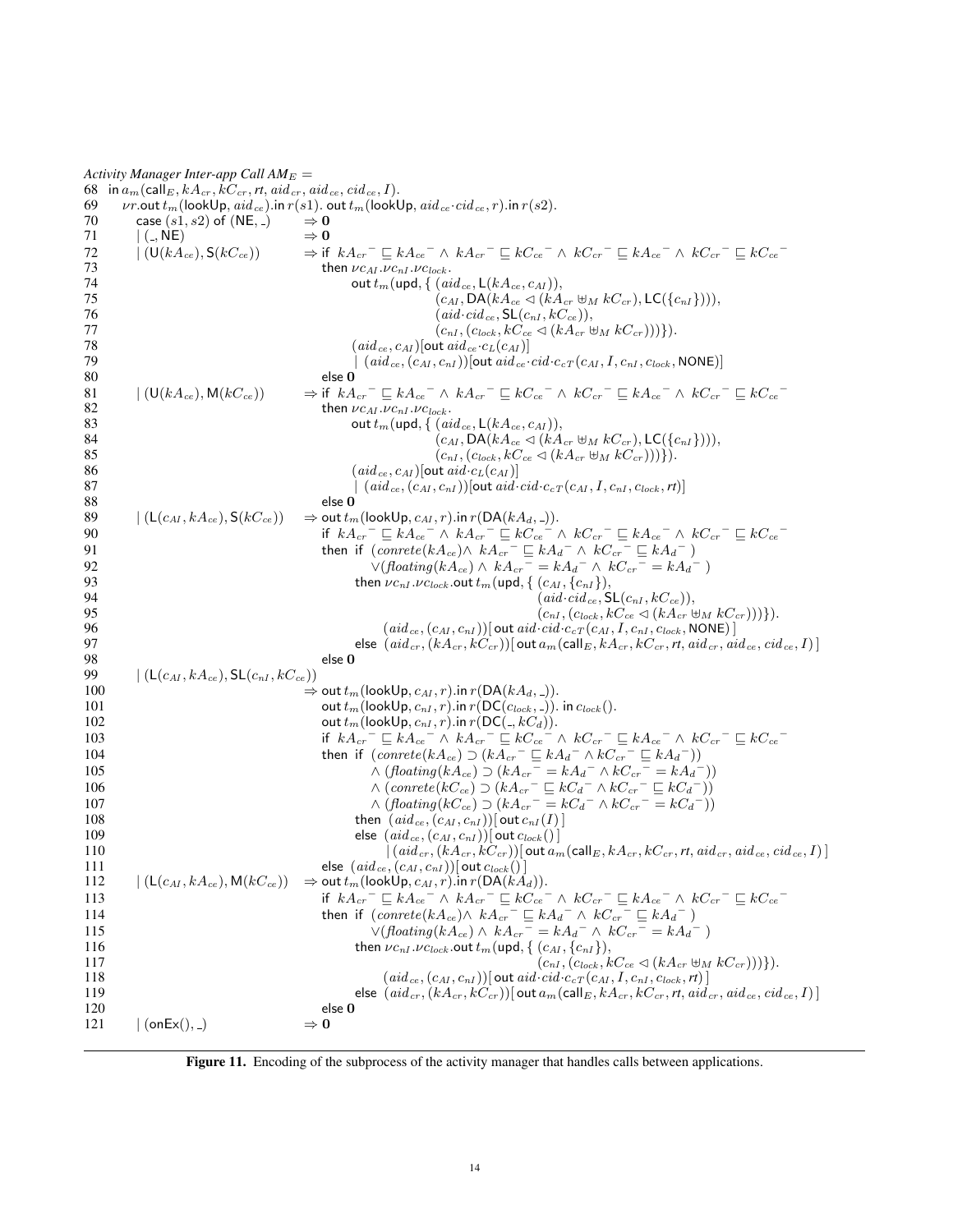out 
$$
x(y)
$$
.  $P \xrightarrow{\text{out } x(y)}$   $P$   
\n $\frac{\text{part}(a) = z}{\text{in } x(y)$ .  $P \xrightarrow{\text{in } x(z)}$   $P[z/y]$   
\n $\frac{\text{part}(a) = z}{\text{in } x(\text{part})}$ .  $P \xrightarrow{\text{in } x(z)}$   $P(\sigma)$   
\n $P + Q \xrightarrow{\alpha} P'$   
\n $P + Q \xrightarrow{\alpha} Q'$   
\n $P \xrightarrow{P} \xrightarrow{P} \text{bn}(\alpha) \cap \text{fn}(Q) = \emptyset$   
\n $Q \xrightarrow{\alpha} Q'$   
\n $P | Q \xrightarrow{\alpha} P' | Q'$   
\n $P | Q \xrightarrow{\alpha} P | Q'$   
\n $P | Q \xrightarrow{\text{in } x(y)} P' | Q'$   
\n $P | Q \xrightarrow{\text{in } x(y)} Q'$   
\n $P | Q \xrightarrow{\text{in } x(y)} P' | Q'$   
\n $P | Q \xrightarrow{\text{in } x(y)} P' | Q'$   
\n $P | Q \xrightarrow{\text{in } x(y)} P' | Q'$   
\n $P | Q \xrightarrow{\text{in } x(y)} P' | Q'$   
\n $P | Q \xrightarrow{\text{in } x(y)} P' | Q'$   
\n $P | Q \xrightarrow{\text{in } x(y)} Q'$   $y \notin \text{fn}(Q)$   
\n $P \xrightarrow{\text{in } x(y)} P' | Q \xrightarrow{\text{in } x(y)} Q'$   $y \notin \text{fn}(P)$   
\n $P | Q \xrightarrow{\text{in } x(y)} P' | Q'$   
\n $P | Q \xrightarrow{\text{in } x(y)} P' | Q'$   
\n $P | Q \xrightarrow{\text{in } x(y)} P' | Q'$   
\n $P | Q \xrightarrow{\text{in } x(y)} P' | Q'$   
\n $P | Q \xrightarrow{\text{in } x(y)} P' | Q'$   
\n $P \xrightarrow{\text{in } x(y)} P' | Q \xrightarrow{\text{out } x(y)} P'$   
\n $P \xrightarrow{\text{in } x(y)} P' | P'' | P'$   
\n $P \xrightarrow{\text{in } x(y)} P' | P'' | P'$   
\n $P \$ 

Figure 8. Labeled Transition Rules for the Core Calculus

inter-application calls (Figure 11);  $AM_{EX}$ , which processes exits; and  $AM<sub>R</sub>$ , which processes returns (Figure 10).

For the inter-application calls, we need to consider four kinds of labels: the application labels of the caller and the callee, and the component labels of the caller and the callee. Based on possible combinations of the kinds of the callee's application label and the component label, we have several cases to consider. We next describe several of the more interesting cases.

When the callee application is unlaunched, the callee component must be unlaunched as well. In this case, the activity manager allows the call only if the caller's current application label and com-

|                         | Label Mngr $T_M =$                                                                                |
|-------------------------|---------------------------------------------------------------------------------------------------|
| 0                       | !( in $t_t(x)$ .                                                                                  |
| 1                       | in $t_m$ (lookUp, $id, r$ ). out $r(x(id))$ .out $t_t(x)$                                         |
| $\overline{\mathbf{c}}$ | $+$ in $t_m$ (cleanA, $aid, cid, c_{AI}, c_{nI}).$                                                |
| 3                       | case $x(\text{aid})$ of                                                                           |
| 4                       | $\mathsf{L}(c_{AI}, k) \Rightarrow \mathsf{out} \, t_t(x[aid \mapsto \mathsf{onEx}(c_{AI}, k)]).$ |
| 5                       | out $t_m$ (clean C, aid, cid, $c_{AI}$ , $c_{nI}$ )                                               |
| 6                       | $\Rightarrow$ out $t_m$ (clean C, $aid, cid, c_{AI}, c_{nI})$                                     |
| 7                       | $+$ in $t_m$ (clean C, aid, cid, $c_{AI}, c_{nI}$ ).                                              |
| 8                       | case $x(\text{aid.} \text{cid})$ of $SL(c_{AI}, c_{nI}, c_{lock}, kC_s) \Rightarrow$              |
| 9                       | if $x(c_{AI}) = (k, \{c_{nI}\}) \wedge x(aid) = \text{onEx}(c_{AI}, kA_s)$                        |
| 10                      | then out $t_t(x \text{ } [aid.cid \mapsto S(kC_s)]$                                               |
| 11                      | $[aid \mapsto \mathsf{U}(kA_s)] \backslash c_{AI} \backslash c_{nI})$                             |
| 12                      | else out $t_t(x[aid.cid \mapsto S(kC_s))]$                                                        |
| 13                      | $[c_{AI} \mapsto x(c_{AI})\backslash c_{nI}]\backslash c_{nI})$                                   |
| 14                      | $\mid M(kC_s) \Rightarrow \text{if } x(c_{AI}) = (kA_d, \{c_{nI}\})$                              |
| 15                      | $\wedge x (aid) = \text{onEx}(c_{AI}, kA_s)$                                                      |
| 16                      | then out $t_t(x[aid \mapsto \mathsf{U}(kA_s)]\backslash c_{AI}\backslash c_{nI})$                 |
| 17                      | else out $t_t(x[c_{AI} \mapsto x(c_{AI})\setminus c_{nI}]\setminus c_{nI})$                       |
| 18                      | $+$ in $t_m$ (dclassify A, $c_{AI}, \delta$ ).                                                    |
| 19                      | if $dL(x(c_{AI})) \supseteq \delta$                                                               |
| 20                      | then out $t_t(x c_{AI} \mapsto x(c_{AI}) \uplus_d \delta)$                                        |
| 21                      | else out $t_t(x)$                                                                                 |
| 22                      | $+$ in $t_m$ (dclassify C, $c_{nI}$ , $\delta$ ).                                                 |
| 23                      | if $dL(x(c_{nI})) \supseteq \delta$                                                               |
| 24                      | then out $t_t(x[c_{nI} \mapsto x(c_{nI}) \uplus_d \delta])$                                       |
| 25                      | else out $t_t(x)$                                                                                 |
| 26                      | $+$ in $t_m$ (raiseA, $aid, c_{AI}, \sigma, \iota$ ).                                             |
| 27                      | if $floating(x\langle aid \rangle)$                                                               |
| 28                      | then out $t_t(x)$                                                                                 |
| 29                      | else out $t_t(x[aid \mapsto x(aid) \cup_{rz} (\sigma, \iota)]$                                    |
| 30                      | $[c_{AI} \mapsto x(c_{AI}) \uplus_{rz} (\sigma, \iota)]$                                          |
| 31                      | $+$ in $t_m$ (raiseC, $aid, cid, c_{nI}, d$ ).                                                    |
| 32                      | case $x(\text{aid } \text{cd})$ of $M(k) \Rightarrow$                                             |
| 33                      | out $t_t(x[c_{nI} \mapsto x(c_{nI}) \uplus_{rz} (\sigma, \iota)])$                                |
| 34                      | $ $ SL(_) $\Rightarrow$                                                                           |
| 35                      | if $floating(x\langle aid \cdot cid \rangle) \vee floating(x\langle aid \rangle)$                 |
| 36                      | then out $t_t(x)$                                                                                 |
| 37                      | else out $t_t(x[aid\cdot cid \mapsto x(aid\cdot cid) \cup_{rz} (\sigma, \iota)]$                  |
| 38                      | $[c_{nI} \mapsto x(c_{nI}) \uplus_{rz} (\sigma, \iota)]$                                          |
|                         |                                                                                                   |

Figure 9. Encoding of the label manager.

ponent label are each lower than or equal to the static labels of the callee. If the call is allowed, the activity manager generates a new application instance channel  $c_{AI}$  and updates the application label from unlaunched to launched. The activity manager also launches a new instance for the callee component in the same way as in the intra-application case. It records the new instance of the component in the mapping of  $c_{AI}$ . Finally, it sends a message to the launch channel of the callee application, and sends the intent to the create channel of the callee component.

Note that the instantiation of a floating label takes both the caller's application label and the caller's component label into consideration. To help with this, we use the label merge operation  $\kappa_1 \oplus_M \kappa_2$ , which produces a simple label whose secrecy label is the union of the secrecy labels of  $\kappa_1$  and  $\kappa_2$ , and whose integrity label is the intersection of the integrity labels of the two (Figure 2).

When the callee application is launched, and the callee component is either multi-instance or unlaunched single-instance, the activity manager's label checks also take into account the callee application's instance label. As mentioned earlier, an application is similar to a single-instance component. Therefore, when the static label of the callee application is a floating label, we delay the call unless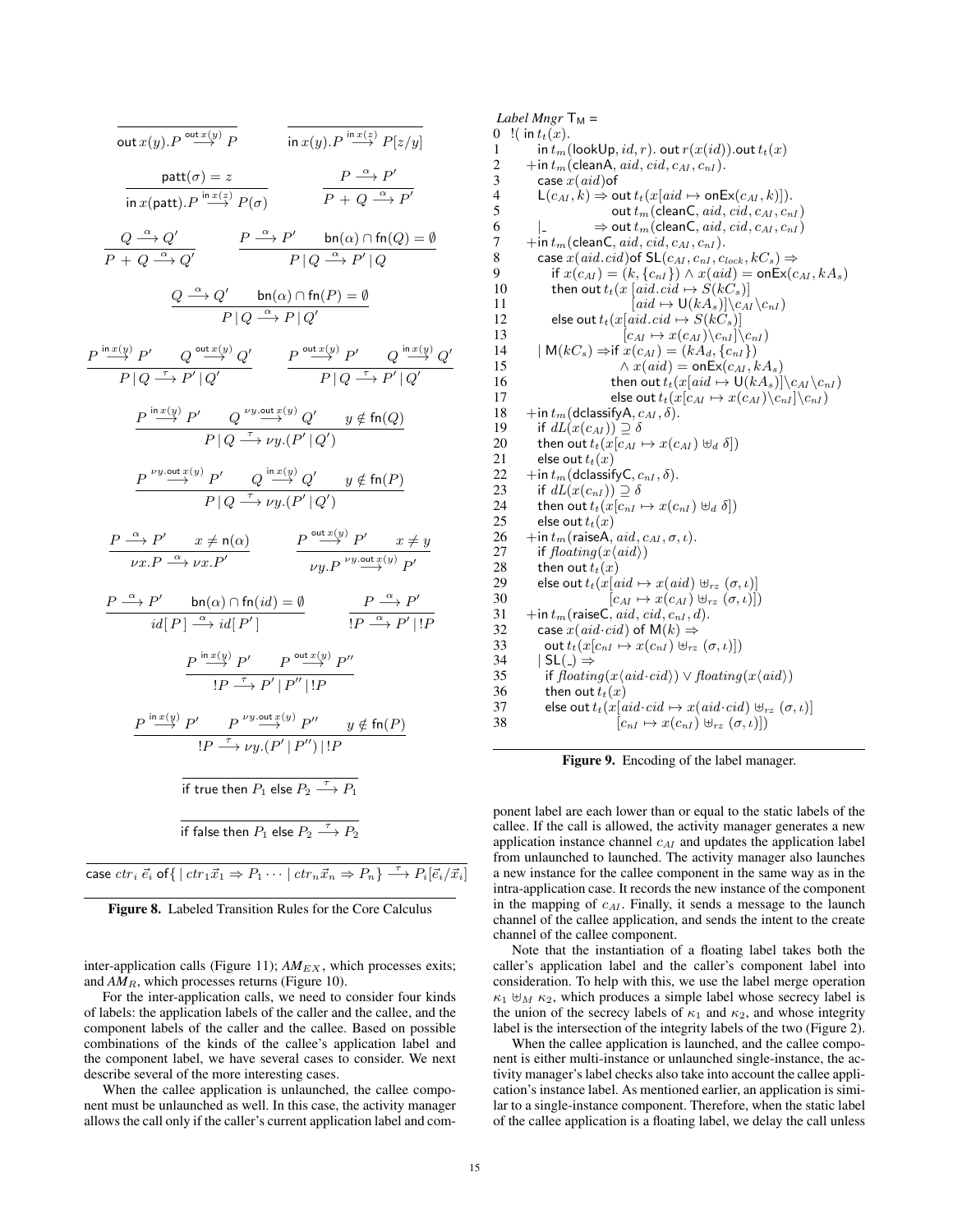$Activity$  *Manager Exit*  $AM_{EX}$  *=* 39 in  $a_m$  (exitA,  $kA_{ce}$ ,  $kC_{ce}$ ,  $aid_{ce}$ ,  $cid_{ce}$ ,  $c_{AL_{ce}}$ ,  $c_{nI_{ce}}$ ,  $rt$ , I).<br>40 out  $t_m$  (cleanA,  $aid_{ce}$ ,  $cid_{ce}CA_{c}$ ,  $c_{nI}$ ,). 40 out  $t_m$  (cleanA,  $aid_{ce}$ ,  $cid_{ce} c_{AI_{ce}}$ ,  $c_{nI_{ce}}$ ).<br>41 case *rt* of NONE  $\Rightarrow$  **0** 41 case *rt* of NONE  $\Rightarrow$  0<br>42 | SOME(*aid<sub>cT</sub>*, *c<sub>AI</sub>*, *c<sub>n</sub>*  $|SOME(*aid<sub>cr</sub>*, *c<sub>AI</sub>*, *c<sub>nock</sub>*) \Rightarrow$ 43  $(alde_c, (kA_{ce}, kC_{ce}))$ [out  $a_m$ (return,  $kA_{ce}, kC_{ce}$ ,  $aid_{ce}$ , 44 (dtd ce,  $(KT_{ce}, N_C_{ce})$  of  $a_{m}$  (close),  $K_{cR_{ce}}, a_{cR}, c_{cR}, d_{cR}, c_{bR}, d_{cR},$ <br>44 45 + in  $a_m$  (exit C,  $kA_{ce}$ ,  $kC_{ce}$ ,  $aid_{ce}$ ,  $cid_{ce}$ ,  $c_{AL_{ce}}$ ,  $c_{nI_{ce}}$ ,  $r_{nI_{ce}}$ ,  $I$ ).<br>46 out  $t_m$  (clean C,  $aid_{ce}$ ,  $cid_{ce}$ ,  $c_{AL_{ce}}$ ,  $c_{nI_{ce}}$ ). 46 out  $t_m$  (clean C,  $aid_{ce}$ ,  $cid_{ce}$ ,  $c_{AI_{ce}}$ ,  $c_{nI_{ce}}$ ).<br>47 case *rt* of NONE  $\Rightarrow$  **0** case *rt* of NONE  $\Rightarrow$  0 48 | SOME $(ai d_{cr}, c_{AI}, c_{nl}, c_{lock}) \Rightarrow$ <br>49  $(ai d_{ce}, (kA_{ce}, kC_{ce}))$ [out  $a_{m}$ ]  $(id_{ce},(kA_{ce},kC_{ce}))$ [out  $a_m$ (return,  $kA_{ce},kC_{ce}$ ,  $aid_{ce}$ ,

50  $aid_{cr}, c_{AI}, c_{nI}, c_{lock}, I)$ 

#### *Activity Manager Return*  $AM_R =$

51 in  $a_m$  (return,  $kA_{ce}$ ,  $kC_{ce}$ , aid  $ce$ ,  $c_{AI}$ , aid  $cr$ ,  $c_{AI}$ ,  $c_{nI}$ ,  $c_{lock}$ ,  $I$ ).<br>52 in  $c_{lock}$ (). 52 in  $c_{lock}$  ().<br>53 if  $aid_{ce}$  = 53 if  $aid_{ce} = aid_{cr}$ <br>54 then *vr*.out  $t_m$ 54 then  $\nu r$ .out  $t_m$  (lookUp,  $c_{nI}$ ,  $r$ ).in  $r(s)$ .<br>55 case s of  $($ ,  $kC_d$ )  $\Rightarrow$ case s of  $( \cdot, kC_d ) \longrightarrow$ 56 if  $kC_{ce}^- \sqsubseteq kC_d^-$ 57 then  $(ald_{cr}$ ,  $(c_{AI}, c_{nI})$  [out  $c_{nI}(I)$ ]<br>58 else  $(ald_{cr}$ ,  $(c_{AI}, c_{nI})$  [out  $c_{lock}(I)$ ] else  $(ald_{cr}$ ,  $(c_{AI}, c_{nI})$ ][ out  $c_{lock}()$ ] 59  $|\Rightarrow 0$ 60 else  $\nu r$ .out  $t_m$  (lookUp,  $c_{AI}$ , r).in  $r(s1)$ .<br>61 out  $t_m$  (lookUp,  $c_{nI}$ , r).in  $r(s2)$ . out  $t_m$  (lookUp,  $c_{nI}$ ,  $r$ ). in  $r(s2)$ . 62 case  $(s1, s2)$  of  $((DA(kA_d), -), (-, kC_d)) \Rightarrow$ 63 if  $kA_{ce}^{\phantom{ce}^-} \sqsubseteq kA_d^- \wedge kA_{ce}^{\phantom{ce}^-} \sqsubseteq kC_d^-$ 64  $\wedge kC_{ce}^- \sqsubseteq kA_d^- \wedge kC_{ce}^- \sqsubseteq kC_d^-$ 65 then  $(ald_{cr},(c_{AI},c_{nI})$  out  $c_{nI}(I)$  ] 66 else  $(ald_{cr},(c_{AI},c_{nI}))$ [ out  $c_{lock}()$ ] 67  $|\Rightarrow 0$ 

Figure 10. Encoding of the subprocesses of the activity manager that handle exit and return calls.

the label of the caller and the callee match exactly. This is for the same reason as the delay for a single-instance floating component: the delay preserves noninterference without affecting the functionality of the caller (as much as a denied call would). If the call is allowed, the activity manager takes additional actions as in the case described above, except that no application-instance channel needs to be generated. However, the label manager's application-instance label map is updated to include the newly launched component instance.

Finally, when both the callee application and callee component are launched, the activity manager needs to check the instance labels. Similarly to the above case, calls may be delayed if either the application or the component is floating and the caller's labels do not match the dynamic labels of the callee.

When the activity manager receives a request to exit the component (application), it calls the label manager to update the mappings for the exiting component (application) instance, and restores labels for the component (application) if necessary. Please refer to the label manager encoding for details. If the return argument *rt* indicates that the caller is waiting for a result, the activity manager sends a request to itself to return to the caller based on the arguments in *rt*.

The return is handled similarly to a call to a launched singleinstance component. The activity manager first waits for the lock of the component it wants to return to. When the activity manager obtaines the lock, it compares the application ID of the caller and the callee. If they are the same, then the return is treated as an intra-application return: only the component-level labels are compared to decide whether to allow the return or release the lock.

If the application IDs of the caller and the callee are different, then the return is treated as an inter-application return, and both the application-level and the component-level labels are compared to decide whether to allow the return.

## **Stable Configurations**

We define *stable configurations* as configurations where the activity manager and the label manager are at a *stable* state. We ignore the internal steps of the activity manager interacting with the label manager since these are invisible to applications. There is no need to model transitions of the Android system configuration at a finer granularity. We instead assume that activity and label managers take only atomic steps from a stable configuration to another stable configuration. We formally define these transition rules in Appendix F.

We first define relevant configurations of components and applications. We call the sub-processes of  $CP(aid, cid, c<sub>AI</sub>, c<sub>sv</sub>)$  after input to the creation channel a *starting configuration* of an instance of the component with ID aid·cid. A process is an instance of the component with ID  $aid \cdot cid$  if it is the starting configuration or any sub-process reduced from that starting configuration. Each instance is uniquely identified by its new intent channel  $c_{nI}$ . Similarly, we call the instantiated body of *App*(aid) a *starting configuration* of an instance of the application with ID aid. A process is an instance of the application with ID  $aid$  if it is the starting configuration or any sub-process reduced from the starting configuration. Each instance is uniquely identified by its instance channel  $c_{AI}$ .

We say that an application (component) instance is *active* when it is possible for that instance to reduce without input actions from other processes. *Terminal* instances are the ones that cannot reduce further without inputs from other processes. A terminal component instance (written  $CompT(\vec{x})$ ) can be either an unlaunched component event loop, or the component loop body waiting for new intent calls. The first terminal configuration is reached after the instance executes either the application exit or the component exit instruction. In this case, the instance does not re-launch its local state  $(c_{ls})$ . Since no other process will send inputs to  $c_{ls}$ , this configuration cannot further reduce. The second kind of terminal instance has two subcases. The difference between the two is in the label context of the output to the lock channel. One is produced by the component instance, and therefore has a layered context; the other is produced by the activity manager, and therefore has a simple label context. The latter occurs when an activity manager instance obtained the lock, but the call was denied, and it has to re-release the lock so that other callers can proceed. Note that this simple label suffices for the proofs.

*Terminal component instance*  $CompT(\vec{x})$  *::=* 

 $aid[c_{AI}[(c_{AI}, cid)][(c_{AI}, c_{nI})][CE(\cdots)]$  $aid[caI[(caI, cid)](caI, caI)][CB(\cdots)]]]]$  $\int' \int' aid[c_{AI}[(c_{AI},cid)](c_{AI},c_{nI})[outc_{lock}()]]]$  $aid[c_{AI}[(c_{AI}, cid) [(c_{AI}, c_{nI}) [CB(\cdots)]]]]$  $\mathcal{C}^{\text{max}}_{\text{[1]}}\left((c_{AI},c_{nI})\right)[\text{out}~c_{lock}()]]]]$ 

*Terminal application instance AppT* $(\vec{x})$  =  $aid[caI[(caI, cid_1)[CP_1(aid, cid_1, caI, c_{sv})]]]$  $\left\langle \begin{smallmatrix} \prime & \cdots \cr ' & ad \end{smallmatrix} \left[ c_{AI} \left[ \left( c_{AI} , cid_1 \right) \left[ CP_m (aid, cd_m, c_{AI}, c_{sv}) \right] \right] \right] \right\rangle$  $\gamma$ <sup>'</sup>|' aid  $[c_{AI}$   $SV(c_{svL}, c_{sv})]$ ]  $\mathcal{O} \left[ \frac{1}{\text{Gal} \left[ C_{AI} \left[ SVBody(c_{svL}, c_{sv}) \right] \right]} \right]$  $\sqrt{C}T_1(\cdots)\cdots\sqrt{C}T_n(\cdots)$ 

A terminal application instance (written  $AppT(\vec{x})$ ) contains all of its unlaunched component bodies, unlaunched shared variable, shared variable instance, and all terminal component instances.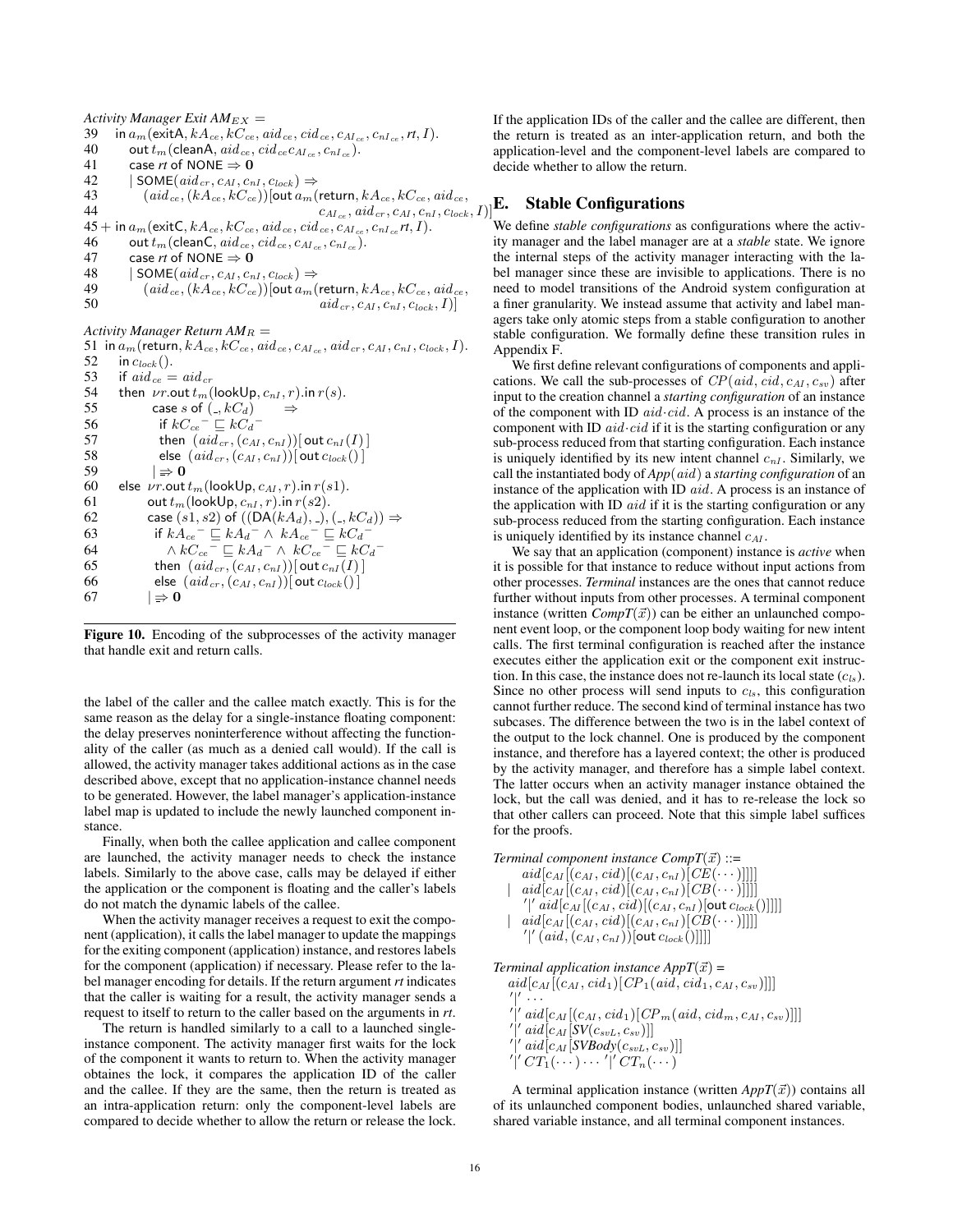Next, we define stable activity manager instances, denoted  $A_{\text{MI}}(\vec{x})$ . These instances include launching an application (component) and sending an intent to the launched instance; sending a new intent to a launched instance; and requests to return to the caller. These are the configurations where an atomic reduction step will stop. As we mentioned earlier, an activity instance can also generate an output to the instance's lock channel. We consider this output to be part of the configuration of the component instance, and, therefore, it is not included in the definitions of  $A_{MI}(\vec{x})$ . However, the execution of the activity manager does stop when such output is produced.

*Stable activity manager instances*  $A_{MI}(\vec{x}) ::=$ 

 $(ai,d,(c_{AI},c_{nI}))$ [out aid·cid·c<sub>cT</sub> $(c_{AI}, I, c_{nI}, c_{lock}, O)]$ ]  $(aid, c_{AI})$ [out aid· $c_L(c_{AI})$ ]  $\hat{O}^{\prime\prime}$  (aid,  $(c_{AI},c_{nI}))$  [out aid·cid·c<sub>cT</sub> (c<sub>AI</sub>, I, c<sub>nI</sub>, c<sub>lock</sub>, O)]  $(aid, (c_{AI}, c_{nI}))$ [ out  $c_{nI}(I)$  ]  $(ai, (kA, kC))$ [ out  $a_m$  (call  $E$ ,  $kA$ ,  $kC$ ,  $O$ ,  $aid$ ,  $aid_{ce}$ ,  $cid_{ce}$ ,  $I)$ ]  $(aid(kA, kC))$ [out  $a_m$ (return, kA, kC, aid,  $aid_{cr}, c_{AI}, c_{nI}, c_{lock}, I)$ 

We will write  $T_M(\Xi)$  to denote an instance of the label manager, which is the sub-process of  $T_M$  (Figure 9) after the input to the launch channel ( $T_M = !$ (in  $t_t(\Xi)$ . $T_M(\Xi)$ )). Here,  $\Xi$  is the label map of the label manager instance.

Definition 2. *A configuration* S *is a terminal configuration if all the application instances are terminal, and* S *does not contain any activity manager instances.*

Definition 3. *We say that a configuration of an application*  $AC(aid)$  *is valid if*  $AC(aid) = App(ai d) | Q | P_1 | \cdots | P_n$ *, where* Q *is a valid active instance of aid, and*  $\forall i \in [1, n]$ *,*  $P_i$  *is a terminal instance of* aid*.*

Definition 4. *We say that a configuration of an application* P *is a valid* projected *configuration if there exists* Q *such that* Q *can only contain the parallel composition of App*(aid) *and*  $aid[c_{AI}[(c_{AI}, cid_i)[CP_i(\dot{a}id, cid_i, c_{AI}, c_{sv})]]]$ *, where*  $c_{AI}$  *is the ID for the active instance in P, and P | Q is a valid configuration for application* aid*.*

Each stable system configuration satisfies certain invariants. We define two relations,  $\ll$  and  $\ll$ <sub>m</sub>, between a static label and an effective label. The relation  $\ll$  holds for every pair of static and effective labels of an application or single-instance component in a stable configuration. The relation  $\ll_m$  holds for every pair of static and effective labels of a multi-instance component in a stable configuration. A multi-instance component can raise its instance label without affecting its static label. As we discussed earlier, an application or single-instance component has to raise its effective and static label at the same time. Therefore, the only time the effective label is not lower than or equal to the static label is when the static label is a floating label.

**Definition 5.**  $K \ll K'$  iff  $K = (0, 0, 0)$  and  $K' = (0, 0, 0)$  and *one of the follow holds*

*1.*  $K^* \subseteq K'^*$  and  $K'^* \nsubseteq K^*$  implies K is a floating label 2.  $K^* \not\sqsubseteq K'^*$  and  $K^* \biguplus_d \delta \sqsubseteq K'^*$ 

**Definition 6.**  $K \ll_m K'$  iff  $K = (0, 0, 0)$  and  $K' = (0, 0, 0)$  and *one of the follow holds*

- *1.*  $K^* \sqsubseteq K'^*$
- 2.  $K^* \not\sqsubseteq K'^*$  and  $K^* \biguplus_d \delta \sqsubseteq K'^*$

We define a stricter relation  $K \ll_s K'(K \ll_{ms} K')$ , such that  $K \ll_s K'$  ( $K \ll_{ms} K'$ ) is true if and only if condition 1 in Definition 5 (Definition 6) holds. These two relations do not allow declassification.

We define a valid pair of a label map and an application configuration with respect to a set of free names, written *valid*( $\vec{x}$ ,  $\Xi$ ,  $AC(\vec{ad})$ ), as follows.

**Definition 7.** *valid*( $\vec{x}$ ,  $\Xi$ ,  $AC(\text{aid})$ )*, if* 

- fn( $\Xi$ )  $\cup$  fn( $AC(\text{aid})$ )  $\subset \vec{x}$
- *if*  $\Xi(\text{aid}) = \mathsf{U}(k)$ *, then*  $\mathrm{AC}(\text{aid})$  *does not contain any active instances of* aid
- *if*  $\Xi$ (aid) =  $\mathsf{L}(c_{AI}, kA_s)$  *or*  $\Xi$ (aid) = onEx( $c_{AI}, kA_s$ )*, then*  $\Xi(c_{AI}) = DA(kA_d, \mathsf{LC}(LC))$  *and one of the following holds 1. There is no active instance of* aid *yet, but there is an output*
	- *to the launch channel of aid, and*  $kA_s \ll_s kA_d$ *; or 2. All of the following hold*
		- *the active instance of aid is guarded by the label*  $c_{AI}$  $kA_s \ll kA_d$ 
			-
			- $\bullet$  *if*  $\Xi(\text{aid.cid}) = S(\text{kC}_s)$ , then AC(aid) does not con*tain any active instance of* cid
			- $\blacksquare$  *if*  $\Xi$ (*aid.cid*) =  $\mathsf{SL}(c_{AI}, c_{nI}, c_{lock}, kC_d)$ *, then*  $\Xi(c_{nI})$  =  $DC(c_{lock}, kC_d)$  and either (1) there is no active instance *of* cid *yet, but there is an output to the create channel of* cid, and  $kC_s \ll_s kC_d$ *or (2) AC*(aid) *contains one active instance of* cid

*guarded by*  $c_{nI}$ *,*  $c_{nI} \in LC$ *, and*  $kC_s \ll kC_d$ 

- $\bullet$  *if*  $\Xi$ (*aid.cid*) =  $M(kC_s)$ *, then either*  $(I) \Xi(c_{nl}) = \mathsf{DC}(c_{lock}, kC_d)$  *and AC*(*aid*) *may contain multiple active instances of* cid*, each guarded by a distinct channel*  $c_{nI}$ ,  $c_{nI} \in LC$ , and  $kC_s \ll_m kC_d$ ; or *(2) there are multiple outputs to the create channel of* aid.cid, each has a label  $kC_d$  and a distinct chan*nel name*  $c_{nI}$  *as the argument, and*  $c_{nI} \in LC$ , and  $kC_s \ll_{ms} kC_d$
- *for all*  $c_{nI} \in LC$ ,  $c_{nI}$  *is a new intent channel for either a single-instance or a multi-instance component instance (as described in the above two bullets)*

Now we define a stable system configuration  $\mathfrak{sb}(S)$  as follows:

#### Definition 8. *stb(S) iff*

$$
S = \mathsf{T}_{\mathsf{M}} \mid A_{\mathsf{M}} \mid \nu \vec{x}. T_{\mathsf{M}}(\Xi) \mid A_{\mathsf{M}1} \cdots \mid A_{\mathsf{M}k}
$$

$$
\mid AC(\text{aid}_1) \mid \cdots \mid AC(\text{aid}_n)
$$

where  $AC(\text{aid}_i)$  is a (projected) valid configuration of an applica*tion, and*  $\forall i \in [1, n]$ *, valid* $(\vec{x}, \Xi, AC(\text{aid}_i))$ *,* 

A stable configuration contains an activity manager, a label manager, a label manager instance, several stable activity manager instances, and valid application configurations. Note that  $\vec{x}$  contains all the free names in the configuration.

### F. Android-specific Transition Rules

We define all the Android-specific transitions rules in Figure 12.

Lemma F.1 (Progress of stable configurations). *If stb*(S)*, then either* S is at a terminal state, or exists S' such that  $S \xrightarrow{\alpha} {}_{A}S'$ .

*Proof.* By examining the definition of 
$$
stb(S)
$$

Lemma F.2 (Preservation of stable configurations). *If stb*(S) *and*  $S \stackrel{\alpha}{\longrightarrow} {}_A S'$ , then stb(S').

*Proof.* By examining the definition of  $stb(S)$  $\Box$ 

The above lemmas ensure the well-definedness of the transition relations of the Android-specific transitions.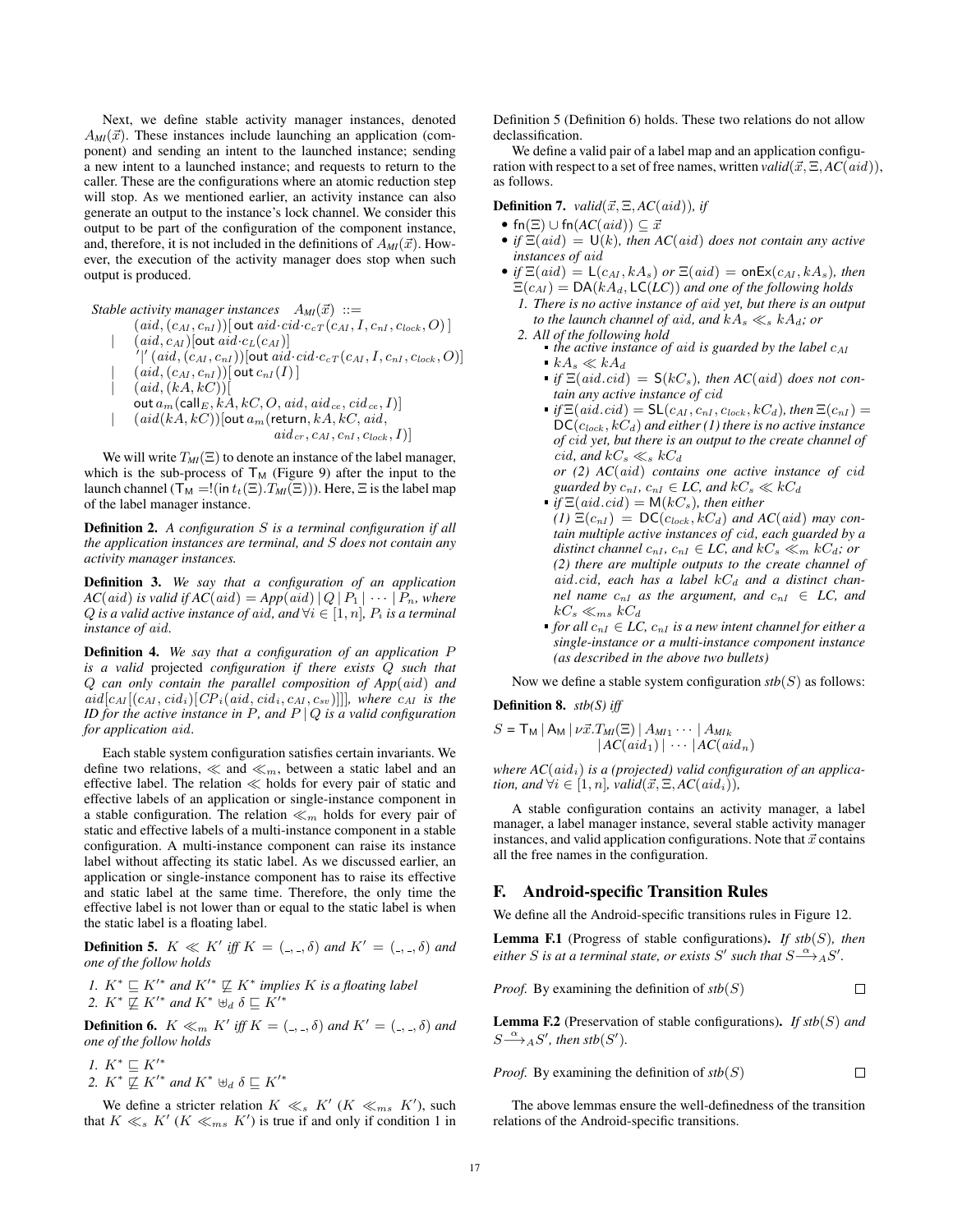$$
\frac{S \stackrel{\alpha}{\longrightarrow}_{\equiv} S' \quad \text{stb}(S) \quad \text{stb}(S')}{S \stackrel{\alpha}{\longrightarrow}_A S'}
$$

 $S \stackrel{\tau}{\Longrightarrow}_{\equiv} S'$ 

 $\textit{stb}(S)$   $\textit{stb}(S')$ the transitions in  $\Rightarrow$  are all internal transitions of the activity manager (instance) and label manager (instance) and  $S'$  is the first stable configuration

$$
S {\overset{\tau}{\longrightarrow}} _A S'
$$

 $S \stackrel{\tau}{\Longrightarrow}_{\equiv} S'$ 

 $\textit{stb}(S)$   $\textit{stb}(S')$ the transitions in  $\Rightarrow$  are all internal transitions of a read or a write to the shared variable of one instance and  $S'$  is the first stable configuration

 $S \stackrel{\tau}{\longrightarrow} _A S'$ 

 $\Xi \langle c_{AI} \rangle = kA$   $\Xi \langle c_{nI} \rangle = kC$  $\mathsf{T}_\mathsf{M}$  |  $\mathsf{A}_\mathsf{M}$  |  $\nu\vec{x}.(T_{\mathsf{M}I}(\Xi))$  |  $P$  $| \textit{aid}[c_{AI}[(c_{AI}, \textit{cid})[(c_{AI}, c_{nI})[\textsf{out} \textit{a}_{m}(\textsf{req}, \vec{e})]]]] )$  $\stackrel{\tau}{\longrightarrow}_A \mathsf{T}_\mathsf{M}$  | A<sub>M</sub> |  $\nu\vec{x}.(\stackrel{\tau}{T}_{\mathsf{M}I}(\Xi))$  |  $\stackrel{\tau}{P}$  $|aid[c_{AI}[(c_{AI}, cid)](kA, kC)]$ out  $a_m$ (req, kA, kC,  $\vec{e}$ )]]]])

 $\Xi \langle c_{AI} \rangle = kA$   $\Xi \langle c_{nI} \rangle = kC$  $\mathsf{A}_{\mathsf{M}}\,|\, \mathsf{T}_{\mathsf{M}}\,|\, \nu \vec{x}.T_{\textit{M}I}(\Xi)\,|\, Q\,|\, \textit{aid}\,[c_{AI}[(c_{AI},\textit{cid})[(c_{AI},c_{nI})[\mathsf{out}\, I(\mathsf{self}).P]]]]$ out  $I((\underset{\longrightarrow}{aid, (kA, kC)}))$ 

 $A_M | T_M | \nu \vec{x}. T_M(\Xi) | Q | aid[c_{AI}[(c_{AI}, cid)][(c_{AI}, c_{nI})[P]]]]$ 

Figure 12. Android-specific transition rules.

#### G. Process Projections

We define the projection functions for processes in Figures 13 and 14. The projection function  $proj(P, \Xi, aid_c, \kappa_L)$  removes from P any high processes (processes whose behavior should not affect the attacker) and dead code (processes guarded by channel names that do not exist in the label map). Figure 13 presents rules for processes that are guarded by label contexts that appear in application configurations. Figure 14 defines rules for processes with simplified label contexts. These label contexts come from the activity manager or the simplify function, which we introduce later. For nested label contexts, the only ones that are relevant for deciding the label of a process are the application ID on the outermost level, and the channel(s) on the innermost level. If a process's application ID is  $aid_c$ , then the component-level label is used; otherwise, the applicationlevel label is used.

We say a process  $P$  contains fewer components than  $Q$  (written  $P \le Q$ ) if Q is the parallel composition of P and another process.

Definition 9.  $\,P\leq Q\stackrel{def}{=} Q=P\,|\,Q_1\,$ 

### H. Label Map Projection and Relations

We define projection functions on the label map in Figure 15. Function proj $\mathsf{T}(\Xi; \text{aid}_c; \kappa_L)$  removes high mappings from the label map. Similarly to the process projection functions, we treat the mappings associated with an application ID that is not  $aid_c$  and those that are differently. We examine all mappings associated with one application together. If this application's ID is not  $aid_c$  and it is not launched yet, then the projection function keeps all the mappings when aid is mapped to a low label; otherwise the projection function removes all those mappings. If this application's ID is not  $aid_c$  and its running instance's channel ID is  $c_{AI}$ , then the projection keeps all the mappings when  $c_{AI}$  is mapped to a low label; when both  $aid$  and  $c_{AI}$  are mapped to high labels, the pro-

$$
\frac{\text{proj}(P, \Xi, \text{aid}_c, \kappa_L)}{\Xi(c_{AI}) = K \qquad K^* \sqsubseteq \kappa_L \qquad \text{aid} \neq \text{aid}_c}
$$
\n
$$
\frac{\Xi(c_{AI}) = K \qquad K^* \sqsubseteq \kappa_L \qquad \text{aid} \neq \text{aid}_c}{\text{proj}((\text{aid}, (c_{AI}, c_{nI}))[P], \Xi, \text{aid}_c, \kappa_L) = (\text{aid}, (c_{AI}, c_{nI}))[P]} \text{SA-L1}
$$

$$
\frac{\Xi\langle c_{AI}\rangle = K \qquad K^* \not\sqsubseteq \kappa_L \qquad aid \neq aid_c}{\text{proj}((aid, (c_{AI}, c_{nI}))[P], \Xi, aid_c, \kappa_L) = \mathbf{0}} \text{ SA-H1}
$$

$$
\frac{\Xi\langle c_{AI}\rangle = K \qquad K^* \sqsubseteq \kappa_L \qquad aid \neq aid_c}{\text{proj}((aid, c_{AI})[P], \Xi, aid_c, \kappa_L) = (aid, c_{AI})[P]} \text{ SA-L2}
$$

$$
\frac{\Xi\langle c_{AI}\rangle = K \qquad K^* \not\sqsubseteq \kappa_L \qquad aid \neq aid_c}{\text{proj}((aid, c_{AI})[P], \Xi, aid_c, \kappa_L) = \mathbf{0}} \text{ SA-H2}
$$

 $P \neq l[P']$   $kA^* \sqsubseteq \kappa_L$  aid  $\neq$  aid<sub>c</sub>  $\overline{\textsf{proj}((aid, (kA, kC))[P], \Xi, aid_c, \kappa_L) = (aid, (kA, kC))[P]}$  SA-L3

> $P \neq l[P']$   $kA^* \not\sqsubseteq \kappa_L$   $aid \neq aid_c$  $\frac{1}{\text{proj}((aid, (kA, kC))[P], \Xi, aid_c, \kappa_L) = 0}$  SA-H3

$$
\frac{\Xi\langle c_{nI}\rangle = K \qquad K^* \sqsubseteq \kappa_L}{\text{proj}((aid, (c_{AI}, c_{nI}))[P]], \Xi, aid_c, \kappa_L) = (aid, (c_{AI}, c_{nI}))[P]} \text{ SC-L1}
$$

$$
\frac{\Xi\langle c_{nI}\rangle = K \qquad K^* \not\sqsubseteq \kappa_L}{\text{proj}((aid, (c_{AI}, c_{nI}))[P], \Xi, aid_c, \kappa_L) = \mathbf{0}} \text{ SC-H1}
$$

$$
\frac{P\neq l[P'] \qquad kC^*\sqsubseteq \kappa_L}{\text{proj}((aid, (kA, kC))[P], \Xi, aid_c, \kappa_L) = (\textit{aid}, (kA, kC))[P]} \text{ SC-L2}
$$

$$
\frac{P \neq l[P'] \qquad kC^* \not\sqsubseteq \kappa_L}{\text{proj}((aid, (kA, kC))[P], \Xi, aid_c, \kappa_L) = \mathbf{0}} \text{ SC-H2}
$$

$$
P \neq l[P'] \qquad kC^* \subseteq \kappa_L \qquad aid \neq aid_c
$$
  
\n
$$
\overline{\text{proj}((aid, (kA, kC))[P], \Xi, aid_c, \kappa_L) = (aid, (kA, kC))[P]} \text{ SC-L3}
$$
  
\n
$$
\frac{P \neq l[P'] \qquad kC^* \not\sqsubseteq \kappa_L \qquad aid \neq aid_c}{\overline{\text{proj}((aid, (kA, kC))[P], \Xi, aid_c, \kappa_L) = \mathbf{0}} \text{ SC-H3}
$$
  
\n
$$
\begin{array}{c} c_{AI} \notin \text{dom}(\Xi) \\ \overline{\text{proj}((aid, (c_{AI}, c_{nI}))[P], \Xi, aid_c, \kappa_L) = \mathbf{0}} \text{ S-D1} \\ \overline{\text{proj}((aid, (c_{AI}, c_{nI}))[P], \Xi, aid_c, \kappa_L) = \mathbf{0}} \text{ S-D1} \\ \overline{\text{proj}((aid, c_{AI})[P], \Xi, aid_c, \kappa_L) = \mathbf{0}} \text{ S-A-D2} \end{array}
$$

Figure 14. Projection of simplified processes.

jection removes all of those mappings; when aid is mapped to a low label, but  $c_{AI}$  is mapped to a high label, the projection function only keeps the static labels for components, and restores  $aid_c$  to be unlaunched. The last case is the case for floating applications. A discrepancy in the mapping of  $aid$  and  $c_{nl}$  is only possible if  $aid$ 's static label is floating and a high component launched this application. In a system without high components, such calls would not have existed; therefore, application aid remains unlaunched.

When the application's ID is  $aid_c$ , since our proof setup assumes that this particular application is launched, the label for  $aid_c$ and its corresponding instance channel  $c_{AI}$  remain the same after the projection. For this application, a separate projection function is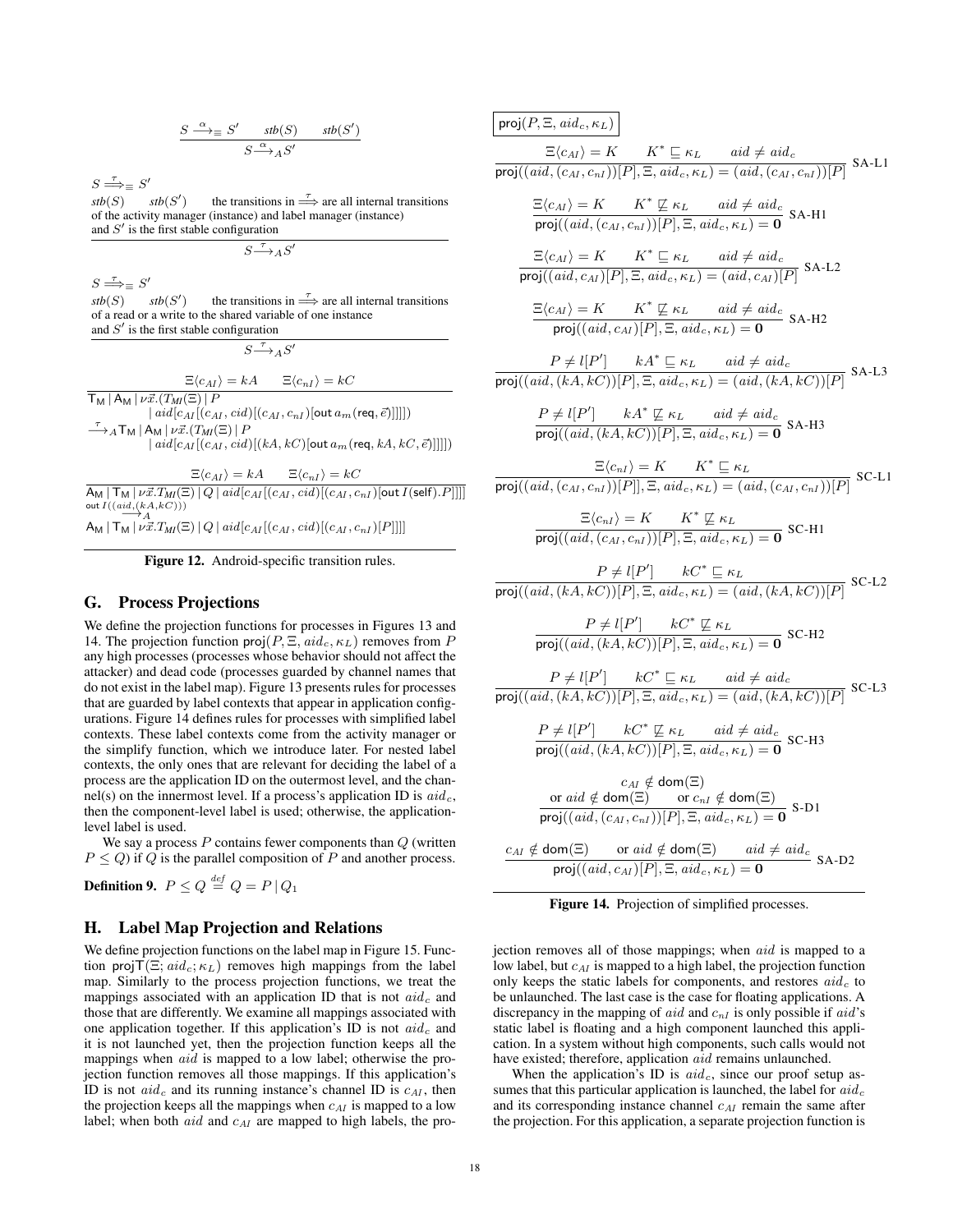$\boxed{\mathsf{proj}(P,\Xi,\mathit{aid}_c,\kappa_L)}$ 

$$
P \neq I[P'] \quad \text{aid} \mapsto U(K) \in \mathbb{Z} \qquad K^* \subseteq \kappa_L \qquad \text{oid} \neq \text{aid}_{\epsilon} \wedge L \cup \text{proj}(id[P], \Xi, \text{add}, \kappa_L) = \text{aid}[P]
$$
\n
$$
P \neq I[P'] \quad \text{aid} \mapsto Q(c, K) \in \mathbb{Z} \qquad K^* \subseteq \kappa_L \qquad \text{aid} \neq \text{add}_{\epsilon} \wedge L \cup \text{proj}(id[P], \Xi, \text{add}_{\epsilon}, \kappa_L) = 0
$$
\n
$$
P \neq I[P'] \quad \text{aid} \mapsto Q(c, K) \in \mathbb{Z} \qquad K^* \subseteq \kappa_L \qquad \text{aid} \neq \text{add}_{\epsilon} \wedge L \cup \text{proj}(id[P], \Xi, \text{add}_{\epsilon}, \kappa_L) = 0
$$
\n
$$
P \neq I[P'] \quad \text{aid} \mapsto Q(c, K) \in \mathbb{Z} \qquad K^* \subseteq \kappa_L \qquad \text{aid} \neq \text{add}_{\epsilon} \wedge H \cup \text{proj}(id[P], \Xi, \text{add}_{\epsilon}, \kappa_L) = 0
$$
\n
$$
P \neq I[P'] \quad \text{cat} \mapsto Q(\kappa, L) \in \mathbb{Z} \qquad K^* \subseteq \kappa_L \qquad \text{aid} \neq \text{add}_{\epsilon} \wedge L \cup \text{proj}(id[\epsilon_M[P]], \Xi, \text{add}_{\epsilon} \kappa_L) = \text{aid} \forall_{\epsilon} \kappa_L \qquad \text{add} \neq \text{add}_{\epsilon} \wedge L \cup \text{proj}(id[\epsilon_M[P]], \Xi, \text{add}_{\epsilon} \kappa_L) = \text{add}_{\epsilon} \forall_{\epsilon} \kappa_L \qquad \text{add} \neq \text{add}_{\epsilon} \wedge L \cup \text{proj}(id[\epsilon_M[P]], \Xi, \text{add}_{\epsilon} \kappa_L) = \text{cad}[\epsilon_M[\epsilon_M, \kappa_L] \cup \text{cod}[\epsilon_M[P]] \wedge \text{add}_{\epsilon} \kappa_L) = 0
$$
\n
$$
P \neq I[P'] \quad \text{cat} \mapsto \text{DA}(K, L) \in \mathbb{Z} \qquad K^* \subseteq \kappa_L \qquad \
$$

Figure 13. Projection of processes.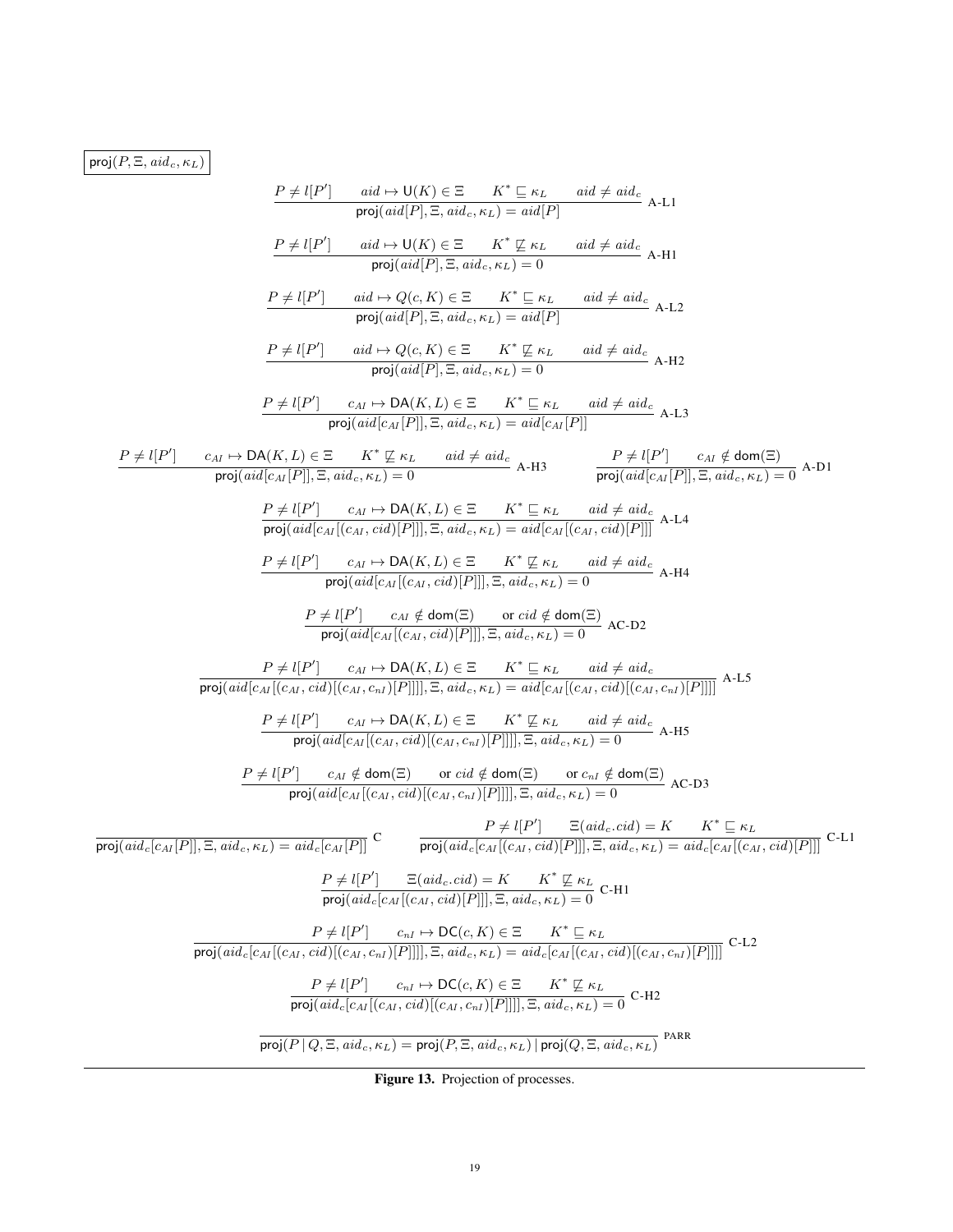defined for the mappings for its components (instances). The function proj $TC(\Xi; \text{aid}_c; \kappa_L)$  removes high mappings related to components from the application with ID  $aid_c$ . In most cases, the projection preserves the mapping if the label is low, and removes it if it is high. The special case is when a single-instance component's static label is low, but the effective label for its instance channel  $c_{nI}$  is high. This is analogous to the case of floating application. Here, the single-instance component has a floating label, and therefore the projection removes the instance label and maps the component's static label to be single, unlaunched.

We also define two relations between two label maps:  $\Xi \precsim_{adi\ c}^{\kappa_L}$  $\Xi'$  and  $\Xi \precsim_{\text{comp}}^{\kappa_L} \Xi'$ . These two relations closely match the projection functions. Intuitively, Ξ is the label map for the system with high components, and  $\Xi'$  is the label map for the system without high components. These two relations force  $\Xi$  and  $\Xi'$  to agree on low mappings. Again, we need two relations because of the different treatment of labels based on whether they are related to application  $aid_c$ . The relation  $\precsim_{\text{comp}}^{\kappa_L}$  relates two label maps only containing mappings related to  $aid_c$ . Most cases are straightforward. The interesting cases are AL-Float and C-SL-Float, where the mapping of a floated high instance relates to an unlaunched low static map.

We prove several basic properties of the label map functions and projection functions.

Lemmas H.1 and H.2 state that a label map relates to the projected label map.

#### Lemma H.1.

 $If \ \Xi = \ \Xi_0, \Xi_1 \ \text{and} \ \Xi_0 = \ \text{aid}_c \ \mapsto \ \mathsf{L}(c_{AI}, kA_s), c_{AI} \ \mapsto$  $DA(kA_d, LC(\tilde{CL}))$  and proj $TC(\Xi; aid_c; \kappa_L)$  =  $\Xi'$ , then  $\Xi'$  =  $\Xi'_0$ ,  $\Xi'_1$  where  $\Xi'_0 = ad_c \mapsto \mathsf{L}(c_{AI}, kA_s), c_{AI} \mapsto \mathsf{DA}(kA_d, \mathsf{LC}(CL')).$ and  $\Xi_1 \precsim_{comp}^{\kappa_L} \Xi_1'$ 

*Proof.* By induction on the derivation of proj $\mathsf{TC}(\Xi; \mathit{aid}_c; \kappa_L)$ .  $\square$ 

**Lemma H.2.**  $\equiv \precsim_{aid_c}^{\kappa_L} \text{projT}(\Xi; \text{aid}_c; \kappa_L)$ 

*Proof.* By induction on the derivation of proj $\mathsf{T}(\Xi; \text{aid}_c; \kappa_L)$ .  $\Box$ 

**Lemma H.3.**  $\precsim_{aid_c}^{\kappa_L}$  is transitive.

*Proof.* By induction on the first  $\precsim_{aid_c}^{\kappa_L}$  relation.  $\Box$ 

**Lemma H.4.** *If*  $\Xi_1 \prec \Xi_2$ , where  $\prec$  *is*  $\precsim_{aid_c}^{k_L}$  *or*  $\precsim_{comp}^{k_L}$  *then for all* x such that  $x \in \text{dom}(\Xi_1)$ , and  $(\Xi_2\langle x \rangle)^* \sqsubseteq \kappa_L$ ,  $\Xi_2\langle x \rangle = \Xi_1\langle x \rangle$ .

*Proof.* By induction on the  $\prec$  relation.

**Lemma H.5.** *If*  $\Xi_P \precsim_{aid_c}^{\kappa_L} \Xi_Q$ , then  $proj(P, \kappa_L, aid_c, \Xi_P)$   $\leq$  $proj(P, \kappa_L, aid_c, \Xi_Q)$ 

*Proof.* By induction on the structure of P. Use Lemma H.4 in the base case. That the projection on the left exists implies the projection on the right also exists.  $\Box$ projection on the right also exists.

We prove that the we can obtain a stable configuration by projecting the label map  $\Xi_P$ , and then projecting the process with the new label map.

Lemma H.6. *If* S *is a stable configuration,*  $S = \mathsf{T}_\mathsf{M} \, | \, \mathsf{A}_\mathsf{M} \, | \, \nu \vec{x}. T_{\mathsf{M}}(\Xi_P) \, | \, P, \, \check{\Xi}_P^\mathsf{v} = \mathsf{projT}(\Xi_P; \mathit{aid}_c; \kappa_L)$  $S' = \mathsf{T}_\mathsf{M} | \mathsf{A}_\mathsf{M} | \nu \vec{x}' \cdot \mathsf{T}_\mathsf{M}(\Xi_P') \cdot \mathsf{proj}(P, \kappa_L, \mathit{aid}_c, \Xi_P')$  *is a stable configuration where*  $\vec{x}' \subseteq \vec{x}$ .

*Proof.* By examining the definition of  $stb(S)$ .

## I. Label Updates

Operations such as calls, raising labels, declassification and exiting will cause the label map to be updated. We classify these label updates either as a *high* update or a *low* update. The judgment  $aid_c, \kappa_L, \Xi_1 \vdash \Xi$ : LO states that an update in  $\Xi$  is a low update with regard to  $aid_c$ ,  $\kappa$ <sub>L</sub> and a label map  $\Xi_1$ . Here,  $\Xi_1$  is the current label map of the configuration. Similarly, the judgment  $aid_{\alpha}, \kappa_L, \Xi_1 \vdash \Xi$ : HI states that  $\Xi$  is a high update.

Figures 17 and 18 present rules for valid low label updates. Rules in Figure 17 apply to updates related to an application whose ID is not  $aid_c$ ; while rules in Figure 18 apply to updates to an application of ID  $aid_c$ . Deciding whether an update is low or high is based on the effective label of the instance of the updated application (component), which is the last premise of each rule. When the  $\sqsubseteq$  in that premise is replaced by  $\nsubseteq$ , we obtain rules for valid *high* updates, except for updates resulting from declassification, where the update is a high update if the declassified label is high. We show these two rules in Figure 19.

The main observation is that when the update is a high update, the changes to the system configuration only affect high components and are not observable by the attacker.

The following lemmas concern the effects of low (high) label updates on the label map relation and the process projection functions. When an update is a low update, the update preserves the label map relation, when applied to both maps (Lemma I.1). When the update is a high update, updating the label map on the left of that relation preserves that relation (Lemma I.2).

#### Lemma I.1.

- *1. If*  $\Xi_1 \precsim_{\text{comp}}^{\kappa_L} \Xi_2$  *and*  $aid_c; \kappa_L; (\Xi_0, \Xi_1) \vdash \Xi$  : LO where  $\Xi_0 = aid_c \mapsto \mathsf{L}(c_{AI}, kA_s), c_{AI} \mapsto \mathsf{DA}(kA_d, \mathsf{LC}(CL))$ *, then*  $\Xi_1 \uplus \Xi \precsim_{aid_c}^{\tilde{\kappa}_L} \Xi_2 \uplus \Xi$
- 2. *If*  $\Xi_1 \preceq_{aid_c}^{\kappa_L} \Xi_2$ ,  $aid_c$ ,  $\kappa_L$ ,  $\Xi_1 \vdash \Xi$  : LO *then*  $\Xi_1 \uplus \Xi \preceq_{aid_c}^{\kappa_L}$  $\Xi_2 \boxplus \Xi$

 $\Box$ 

*Proof.* By examining all valid updates.

#### Lemma I.2.

*1. If*  $\Xi_1$   $\precsim_{\text{comp}}^{\kappa}$   $\Xi_2$  *and*  $aid_c; \kappa_L; (\Xi_0, \Xi_1)$   $\vdash \Xi$  : **HI** where  $\Xi_0 = aid_c \mapsto \mathsf{L}(c_{AI}, kA_s), c_{AI} \mapsto \mathsf{DA}(kA_d, \mathsf{LC}(CL))$ *, then*  $\Xi_1 \boxplus \Xi \precsim_{aidc}^{\tilde{\kappa}_L} \Xi_2$ 

2. If 
$$
\Xi_1 \preceq_{aid_c}^{k_L} \Xi_2
$$
,  $aid_c$ ,  $\kappa_L$ ,  $\Xi_1 \vdash \Xi$ : Hl then  $\Xi_1 \uplus \Xi \preceq_{aid_c}^{k_L} \Xi_2$ 

*Proof.* By examining all valid updates.  $\Box$ 

Lemma I.3 states that projecting a process using the label map of Ξ updated with high updates, results in a process containing fewer components than projecting the same process with Ξ. This is because high updates to a label map result in more high mappings in the map, and, therefore, more processes will be removed by the projection using the updated map than the original one.

**Lemma I.3.** *If*  $aid_c$ ;  $\kappa$ <sub>*L*</sub>;  $(\Xi_0, \Xi_1)$   $\vdash \Xi$  : HI *and P does not contain processes guarded by new names (* $c_{AI}$  *or*  $c_{nI}$ ) *in*  $\Xi$ *, then*  $proj(P, \kappa_L, aid_c, \Xi_P \boxplus \Xi) \le proj(P, \kappa_L, aid_c, \Xi_P)$ 

*Proof.* By induction on the structure of P.  $\Box$ 

The next lemma states that low updates to a label map preserve the less-than relation of two projected processes.

**Lemma I.4.** *If*  $\text{proj}(P, \kappa_L, \text{aid}_c, \Xi_P) \leq \text{proj}(Q, \kappa_L, \text{aid}_c, \Xi_Q)$ ,  $\Xi_1$   $\precsim_{aid_c}^{\kappa_L} \Xi_2$ , P does not contain processes guarded by new *names*  $(c_{AI}$  *or*  $c_{nI}$ *)* in  $\Xi$ *, and*  $aid_c$ ;  $\kappa_L$ ;  $(\Xi_0, \Xi_1) \vdash \Xi$  : LO *then*  $\mathsf{proj}(P, \kappa_L, \mathit{aid}_c, \Xi_P \uplus \Xi) \le \mathsf{proj}(Q, \kappa_L, \mathit{aid}_c, \Xi_Q \uplus \Xi)$ 

 $\Box$ 

 $\Box$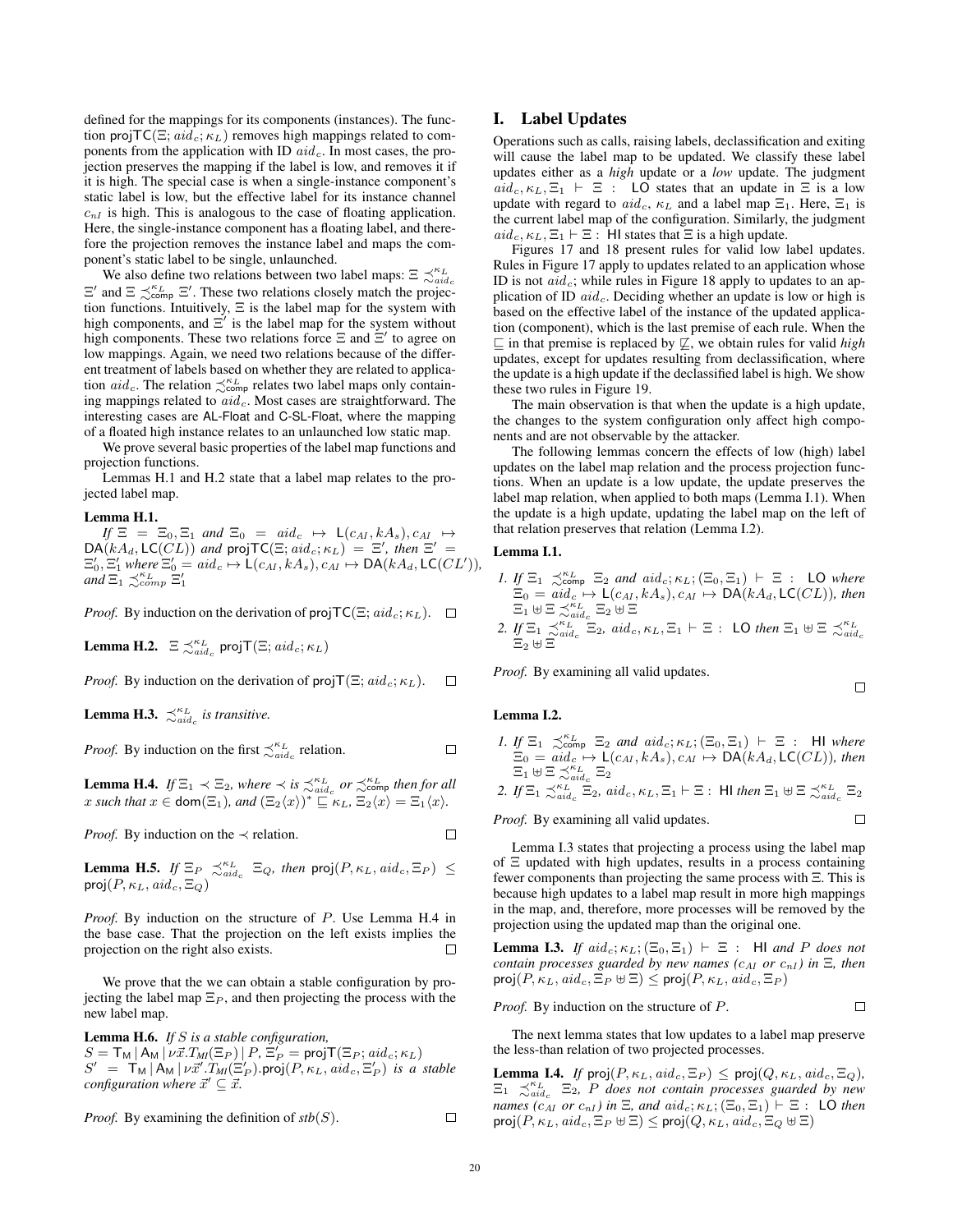$projT(\Xi; aid_c; \kappa_L)$ 

$$
\frac{\text{proj}(\mathbb{C}; \text{ad}_{\leq i} \kappa_{L}) = 2}{\text{proj}(\mathbb{C}; \text{ad}_{\leq i} \kappa_{L})} = \frac{2}{K^{*} \subseteq \kappa_{L} \quad \text{dom}(\mathbb{C}_{1}) = \{ \text{ad} \cdot \text{cd}, \ldots, \text{ad} \cdot \text{cds} \} \quad \text{and} \neq \text{ads} \quad \text{A}\cdot \text{UL}
$$
\n
$$
\frac{\text{proj}(\mathbb{C}; \text{add}_{\leq i} \kappa_{L}) = 2'}{2K^{*} \subseteq \kappa_{L} \quad \text{dom}(\mathbb{C}_{1}) = \{ \text{ad} \cdot \text{cd}, \ldots, \text{ad} \cdot \text{cds} \} \quad \text{and} \neq \text{ads} \quad \text{A}\cdot \text{UL}
$$
\n
$$
\frac{\text{proj}(\mathbb{C}; \text{add}_{\leq i} \kappa_{L}) = 2'}{2K^{*} \subseteq \kappa_{L} \quad \text{dom}(\mathbb{C}_{1}) = \{ \text{ad} \cdot \text{cds} \} \quad \text{and} \neq \text{ads} \quad \text{and} \neq \text{ads} \quad \text{A}\cdot \text{UL}
$$
\n
$$
\frac{\text{proj}(\mathbb{C}; \text{add}_{\leq i} \kappa_{L}) = 2'}{2} = 1 \text{ or } \text{on} \mathbb{K} \quad \text{A} \Delta_{L} \subseteq \kappa_{L} \quad \text{dom}(\mathbb{C}_{1}) = \{ \text{add} \cdot \text{cds} \} \quad \text{and} \neq \text{ads} \quad \text{A}\cdot \text{UL}
$$
\n
$$
\frac{\text{proj}(\mathbb{C}; \text{add}_{\leq i} \kappa_{L}) = 2'}{2} = 1 \text{ or } \text{on} \mathbb{K} \quad \text{A} \Delta_{L} \subseteq \kappa_{L} \quad \text{dom}(\mathbb{C}_{1}) = \{ \text{add} \cdot \text{cds} \} \quad \text{and} \neq \text{ads} \quad \text{A}\cdot \text{UL}
$$
\n
$$
\frac{\text{proj}(\mathbb{C}; \text{add}_{\leq i} \kappa_{L}) = 2
$$

## Figure 15. Projection of label map for a specific application.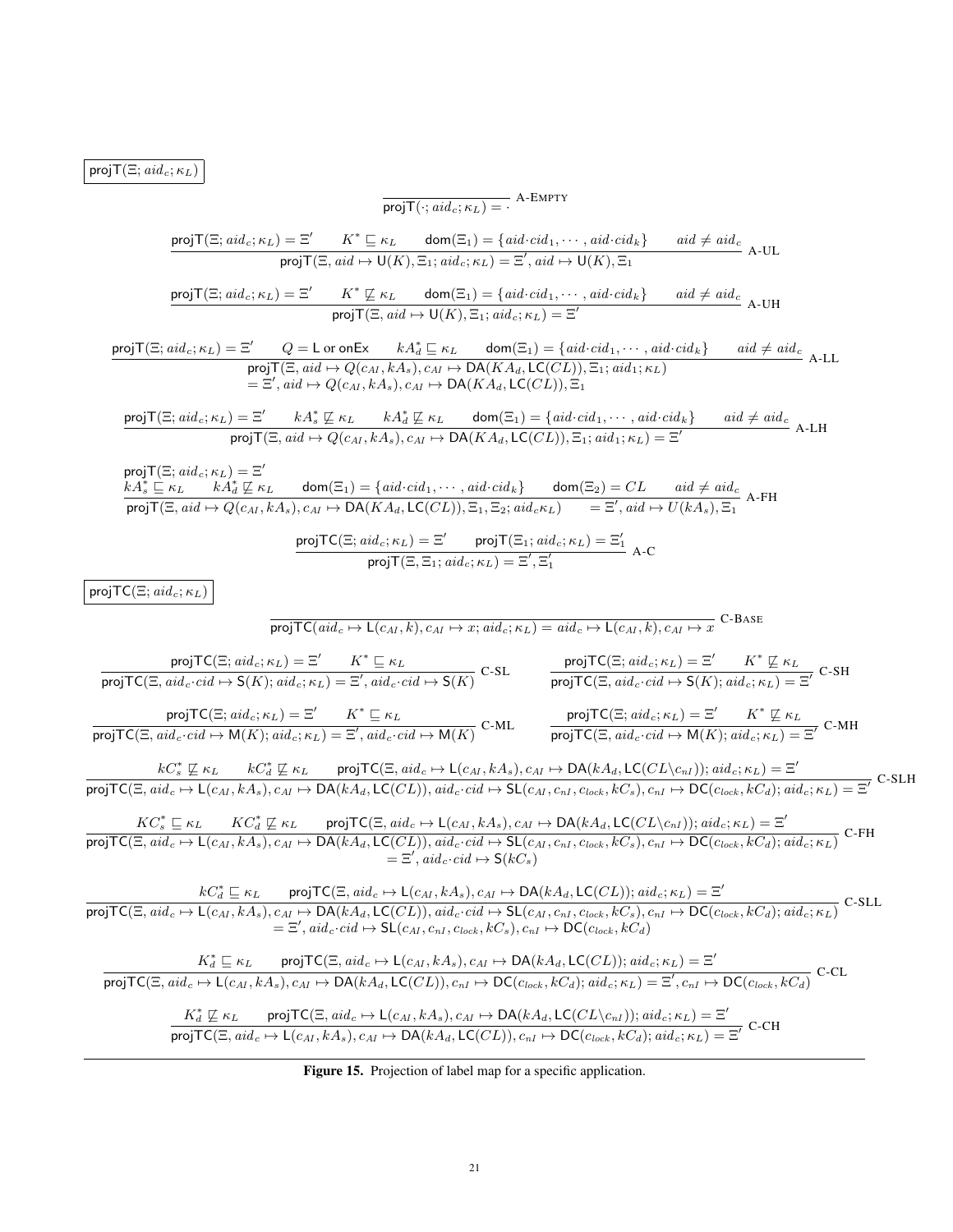$$
\frac{\Xi \precsim_{\text{side}}^{\mathcal{H}_L} \Xi'}{\Xi'_{\text{side}}} = \frac{\Xi \precsim_{\text{side}}^{\mathcal{H}_L} \Xi'}{\Xi'_{\text{side}}} = \frac{\Xi \precsim_{\text{side}}^{\mathcal{H}_L} \Xi'}{\Xi'_{\text{side}}} = \frac{\Xi \precsim_{\text{side}}^{\mathcal{H}_L} \Xi'}{\Xi'_{\text{side}}} = \frac{\Xi \precsim_{\text{side}}^{\mathcal{H}_L} \Xi'}{\Xi'_{\text{side}}} = \frac{\Xi \precsim_{\text{side}}^{\mathcal{H}_L} \Xi'}{\Xi'_{\text{side}}} = \frac{\Xi \precsim_{\text{side}}^{\mathcal{H}_L} \Xi'}{\Xi'_{\text{side}}} = \frac{\Xi \precsim_{\text{side}}^{\mathcal{H}_L} \Xi'}{\Xi'_{\text{side}}} = \frac{\Xi \precsim_{\text{side}}^{\mathcal{H}_L} \Xi'}{\Xi'_{\text{side}}} = \frac{\Xi \precsim_{\text{side}}^{\mathcal{H}_L} \Xi'}{\Xi'_{\text{side}}} = \frac{\Xi \precsim_{\text{side}}^{\mathcal{H}_L} \Xi'}{\Xi'_{\text{side}}} = \frac{\Xi \precsim_{\text{side}}^{\mathcal{H}_L} \Xi'}{\Xi'_{\text{side}}} = \frac{\Xi \precsim_{\text{side}}^{\mathcal{H}_L} \Xi'}{\Xi'_{\text{side}}} = \frac{\Xi \precsim_{\text{side}}^{\mathcal{H}_L} \Xi'}{\Xi'_{\text{side}}} = \frac{\Xi \precsim_{\text{side}}^{\mathcal{H}_L} \Xi'}{\Xi'_{\text{side}}} = \frac{\Xi \precsim_{\text{side}}^{\mathcal{H}_L} \Xi'}{\Xi'_{\text{side}}} = \frac{\Xi \precsim_{\text{ide}}^{\mathcal{H}_L} \Xi'}{\Xi'_{\text{side}}} = \frac{\Xi \precsim_{\text{ide}}^{\mathcal{H}_L} \Xi'}{\Xi'_{\text{side}}} = \frac{\Xi \precsim_{\text{ide}}^{\mathcal{H}_L} \Xi'}{\Xi'_{\text{side}}} = \frac{\Xi \precsim_{\text{ide}}^{\mathcal{H}_L} \Xi'}{\Xi'_{\text{side}}} = \frac{\Xi \precsim_{\text{ide}}^{\mathcal{H}_L} \Xi'}{\Xi'_{\text{side}}} = \frac{\Xi
$$

Figure 16. Relation between label maps.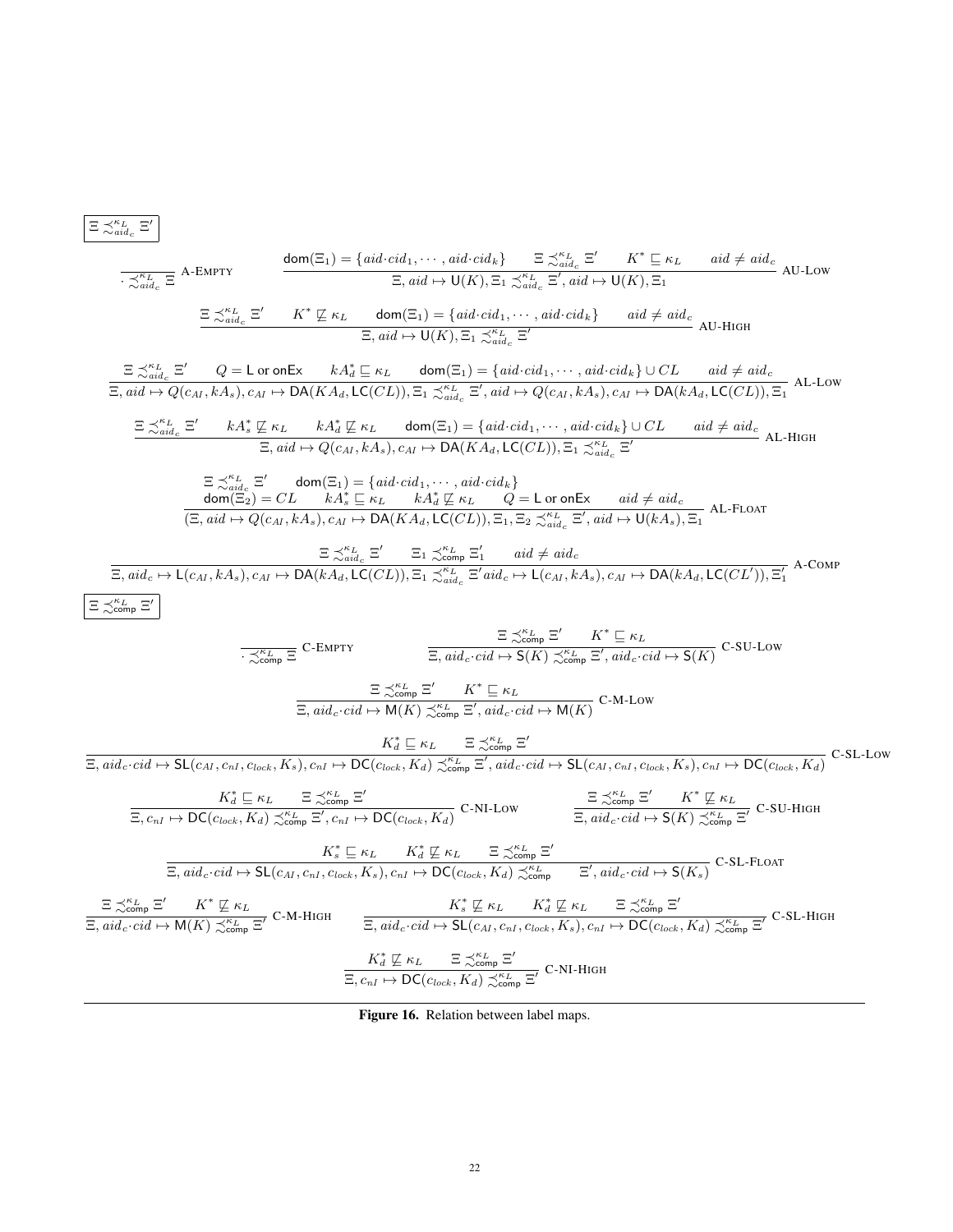## $aid_c, \kappa_L, \Xi_1 \vdash \Xi$ : LO

| $aid \neq aid_c$ $\Xi_1(aid) = L(c_{AI}, kA_s)$ $\Xi_1(c_{AI}) = DA(kA_d, LC(CL))$                                                                                                                                                                                                                                                                                                                                                                                                                  |
|-----------------------------------------------------------------------------------------------------------------------------------------------------------------------------------------------------------------------------------------------------------------------------------------------------------------------------------------------------------------------------------------------------------------------------------------------------------------------------------------------------|
| $\operatorname{aid}_c, \kappa_L, \Xi_1 \vdash \operatorname{aid} \mapsto \mathsf{onEx}(c_{AI}, kA_s), c_{AI} \mapsto \mathsf{DA}(kA_d, \mathsf{LC}(CL) \setminus c_{nI}), \langle c_{nI} : \mathsf{LO} \rangle$ A- $\mathsf{ONEX}(\mathsf{TA} \rightarrow \mathsf{OnEx}(c_{AI}, kA_s), c_{AI} \mapsto \mathsf{DA}(kA_d, \mathsf{LC}(CL \setminus c_{nI})), \langle c_{nI} : \mathsf{LO} \rangle$                                                                                                    |
| $\Xi_1 (aid) = L(c_{AI}, kA_s)$ $\Xi_1(c_{AI}) = DA(kA_d, LC({c_{nI}}))$ $kA_d^* \sqsubseteq \kappa_L$ A-EXITA-M1<br>$aid \neq aid_c$                                                                                                                                                                                                                                                                                                                                                               |
| aid, $\kappa_L, \overline{\Xi_1} \vdash \textit{aid} \mapsto \mathsf{U}(kA_s), \langle c_{nI}, c_{AI} : \mathsf{LO}$                                                                                                                                                                                                                                                                                                                                                                                |
| $\Xi_1 (aid) = \text{onEx}(c_{AI}, kA_s) \qquad \Xi_1(c_{AI}) = \text{DA}(kA_d, \text{LC}(\{c_{nI}\})) \qquad kA_d^* \sqsubseteq \kappa_L \quad \text{A-EXITA-M2}$<br>$aid \neq aid_c$<br>$\overline{aid_c, \kappa_L, \Xi_1 \vdash aid \mapsto \mathsf{U}(kA_s), \langle c_{nI}, \langle c_{AI} : \mathsf{LO} \rangle}$                                                                                                                                                                             |
| $\frac{c}{a id_{c}, \kappa_{L}, \Xi_{1} \models \textit{aid})} = \mathsf{L}(c_{AI}, kA_{s}) \qquad \Xi_{1}(c_{AI}) = \mathsf{DA}(kA_{d}, \mathsf{LC}(CL)) \qquad \Xi_{1}(\textit{aid} \cdot \textit{cid}) = \mathsf{SL}(kC_{s}, c_{nI}) \qquad kA_{d}^{*} \sqsubseteq \kappa_{L}$<br>$\textit{aid}_{c}, \kappa_{L}, \Xi_{1} \vdash \textit{aid} \mapsto \mathsf{onEx}(c_{AI}, kA_{s}), c_{AI} \mapsto \mathsf{DA}(kA_{d}, \mathsf{LC}(CL \setminus c_{nI$<br>$aid \neq aid_c$                       |
|                                                                                                                                                                                                                                                                                                                                                                                                                                                                                                     |
| $\frac{\Xi_1(\mathit{aid})=\mathsf{L}(c_{AI}, \mathit{kA}_s)\qquad \Xi_1(\mathit{aid}\cdot\mathit{cid})=\mathsf{SL}(\mathit{kC}_s, c_{nI})\qquad \Xi_1(c_{AI})=\mathsf{DA}(\mathit{kA}_d,\mathsf{LC}(\{c_{nI}\}))\qquad \mathit{kA}_d^*\sqsubseteq \kappa_L}{\mathit{aid}_c,\kappa_L,\Xi_1\vdash \mathit{aid}\mapsto \mathsf{U}(\mathit{kA}_s),\mathit{aid}\cdot\mathit{cid}\mapsto \mathsf{S}(\mathit{kC}_s), \backslash c_{nI}:\ \mathsf{LO}} \qquad \qquad \mathsf{A$<br>$aid \neq aid_c$        |
| $aid \neq aid_c$<br>$\Xi_1(aid) = \text{onEx}(c_{AI}, kA_s)$ $\Xi_1(aid \cdot cid) = \text{SL}(kC_s, c_{nI})$ $\Xi_1(c_{AI}) = \text{DA}(kA_d, \text{LC}(\{c_{nI}\}))$ $kA_d^* \underline{\subseteq} \kappa_L$ $A$ -EXITA-S2<br>$aid_c, \kappa_L, \Xi_1 \vdash aid \mapsto \overline{U(kA_s), aid\cdot cid \mapsto S(kC_s), \langle c_{nI} : LO$                                                                                                                                                    |
|                                                                                                                                                                                                                                                                                                                                                                                                                                                                                                     |
| $\frac{aid \neq aid_c \qquad \Xi_1(c_{AI}) = \text{DA}(kA_d, \text{LC}(CL)) \qquad kA_d^* \sqsubseteq \kappa_L}{aid_c, \kappa_L, \Xi_1 \vdash, c_{AI} \mapsto \text{DA}(kA_d, \text{LC}(CL \setminus c_{nl})), \setminus c_{nl} : \text{LO}}$ A-Exite A                                                                                                                                                                                                                                             |
| $aid \neq aid_c$ $\Xi_1(\underline{c_{AI}}) = \mathsf{DA}(kA_d, \mathsf{LC}(CL))$ $\Xi_1(aid\cdot cid) = \mathsf{SL}(kC_s, c_{nI})$ $kA_d^* \sqsubseteq \kappa_L$ A-EXITC-S                                                                                                                                                                                                                                                                                                                         |
| $\overline{aid_c, \kappa_L, \Xi_1 \vdash c_{AI} \mapsto DA(kA_d, LC(CL \setminus c_{nI})), \overline{aid \cdot cd} \mapsto S(kC_s), \setminus c_{nI} : LO}$                                                                                                                                                                                                                                                                                                                                         |
| $\frac{aid \neq aid_c \qquad \Xi_1 (aid) = Q(c_{AI}, kA_s) \qquad \Xi_1(c_{AI}) = \mathsf{DA}(kA_d, \mathsf{LC}(CL)) \qquad \delta \subseteq dL(kA_d) \qquad (kA_d)^* \sqsubseteq \kappa_L \qquad \qquad \\aid_c, \kappa_L, \Xi_1 \vdash aid \mapsto Q(c_{AI}, kA_s), c_{AI} \mapsto \mathsf{DA}(kA_d \uplus_d \delta, \mathsf{LC}(CL)) : \mathsf{LO}$                                                                                                                                              |
|                                                                                                                                                                                                                                                                                                                                                                                                                                                                                                     |
| $aid \neq aid_c$<br>$\Xi_1(c_{AI}) = \mathsf{DA}(kA_d, \mathsf{LC}(CL))\Xi_1(c_{nI}) = \mathsf{DC}(c, kC_d) \qquad \delta \subseteq dL(kC_d) \qquad (kA_d)^* \sqsubseteq \kappa_L \ \mathsf{A}\text{-}\mathsf{DECLASSIFYC}$<br>$\Xi_1(\text{aid}) = Q(c_{AI}, kA_s)$                                                                                                                                                                                                                                |
| $aid_c, \kappa_L, \Xi_1 \vdash c_{nI} \mapsto \mathsf{DC}(c, kC_d \uplus_d \delta)$ : LO                                                                                                                                                                                                                                                                                                                                                                                                            |
| $\frac{aid \neq aid_c \quad \Xi_1(aid) = Q(c_{AI}, kA_s) \quad \Xi_1(c_{AI}) = \mathsf{DA}(kA_d, \mathsf{LC}(CL)) \quad kA_d^* \sqsubseteq \kappa_L}{aid_c, \kappa_L, \Xi_1 \vdash aid \mapsto Q(c_{AI}, kA_s \uplus_{rz} (\sigma, \iota)), c_{AI} \mapsto \mathsf{DA}(kA_d \uplus_{rz} (\sigma, \iota), \mathsf{LC}(CL)) : \mathsf{LO}}$ A-RAISEA                                                                                                                                                  |
|                                                                                                                                                                                                                                                                                                                                                                                                                                                                                                     |
| $\begin{array}{ll} \underline{aid \neq aid_{c}} & \Xi_{1}(aid\cdot cid)=\mathsf{SL}(kC_{s},c_{nI}) \qquad \Xi_{1}(c_{nI})=\mathsf{DC}(c,kC_{d}) \qquad kA_{d}^{*} \sqsubseteq \kappa_{L} \\ \underline{aid_{c},\kappa_{L},\Xi_{1} \vdash aid\cdot cid\mapsto}\mathsf{SL}(kC_{s}\uplus_{rz}(\sigma,\iota),c_{nI}),c_{nI}\mapsto \mathsf{DC}(c,kC_{d}\uplus_{rz}(\sigma,\iota)):\ \mathsf{LO} \end{array} \text{A-RAISEC-S}$                                                                          |
| $\frac{aid \neq aid_c \qquad \Xi_1(aid\cdot cid) = \mathsf{M}(kC_s) \qquad \Xi_1(c_{nI}) = \mathsf{DC}(c,kC_d) \qquad kA_d^* \sqsubseteq \kappa_L}{aid_c, \kappa_L, \Xi_1 \vdash aid\cdot cid \mapsto \mathsf{M}(kC_s), c_{nI} \mapsto \mathsf{DC}(c,kC_d \Downarrow_{\tau z}(\sigma,\iota)) : \mathsf{LO}}$ A-RAISEC-M                                                                                                                                                                             |
| $aid \neq aid_c$                                                                                                                                                                                                                                                                                                                                                                                                                                                                                    |
| $\Xi_1(\text{aid } \text{cid}) = \mathsf{M}(\text{kC}_s) \quad \frac{\Xi_1(\text{aid}) = \mathsf{L}(c_{AI}, \text{kA}_s) \quad \Xi_1(c_{AI}) = \mathsf{DA}(\text{kA}_d, \mathsf{LC}(CL)) \quad \text{ kA}_d^* \sqsubseteq \kappa_L}{\mathsf{A}\text{-}\mathsf{CALL}\text{-}\mathsf{C}\text{-}\mathsf{M}}$<br>$aid_c, \kappa_L, \Xi_1 \vdash c_{nI} \mapsto \mathsf{DC}(c, kC_s \triangleleft K), c_{AI} \mapsto \mathsf{DA}(kA_d, \mathsf{LC}(CL \cup \{c_{nI}\}))$ : LO                            |
| $\Xi_1(aid) = L(c_{AI}, kA_s)$ $\Xi_1(aid\cdot cid) = S(kC_s)$ $\Xi_1(c_{AI}) = DA(kA_d, LC(CL))$ $kA_d^* \sqsubseteq \kappa_L$ A-CALL-C-S<br>$aid \neq aid_c$                                                                                                                                                                                                                                                                                                                                      |
| $aid_c, \kappa_L, \Xi_1 \vdash aid \cdot cid \mapsto SL(kC_s, c_{nI}), c_{nI} \mapsto DC(c, kC_s \triangleleft K), c_{AI} \mapsto DA(kA_d, LC(CL \cup \{c_{nI}\}))$ : LO                                                                                                                                                                                                                                                                                                                            |
| $aid \neq aid_c$<br>$\frac{\Xi_1(\textit{aid}\cdot \textit{cid})=\mathsf{M}(kC_s)}{\textit{aid}\cdot \Xi_1(-\textit{aid})=\mathsf{U}(kA_s)}\nonumber\\ \frac{\Xi_1(c_{AI})=\mathsf{DA}(kA_d,\mathsf{LC}(CL))}{\textit{add}\cdot \kappa_L,\Xi_1\vdash \textit{aid}\mapsto \mathsf{L}(c_{AI}, kA_s),c_{nI}\mapsto \mathsf{DC}(c,kC_s\lhd K),c_{AI}\mapsto \mathsf{DA}(kA_s\lhd K,\mathsf{LC}(\{c_{nI}\})):\ \mathsf{LO}} \ \ \mathrm{A\text{-}CAL-AC\text{-}M\mathsf{M}}\,.$                          |
|                                                                                                                                                                                                                                                                                                                                                                                                                                                                                                     |
| $aid \neq aid_c$<br>$\frac{\Xi_1(\textit{aid}) = \mathsf{U}(\textit{kA}_s) \qquad \Xi_1(\textit{aid}\cdot \textit{cid}) = \mathsf{S}(\textit{kC}_s) \qquad \Xi_1(c_{AI}) = \mathsf{DA}(\textit{kA}_d, \mathsf{LC}(CL)) \qquad \textit{K}^- \sqsubseteq \textit{kA}_s^- \qquad \textit{kA}_s \lhd \textit{K}^* \sqsubseteq \kappa_L}{\textit{aid}_{c}, \kappa_L, \Xi_1 \vdash \textit{aid} \mapsto \mathsf{L}(c_{AI}, \textit{kA}_s), \textit{aid}\cdot \textit{cid} \mapsto \mathsf{SL}(\textit{kC$ |
|                                                                                                                                                                                                                                                                                                                                                                                                                                                                                                     |

Figure 17. Valid low lable updates (part 1 of 2).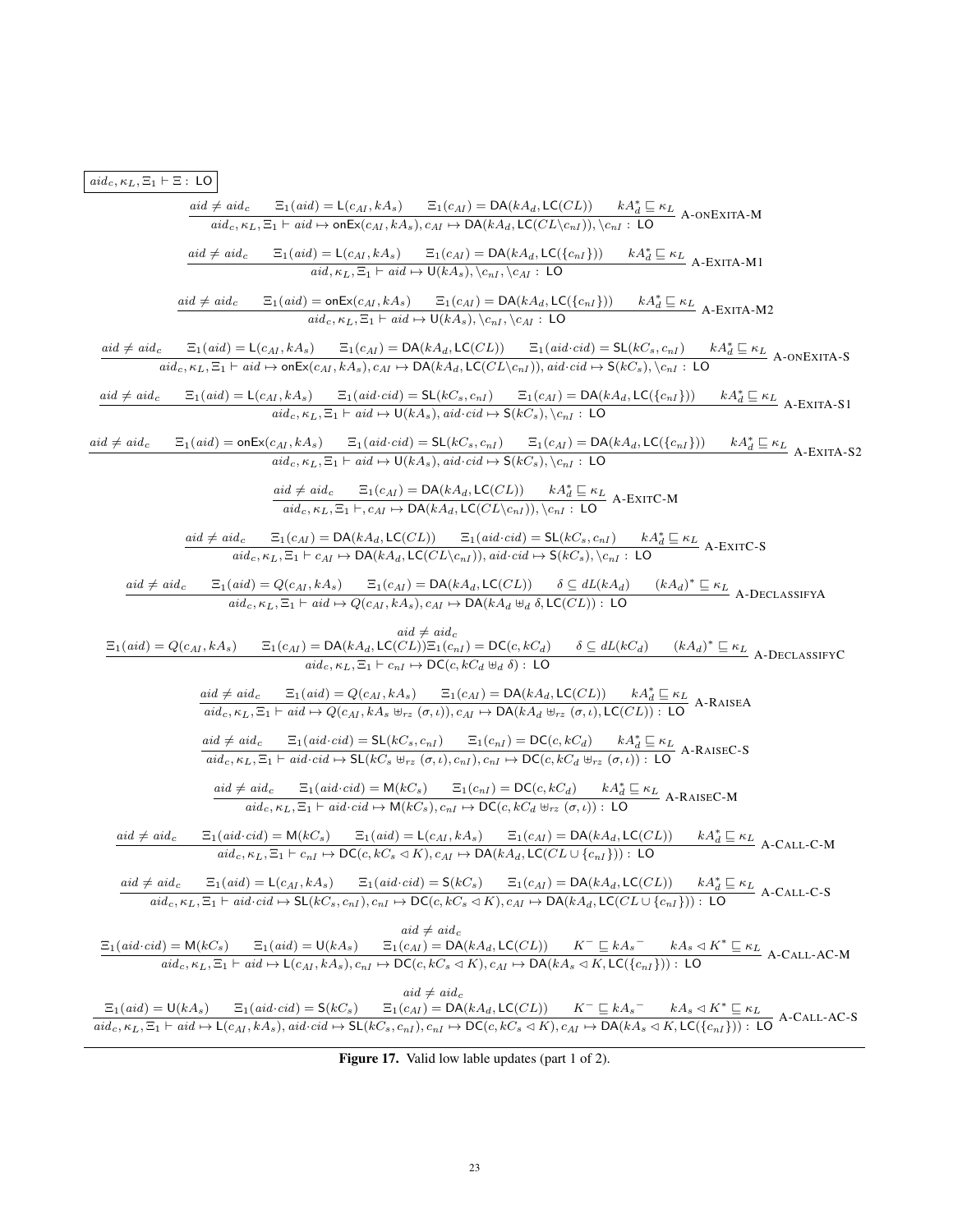$aid_c, \kappa_L, \Xi_1 \vdash \Xi$ : LO

$$
\frac{\Xi_1(c_{AI}) = DA(kA_d, LC(CL)) \quad \Xi_1(c_{nI}) = DC(c, kC_d) \quad kC_d^* \subseteq \kappa_L}{aid_c, \kappa_L, \Xi_1 \vdash, c_{AI} \mapsto DA(kA_d, LC(CL \setminus c_{nI})), \setminus c_{nI} : LO} \quad \frac{\Xi_1(c_{AI}) = DA(kA_d, LC(CL)) \quad \Xi_1(aid_c \cdot cd) = SL(kC_s, c_{nI}) \quad \Xi_1(c_{nI}) = DC(c, kC_d) \quad kC_d^* \subseteq \kappa_L}{aid_c, \kappa_L, \Xi_1 \vdash c_{AI} \mapsto DA(kA_d, LC(CL \setminus c_{nI})), aid_c \cdot cd \mapsto S(kC_s), \setminus c_{nI} : LO} \quad \frac{\Xi_1(c_{nI}) = DC(c, kC_d)}{aid_c, \kappa_L, \Xi_1 \vdash c_{nI} \mapsto DA(kC_d) \quad (kC_d)^* \subseteq \kappa_L}{aid_c, \kappa_L, \Xi_1 \vdash c_{nI} \mapsto DC(c, kC_d \uplus d) : LO} \quad \frac{\Xi_1(aid_c \cdot cd) = SL(kC_s, c_{nI}) \quad \Xi_1(c_{nI}) = DC(c, kC_d) \quad kC_d^* \subseteq \kappa_L}{aid_c, \kappa_L, \Xi_1 \vdash aid_c \cdot cd \mapsto SL(kC_s \uplus \tau_2(\sigma, t), c_{nI}), c_{nI} \mapsto DC(c, kC_d \uplus \tau_2(\sigma, t)) : LO} \quad \text{c-RASE-S} \quad \frac{\Xi_1(aid_c \cdot cd) = M(kC_s) \quad \Xi_1(c_{nI}) = DC(c, kC_d) \quad kC_d^* \subseteq \kappa_L}{aid_c, \kappa_L, \Xi_1 \vdash aid_c \cdot cd \mapsto M(kC_s), c_{nI} \mapsto DC(c, kC_d \uplus \tau_2(\sigma, t)) : LO} \quad \text{c-RASE-M} \quad \frac{\Xi_1(aid_c \cdot cd) = M(kC_s) \quad \Xi_1(ad_c) = L(c_{AI}, kA_s)}{aid_c, \kappa_L, \Xi_1 \vdash c_{nI} \mapsto DC(c, kC_d \vee K) \quad \Xi_1(ad_c) = L(c_{AI}, kA_s)} \quad \frac{\Xi_1(c_{AI}) = DC(c, kC_d) \quad K^- \subseteq kC_s}{} \quad kC_s \triangleleft K^* \subseteq \kappa_L}{aid_c, \kappa
$$

 $\frac{1}{\text{aid}_c, \kappa_L, \Xi_1 \vdash \text{aid}_c \cdot \text{cid} \mapsto \mathsf{SL}(\mathcal{K}C_s, c_{nl}), c_{nl} \mapsto \mathsf{DC}(c, kC_s \triangleleft K), c_{AI} \mapsto \mathsf{DA}(\mathcal{K}A_d, \mathsf{LC}(CL \cup \{c_{nl}\})) : \mathsf{LO} \text{ C-CALL-C-S}$ 

## Figure 18. Valid low lable updates (part 2 of 2).

$$
\begin{aligned}\n\text{aid}_{c, \mathcal{KL}}, \Xi_1 \vdash \Xi : \text{ HI} \\
\Xi_1(\text{aid}) &= Q(c_{AI}, kA_s) \\
\Xi_1(\text{aid}) &= Q(c_{AI}, kA_s) \\
\text{aid}_{c, \mathcal{KL}}, \Xi_1 \vdash \text{aid} \mapsto Q(c_{AI}, kA_s), c_{AI} \mapsto \text{DA}(kA_d \uplus_d \delta, \text{LC}(CL)) : \text{ HI} \\
\Xi_1(c_{nI}) &= \text{DC}(c, kC_d) \\
\sigma \subseteq dL(kC_d) \\
\Xi_1(c_{nI}) &= \text{DC}(c, kC_d) \\
\sigma \subseteq dL(kC_d) \\
\text{add}_{c, \mathcal{KL}, \Xi_1 \vdash c_{nI} \mapsto \text{DC}(c, kC_d \uplus_d \delta) : \text{ HI} \\
\end{aligned}
$$
\n
$$
\begin{aligned}\n\Xi_1(\text{c}_{nI}) &= \text{DC}(c, kC_d) \\
\sigma \subseteq dL(kC_d) \\
\text{add}_{c, \mathcal{KL}, \Xi_1 \vdash c_{nI} \mapsto \text{DC}(c, kC_d \uplus_d \delta) : \text{ HI} \\
\end{aligned}
$$
\n
$$
\begin{aligned}\n\Xi_1(\text{c}_{nI}) &= \text{DC}(c, kC_d) \\
\text{add}_{c, \mathcal{KL}, \Xi_1 \vdash c_{nI} \mapsto \text{DC}(c, kC_d \uplus_d \delta) : \text{ HI} \\
\end{aligned}
$$

Figure 19. Selected rules for valid high label updates.

*Proof.* By induction on the structure of P.

## J. Proof of Noninterference

Recall that the core of the noninterference proof is to find a simulation relation between the system with high components and the system without high components (Section 5). We define a relation  $\mathcal{R}_{(aid_c, \kappa_L)}$  below, and show that it is a simulation relation (Lemma J.5).

We first define a function  $sp(P)$  to simplify a labeled process wrapped in adjacent nested labels to a labeled process wrapped by a pair of its application ID and the innermost label:  $\mathsf{sp}(\mathit{aid}[l_1[l_2\cdots l_k[P]]]) = (\mathit{aid}, l_k)[P]$  or  $\mathit{aid}[P],$ where  $P \neq l[P']$ .

**Definition 10.**  $P \mathcal{R}_{(aid_c, \kappa_L)} Q$  *iff* 

- P *and* Q *are stable configurations,*
- $P = T_M | A_M | \nu \vec{x} . T_M(\Xi_P) | P_0$ ,
- $\bullet$   $Q = \mathsf{T}_\mathsf{M} | A_\mathsf{M} | \nu \vec{x}' \cdot T_{\mathsf{M} \vec{l}}(\Xi_Q) | Q_0,$
- $\bullet$   $\Xi_P \precsim_{aid_c}^{\kappa_L} \Xi_Q$
- proj $(\mathsf{sp}(\tilde{P}_0), \kappa_L, \mathit{aid}_c, \Xi_P) \leq \mathsf{proj}(\mathsf{sp}(Q_0), \kappa_L, \mathit{aid}_c, \Xi_P)$

We first prove several key lemmas that are used in the proof of Lemma J.5. These lemmas identify conditions on the label map updates and the system configuration  $P$  to ensure the simulation relation between the system with high components  $(P)$  and the related system without high components (Q) holds.

The following lemma states that if the label map does not change and  $P$  does not generate any new low components when P takes a step to  $P'$ , then  $P'$  relates to  $Q$ .

## Lemma J.1. *If*

\n- 1. 
$$
P \mathcal{R}_{(aid_c, \kappa_L)} Q, P \xrightarrow{\tau} {}_{A}P',
$$
\n- 2.  $P = \mathsf{T}_{\mathsf{M}} | \mathsf{A}_{\mathsf{M}} | \nu \vec{x}. T_{\mathsf{M}}(\Xi_P) | P_0,$
\n- 3.  $P' = \mathsf{T}_{\mathsf{M}} | \mathsf{A}_{\mathsf{M}} | \nu \vec{x}'. T_{\mathsf{M}}(\Xi_P) | P'_0,$
\n- 4.  $\text{proj}(\text{sp}(P'_0), \kappa_L, \text{aid}_c, \Xi_P) \leq \text{proj}(\text{sp}(P_0), \kappa_L, \text{aid}_c, \Xi_P)$
\n

*then*  $P'$   $\mathcal{R}_{(aid_c, \kappa_L)} Q$ 

*Proof.* By  $P \mathcal{R}_{(aid_c, \kappa_L)} Q$ , (1)-(3) hold (1)  $Q = \mathsf{T}_{\mathsf{M}} | \mathsf{A}_{\mathsf{M}} | \nu \vec{y} \cdot T_{\mathsf{M} \mathsf{I}}(\Xi_Q) | Q_0,$  $(2)$   $\Xi_P \precsim_{aid_c}^{\kappa_L} \Xi_Q$ (3) proj $(\mathsf{sp}(\widetilde{P}_0), \kappa_L, \mathit{aid}_c, \Xi_P) \leq \mathsf{proj}(\mathsf{sp}(Q_0), \kappa_L, \mathit{aid}_c, \Xi_Q)$ By (3), assumption 4, and  $\leq$  is transitive

 $\Box$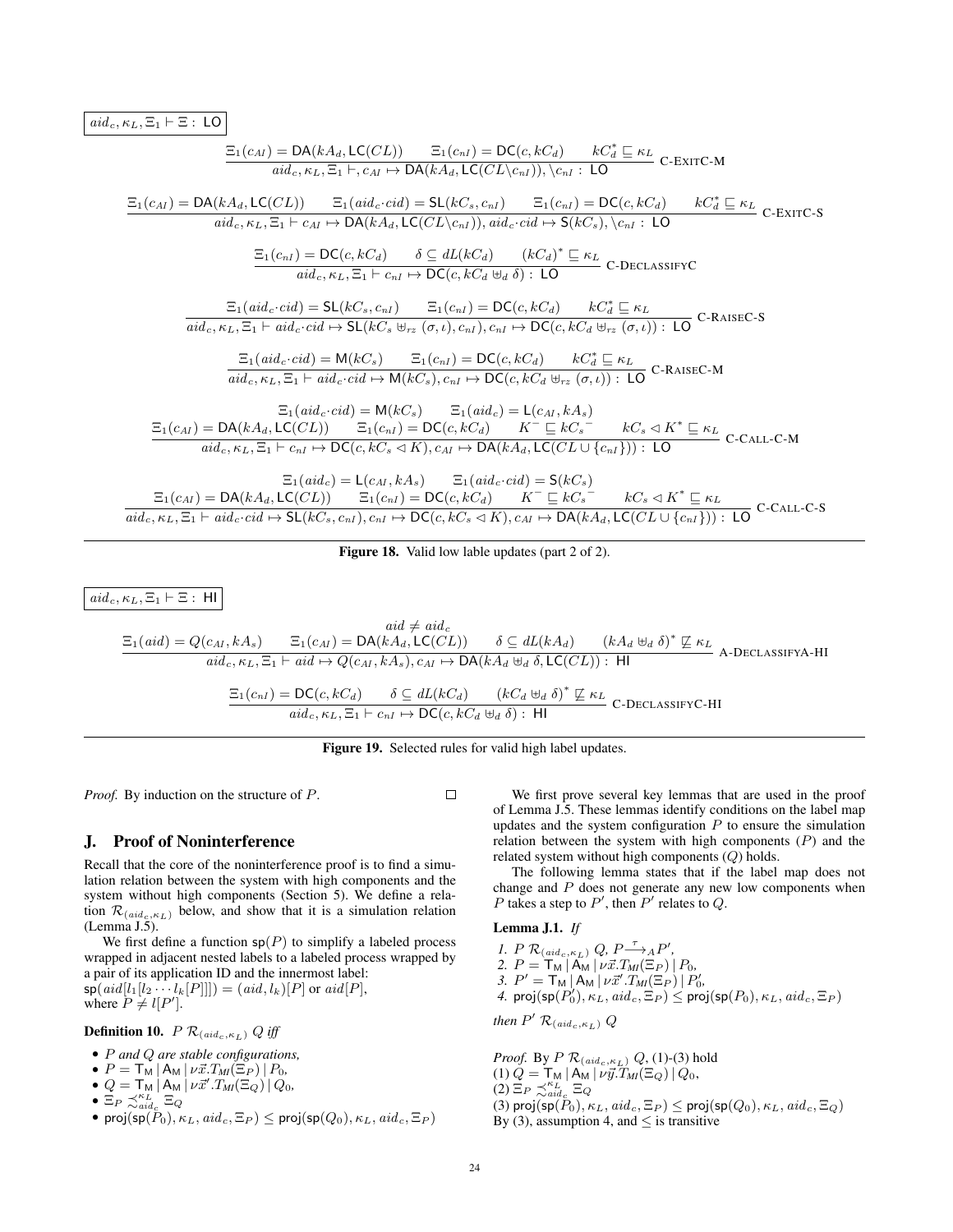(4) proj $(\mathsf{sp}(P_0'), \kappa_L, \mathit{aid}_c, \Xi_P) \leq \mathsf{proj}(\mathsf{sp}(Q_0), \kappa_L, \mathit{aid}_c, \Xi_Q)$ By (1) (2) and (4),  $P'$   $\mathcal{R}_{(aid_c, \kappa_L)}$  Q  $\Box$ 

Lemma J.2 states that if the label map does not change and the components that reduce in  $P$  are low components when  $P$  steps to  $P'$ , then  $Q$  can take the same step as  $P$  to  $Q'$ , and  $P'$  and  $Q'$  relate.

#### Lemma J.2. *If*

- $P$   $\mathcal{R}_{(aid_c, \kappa_L)}$   $Q$ ,
- $P \rightarrow AP'$ ,
- $P = T_M | A_M | \nu \vec{x}. T_M(\Xi_P) | P_1 | P_2$ ,
- $P' = \mathsf{T}_\mathsf{M} | \mathsf{A}_\mathsf{M} | \nu \vec{x}' \cdot T_{\mathsf{M} \mathsf{I}}(\Xi_P) | P_1 | P'_2$
- $\bullet$   $Q = \mathsf{T}_{\mathsf{M}} | \mathsf{A}_{\mathsf{M}} | \nu \vec{y} \cdot T_{\mathsf{M}I}(\Xi_Q) | Q_1 | Q_2$
- proj $(\mathsf{sp}(P_2), \kappa_L, \mathit{aid}_c, \Xi_P) = \mathsf{sp}(Q_2) = \mathsf{sp}(P_2)$
- $\bullet$  Q takes the same step as  $\overrightarrow{P}$  to  $\overrightarrow{Q}'$

*then*  $P'$   $\mathcal{R}_{(aid_c, \kappa_L)} Q'$ 

*Proof.* By  $P \mathcal{R}_{(aid_c, \kappa_L)} Q$ , (1) and (2) hold (1)  $\Xi_P \precsim_{aid_c}^{\kappa_L} \Xi_Q$ (2) proj $(\textsf{sp}(P_1), \kappa_L, \textit{aid}_c, \Xi_P) \le \textsf{proj}(\textsf{sp}(Q_1), \kappa_L, \textit{aid}_c, \Xi_Q)$ Because  $Q$  take the same step as  $P$ , so  $(3)$   $Q' = \mathsf{T}_\mathsf{M}$   $\mid$   $\nu \vec{y}'$   $T_{\mathsf{M} \mathsf{I}}(\mathsf{\bar{E}}_Q) \mid Q_1 \mid Q_2'$ By  $sp(P_2) = sp(Q_2)$  and (3), (4)  $\mathsf{sp}(P'_2) = \mathsf{sp}(Q'_2)$ By Lemma H.5 on  $(1)$  and  $(4)$ (5) proj $(\mathsf{sp}(P'_2), \kappa_L, \mathit{aid}_c, \Xi_P) \leq \mathsf{proj}(\mathsf{sp}(Q'_2), \kappa_L, \mathit{aid}_c, \Xi_Q)$ By (2) and (4), (6)  $\mathsf{sp}(\mathsf{proj}(\mathsf{sp}(P_1\,|\,P_2'),\kappa_L,\mathit{aid}_c,\Xi_P))$  $\leq$  proj $(\textsf{sp}(Q_1 \,|\, Q_2'), \kappa_L, \mathit{aid}_c, \Xi_Q)$ By (1), (3) and (6)  $P'$   $\mathcal{R}_{(\mathit{aid}_c,\kappa_L)}$   $Q'$  $\Box$ 

If the label map changes when  $P$  steps to  $P'$ , but the update preserves the label map relation between  $P'$  and  $Q$ , and  $P'$  does not have more low components than  $P$  according to the new label map, then  $P'$  and  $Q$  relate.

## Lemma J.3. *If*

*1.*  $P \mathcal{R}_{(aid_c, \kappa_L)} Q$ , 2.  $P \stackrel{\tau}{\longrightarrow} {}_{A}P'$ , *3.*  $P = \mathsf{T}_M | A_M | \nu \vec{x}. T_M(\Xi_P) | P_0$ , *4.*  $P' = \mathsf{T}_\mathsf{M} | \mathsf{A}_\mathsf{M} | \nu \vec{x}' \cdot T_{\mathsf{M} \mathsf{I}} (\Xi_P') | P'_{0},$ *5.*  $\Xi_P' \precsim_{aid_c}^{\kappa_L} \Xi_Q$  $\delta$ . proj $(\mathrm{sp}(\check P_0'), \kappa_L, \mathit{aid}_c, \Xi_P') \leq \mathrm{proj}(\mathrm{sp}(P_0), \kappa_L, \mathit{aid}_c, \Xi_P)$ 

then 
$$
P' \mathcal{R}_{(aid_c, \kappa_L)} Q
$$

*Proof.* By  $P \mathcal{R}_{(aid_c, \kappa_L)} Q$ , (1)-(2) hold (1)  $Q = {\sf T}_{\sf M} \, | \, {\sf A}_{\sf M} \, | \, \nu \vec{y}. T_{\sf MI}(\Xi_Q) \, | \, Q_0,$ (2) proj(sp( $P_0$ ),  $\kappa_L$ ,  $aid_c$ ,  $\Xi_P$ )  $\leq$  proj(sp( $Q_0$ ),  $\kappa_L$ ,  $aid_c$ ,  $\Xi_Q$ ) By (2), assumption 6, and  $\leq$  is transitive (3) proj $(\mathsf{sp}(P_0), \kappa_L, \mathit{aid}_c, \overline{\Xi}_P') \le \mathsf{proj}(\mathsf{sp}(Q_0), \kappa_L, \mathit{aid}_c, \Xi_Q)$ By (3) and assumption 5,  $P'$   $\mathcal{R}_{(aid_c, \kappa_L)} Q$  $\Box$ 

Finally, when the update to the label map is a low update, and the components that reduce in  $P$  exist in  $Q$  as well, then  $Q$  can take the same step as  $P$  and  $P'$  and  $Q'$  relate.

#### Lemma J.4. *If*

*1.*  $P \mathcal{R}_{(aid_c, \kappa_L)} Q$ , 2.  $P \stackrel{\tau}{\longrightarrow} {}_{A}P'$ , *3.*  $P = \mathsf{T}_{\mathsf{M}} | A_{\mathsf{M}} | \nu \vec{x} . T_{\mathsf{M}}(\Xi_P) | P_1 | P_2$ , *4.*  $P' = \mathsf{T}_\mathsf{M} | A_\mathsf{M} | \nu \vec{x}' \cdot T_{\mathsf{M}I} (\Xi_P \cup \Xi) | P_1 | P'_2$ , *5.*  $Q = \mathsf{T}_\mathsf{M} | \mathsf{A}_\mathsf{M} | \nu \vec{y} . T_{\mathsf{M} \mathsf{I}}(\Xi_Q) | Q_1 | Q_2$ *6.*  $\textsf{proj}(\textsf{sp}(P_2), \kappa_L, \textit{aid}_c, \Xi_P) = \textsf{sp}(Q_2) = \textsf{sp}(P_2)$ *7.* Q *takes the same step as* P *to* Q*'*

*8.*  $aid_c, \kappa_L, \Xi_P \vdash \Xi$ : LO *then*  $P'$   $\mathcal{R}_{(aid_c, \kappa_L)} Q'$ 

*Proof.* By  $P \mathcal{R}_{(aid_c, \kappa_L)} Q$ , (1) and (2) hold (1)  $\Xi_P \precsim_{aid_c}^{\kappa_L} \Xi_Q$ (2) proj $(\textsf{sp}(\tilde{P}_1), \kappa_L, \textit{aid}_c, \Xi_P) \le \textsf{proj}(\textsf{sp}(Q_1), \kappa_L, \textit{aid}_c, \Xi_Q)$ Because  $Q$  take the same step as  $P$ , (3)  $Q' = \mathsf{T}_\mathsf{M} | \mathsf{A}_\mathsf{M} | \nu \vec{y}'. T_{\mathsf{M} \mathsf{I}} (\Xi_Q \uplus \Xi) | Q_1 | Q_2'$ By  ${\sf sp}(P_2)\leq {\sf sp}(Q_2),$ (4)  $\mathsf{sp}(P'_2) = \mathsf{sp}(Q'_2)$ by Lemma I.1 on (1) and assumption 8,  $(5)$   $\Xi_P \boxplus \preceq_{aidc}^{\kappa_L} \Xi_Q \boxplus \Xi$ By Lemma H.5 on (4) and (5) (6) proj $(\mathsf{sp}(P'_2), \kappa_L, \mathit{aid}_c, \Xi_P \uplus \Xi)$  $\leq \mathsf{proj}(\mathsf{sp}(\widetilde{Q}_2'), \kappa_L, \mathit{aid}_c, \Xi_Q \uplus \Xi)$ By Lemma I.4 on (1), (2) and assumption 8 (7) proj $(\textsf{sp}(P_1), \kappa_L, \textit{aid}_c, \Xi_P \boxplus \Xi)$  $\leq$  proj(sp( $Q_1$ ),  $\kappa_L$ ,  $aid_c$ ,  $\Xi_Q \boxplus \Xi$ ) By (6) and (7), (8) proj $(\operatorname{\mathsf{sp}}(P_1 \,|\, P_2'), \kappa_L, \mathit{aid}_c, \Xi_P \uplus \Xi)$  $\leq$  proj $(\mathsf{sp}(\dot{Q}_1 \,|\, \dot{Q}'_2), \kappa_L, \mathit{aid}_c, \Xi_Q \; \forall \, \Xi)$ By (3), (5) and (8),  $P'$   $\mathcal{R}_{(aid_c, \kappa_L)} Q'$  $\Box$ 

Now we prove the main lemma, which states that  $\mathcal{R}_{(aid_c, \kappa_L)}$  is a simulation relation.

**Lemma J.5.**  $\mathcal{R}_{(aid_c, \kappa_L)}$  *is a* Γ-simulation relation.

*Proof.* We need to prove two conditions: (1)  $\tau$  transition preserves  $\mathcal{R}_{(aid_c, \kappa_L)}$ , and (2) if  $P$   $\mathcal{R}_{(aid_c, \kappa_L)}$   $Q$ ,  $P$  <sup>out b(aid,(K</sup>A,Kc))  $P'$ and  $(ai d, (K_A^*, K_C^*))$   $\sqsubseteq_{aid_c} \kappa_L$ , then  $Q \overset{\text{out } b (aid, (K_A, K_C))}{\Longrightarrow} Q'$ , and  $P'$   $\mathcal{R}_{(aid_c, \kappa_L)} Q'$ .

By the definition of P  $\mathcal{R}_{(aid_c, \kappa_L)}$  Q, we know that  $stb(P)$ . We examine all possible proof cases for conditions (1) and (2), given that  $P$  is a stable configuration. The proof cases for  $(1)$  are categorized below. There is only one proof case for condition (2), and it is similar to case 1 for condition (1), and we omit the details here.

- 1. Transitions that do not change the labels of any components (Figure 20).
	- (a) Read/write to shared variable.
	- (b) Launch component loop body for the first time through channel  $c_{ls}$ .
	- (c) Re-launch component loop body through  $c_{ls}$ .
	- (d) First output to  $c_{nI}$  right after the instance is created.
	- (e) Output to  $c_{nI}$  from the activity manager.
- 2. Transitions that cause the component's label context to change (Figure 20, 21).
	- (a) The special transitions that record the current labels for requests to the activity manager.
	- (b) Launch an application.
	- (c) Launch the shared variable *SVBody*.
	- (d) Launch a component instance through its create channel  $c_{cT}$ .
- 3. Operations on labels.
	- (a) Raise.
	- (b) Declassify.
- 4. Component exit and application exit (Figure 23).
- 5. Calls and returns.
	- (a) Calls (returns) are denied or delayed.
		- In these cases, the label map does not change, and no low components are generated by the transition. The proofs for these cases are straightforward: we use Lemma J.1 and J.2.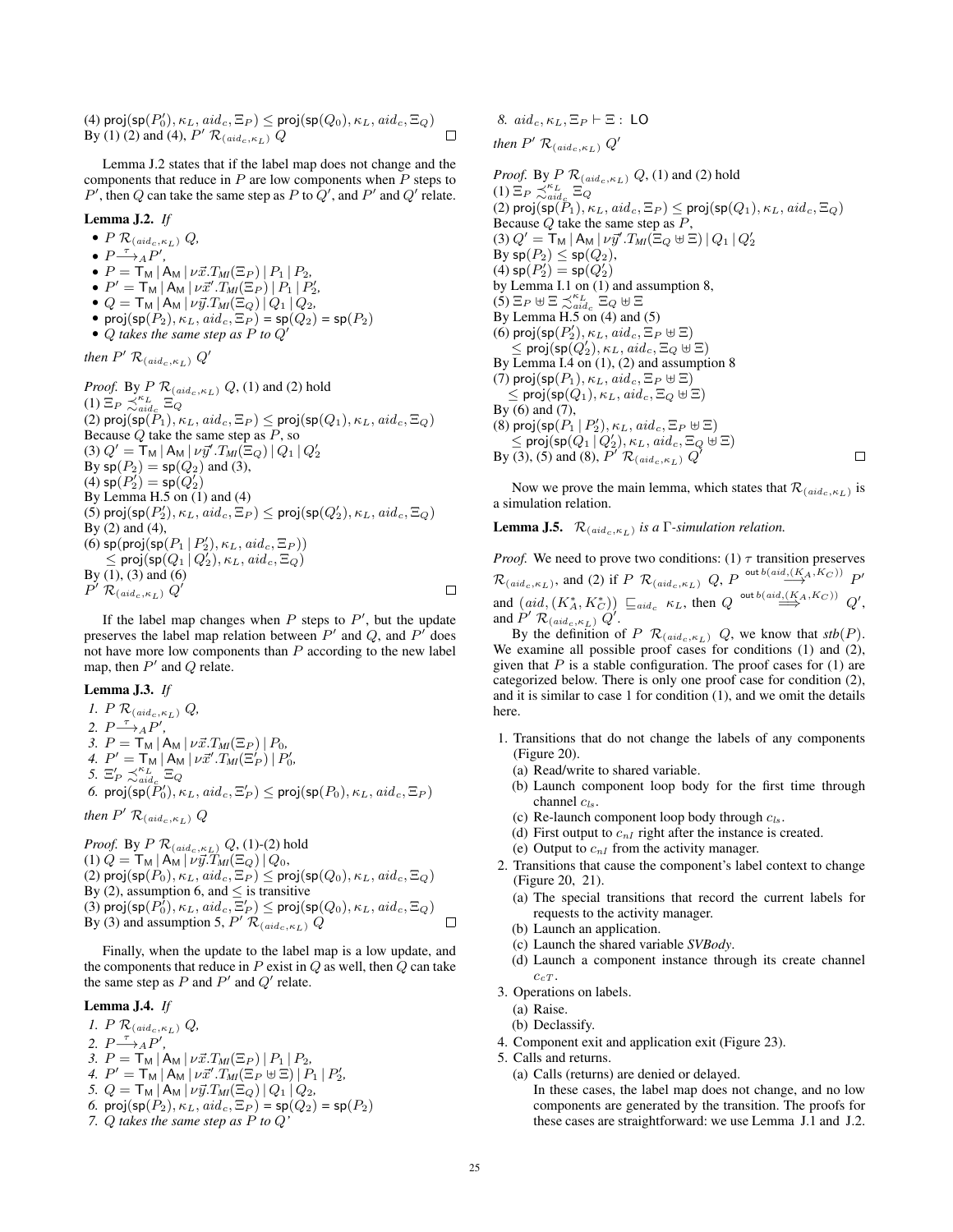## (b) Calls are allowed.

In all proof cases, we distinguish between whether the update to the configuration is low or high. In the former case, because of the properties of the label operations, both the caller and the callee's label have to be low and thus Q takes the same step. In the latter case,  $P'$  relates to  $Q$  directly. We show two proof cases, one for intra-application calls (Figure 24) and the other for inter-application calls (Figure 25). The rest of the cases follow the same strategy.

(c) Returns are allowed.

The proofs for this case are similar to the case where a call to a launched application or a single-instance component is allowed.

 $\Box$ 

*Transitions that do not change the labels of any components.* We show the case of reading the shared variable; the proofs for all other cases follow the same strategy.  $P = T_M | A_M | \nu \vec{y} \cdot (T_M(\Xi_P) | P_1 | P_2)$  $P' = {\sf T}_{\sf M} |{\sf A}_{\sf M} | \nu \vec{y}.(T_{\sf M}(\Xi_P) | P_1 | P_2')$  $P_2 = \text{aid}(...[(c_{AI}, c_{nI}) | \text{in } aid \text{ } c_{sv}(\text{rd}, r) \text{ in } r(x) \text{.} A(...) ]].$  $|aid[...[(c_{AI}, c_{nI})[SVBody(...)]]]$  $P_2' = \text{aid}[\ldots[(c_{AI}, c_{nI})[A(\ldots)]]]] \mid \ldots [[c_{AI}, c_{nI})[SVBody(\ldots)]]]]$ **Case:** proj(sp( $P_2$ ),  $\kappa_L$ ,  $aid_c$ ,  $\Xi_P$ ) = sp( $P_2$ ), and Q contains  $P_2$ as a sub-process, Let  $Q = T_M | A_M | \nu \vec{y} \cdot (T_M(\Xi_Q) | Q_1 | P_2)$  $Q$  takes the same step as  $P$  to  $Q'$ 

By Lemma J.2,  $P'$   $\mathcal{R}_{(aid_c, \kappa_L)} Q'$ . **Case:** proj(sp( $P_2$ ),  $\kappa_L$ ,  $aid_c$ ,  $\Xi_P$ ) = 0 proj $(\mathsf{sp}(P'_2),\kappa_L, \mathit{aid}_c, \Xi_P)$ =proj $(\mathsf{sp}(P_2),\kappa_L, \mathit{aid}_c, \Xi_P)$ =0. Therefore,  $\mathsf{proj}(\mathsf{sp}(P_1\,|\,P'_2), \kappa_L, \mathit{aid}_c, \Xi_P) \leq \mathsf{proj}(\mathsf{sp}(P_1\,|\,P_2), \kappa_L, \mathit{aid}_c, \Xi_P).$ By Lemma J.1,  $P'$   $\mathcal{R}_{(aid_c, \kappa_L)}$   $\widetilde{Q}$ .

## *Transitions that cause the component's label context to change.*

(a) Special transitions that record the current labels for requests to the activity manager. We list the case for call  $E$ ; other cases are similar.

 $P = T_M | A_M | \nu \vec{y} . (P_1 | P_2)$  $P' = T_M | A_M | \nu \vec{y} . (P_1 | P_2')$  $P_2 = aid[··[(c_{AI}, c_{nI})]$  out  $a_m$  (call  $_E$ ,  $rt$ ,  $aid$ ,  $aid_{ce}$ ,  $cid_{ce}$ ,  $I)$ ]],  $P'_{2} = (aid, (k\overset{\cdot}{A}, k\overset{\cdot}{C}))[\textsf{out}\,a_{m}(\textsf{call}_{E}, k\overset{\cdot}{A}, k\overset{\cdot}{C}, rt, aid, aid_{ce}, cid_{ce}, I)])$ The label map remains the same.

**Case:** proj(sp( $P_2$ ),  $\kappa_L$ ,  $aid_c$ ,  $\Xi_P$ ) = sp( $P_2$ ), and Q contains

 $P_2$  as a sub-process.  $Q$  takes the same step as  $P$  to  $Q'$ . By Lemma J.2,  $P'$   $\mathcal{\bar{R}}_{(aid_c, \kappa_L)}$   $Q'$ . **Case:** proj $(sp(P_2), \kappa_L, \text{aid}_c, \Xi_P) = 0.$ proj $(\operatorname{\mathsf{sp}}(P_2'), \kappa_L, \mathit{aid}_c, \Xi_P) = \mathbf{0}.$ proj $(\mathsf{sp}(P_1 \,|\, P_2'), \kappa_L, \mathit{aid}_c, \Xi_P)$  $\leq$  proj(sp( $P_1 | P_2$ ),  $\kappa_L$ , aid<sub>c</sub>,  $\Xi_P$ ). Let  $Q' = Q$ , By Lemma J.1,  $P'$   $\mathcal{R}_{(aid_c, \kappa_L)}$   $Q'$ .

(b) Launch an application.

 $P = T_M | A_M | \nu \vec{y} . (P_1 | P_2)$  $P' = {\sf T}_{\sf M} \, | \, {\sf A}_{\sf M} \, | \, \nu \vec{y}.(P_1 \, | \, P_2')$ 

 $P_2 = (aid, c_{AI})$ [out  $aid \cdot c_L(c_{AI})$ ] |  $aid[App(aid)]$ 

 $P_2' = \dot{a}id[c_{AI}[AppBody(aiid, c_{AI})]] | aid[App(aiid)]$ 

Let  $\Xi(\text{aid}) = Q(kA_s, \Delta)$ ,  $\Xi(c_{AI}) = DA(kA_d, \Delta)$ .

By P is a stable configuration, we know that  $kA_s \ll_s kA_d$ .

By our assumption that the application with  $aid_c$  is already launched, we know that  $aid \neq aid_c$ .

The label map remains the same.

**Case:** proj(sp( $P_2$ ),  $\kappa_L$ ,  $aid_c$ ,  $\Xi_P$ ) = sp( $P_2$ ), and Q contains  $P_2$  as a sub-process.  $Q$  takes the same step as  $P$  to  $Q'$ . By Lemma J.2,  $P'$   $\mathcal{R}_{(aid_c, \kappa_L)} Q'$ . **Case:** proj $(sp(P_2), \kappa_L, aid_c, \Xi_P) = 0$ , or  $\textsf{proj}(\textsf{sp}(P_2), \kappa_L, \textit{aid}_c, \Xi_P) = \textit{aid}[\textit{App}(\textit{aid})]$ .

 $\mathsf{proj}(\mathsf{sp}(P'_2), \kappa_L, \mathit{aid}_c, \Xi_P) {=} \mathsf{proj}(\mathsf{sp}(P_2), \kappa_L, \mathit{aid}_c, \Xi_P).$  $\mathsf{proj}(\mathsf{sp}(P_1\,|\,P_2'), \kappa_L, \mathit{aid}_c, \Xi_P) \leq \mathsf{proj}(\mathsf{sp}(P_1\,|\,P_2), \kappa_L, \mathit{aid}_c, \Xi_P).$ Let  $Q' = Q$ , By Lemma J.1,  $P'$   $\mathcal{R}_{(aid_c, \kappa_L)}$   $Q'$ .

Figure 20. Selected proof cases for Lemma J.5 from categories 1 and 2 (part 1 of 2).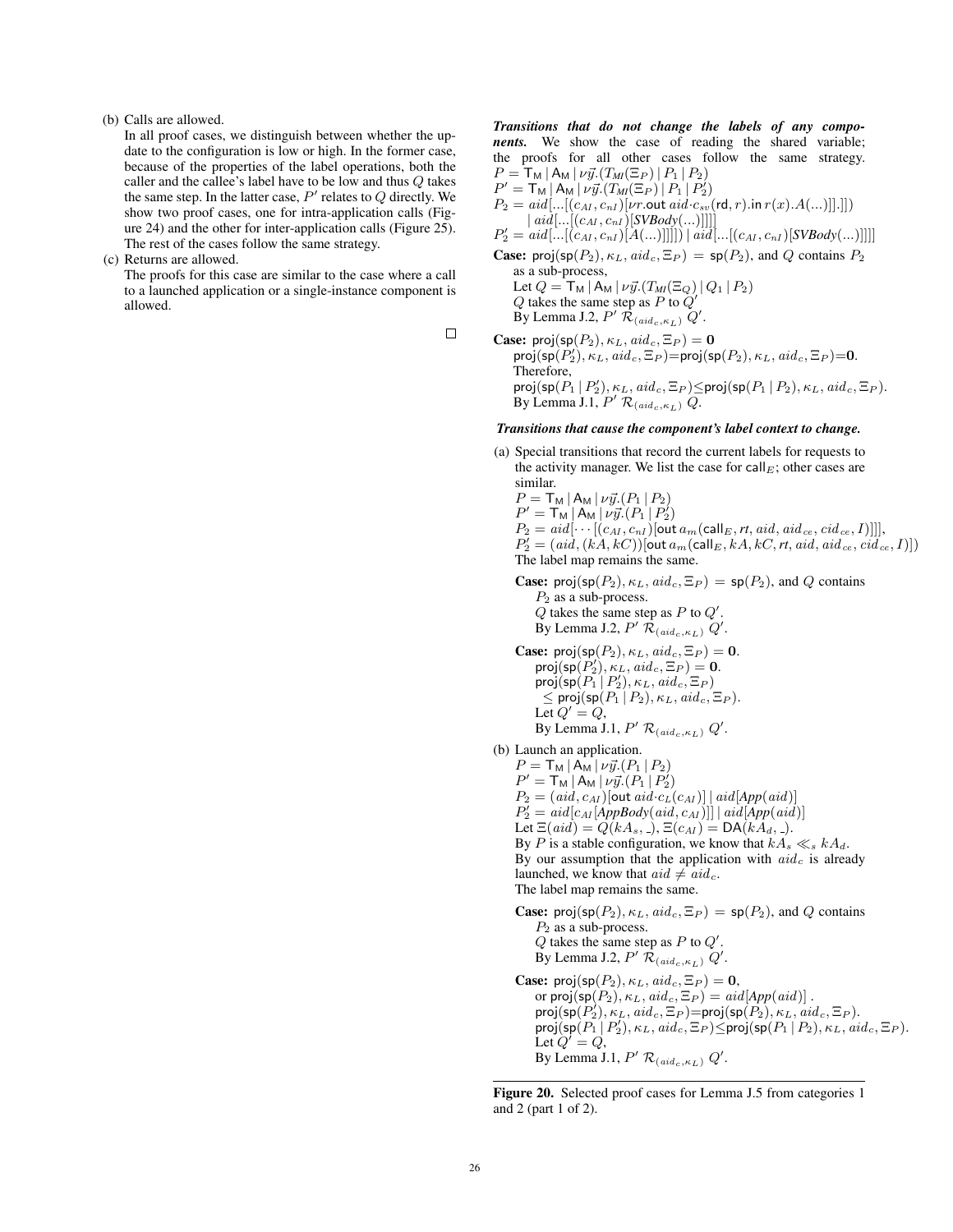## *Transitions that cause the component's label context to change.* (c) Launch SV

 $P = T_{\text{M}} | A_{\text{M}} | \nu \vec{y}. (P_1 | P_2)$  $P_2 = \alpha i d \left[ c_{AI} [\nu c_{svL} \nu c_{sv} \text{.out } c_{svL}(s_0) \cdot (P_3 \, | \, SV(c_{svL}, c_{sv}))] \right]$  $P_3 = (c_{AI}, cid_1)[CP_1(aid, cid_1, c_{AI}, c_{sv})] | \cdots$  $|(c_{AI}, cid_n)|CP_n(aid, cid_n, c_{AI}, c_{sv})]$  $P' = \mathsf{T}_\mathsf{M} \, | \, \mathsf{A}_\mathsf{M} \, | \, \nu \vec{y} . \nu c_{svL} . \nu c_{sv} . (P_1 \, | \, P_2' \, | \, P_3')$  $P'_{2} = \textit{aid}[c_{AI}[(c_{AI}, \textit{cid}_{1})[CP_{1}(\textit{aid}, \textit{cid}_{1}, c_{AI}, c_{sv})]]] | \cdots$  $|aid[c<sub>AI</sub>](c<sub>AI</sub>, cid<sub>n</sub>)[CP<sub>n</sub>(aid, cid<sub>n</sub>, c<sub>AI</sub>, c<sub>sv</sub>)]]|$  $P'_{3} = \text{aid}[c_{AI}[SVBody(c_{svL}, c_{sv})]] \mid \text{aid}[c_{AI}[(SV(c_{svL}, c_{sv}))]]]$ By our assumption that the application with  $aid_c$  is already launched, we know that  $aid \neq aid_c$ . let  $P_3' = P_2' | \text{aid}[c_{AI}[SVBody(c_{svL}, c_{sv})]] | \text{aid}[c_{AI}[(SV(c_{svL}, c_{sv}))]]$ The label map remains the same. **Case:** proj(sp( $P_2$ ),  $\kappa$ <sub>L</sub>, aid<sub>c</sub>,  $\Xi_P$ ) = sp( $P_2$ ), and Q contains  $P_2$  as a sub-process  $Q$  takes the same step as  $P$  to  $Q'$ . By Lemma J.2,  $P'$   $\mathcal{R}_{(aid_c, \kappa_L)}$   $Q'$ . **Case:** proj(sp( $P_2$ ),  $\kappa_L$ ,  $aid_c$ ,  $\Xi_P$ ) = 0 By all components in  $P_2$  and  $(P'_2 | P'_3)$  are guarded by the same channel  $c_{AI}$ , proj $(\operatorname{\mathsf{sp}}(P_2'\,|\,P_3'), \kappa_L, \mathit{aid}_c, \Xi_P)$  $=$  proj(sp( $P_3$ ),  $\kappa_L$ ,  $aid_c$ ,  $\Xi_P$ ) = 0 proj $(\operatorname{\mathsf{sp}}(P_1 \,|\, P_2'|\, P_3'), \kappa_L, \mathit{aid}_c, \Xi_P)$  $\leq$ proj $(\textsf{sp}(P_1 | P_2), \kappa_L, \textit{aid}_c, \Xi_P).$ Let  $Q' = Q$ , By Lemma J.1,  $P'$   $\mathcal{R}_{(aid_c, \kappa_L)}$   $Q'$ . (d) Launch a component instance through its create channel  $c_{cT}$ .  $P = T_{\text{M}} | A_{\text{M}} | \nu \vec{y} . (P_1 | P_2)$  $P' = {\sf T}_{\sf M} \, | \, {\sf A}_{\sf M} \, | \, \nu \vec{y}.(P_1 \, | \, P_2')$  $P_2 = (aid, (c_{AI}, c_{nI}))$ [out aid·cid·c<sub>cT</sub> $(I, c_{nI}, c_{lock}, rt)$ ]  $|$  aid  $|c_{AI}|$   $(c_{AI}, cid)$   $|$   $CP$   $(aid, cid, c<sub>AI</sub>, c<sub>sv</sub>)$ ]]]

$$
P'_2 = \text{aid}[c_{AI}[(c_{AI}, \text{cid})][CP(\text{aid}, \text{cid}, c_{AI}, c_{sv})]]]
$$
  
\n
$$
\begin{array}{|c|c|}\n\text{aid}[c_{AI}[(c_{AI}, \text{cid})][CP(\text{aid}, \text{cid}, c_{AI}, c_{sv})]]] \\
\text{aid}[c_{AI}[(c_{AI}, \text{cid})[(c_{AI}, c_{nI})][\text{v}_{Cls}.(\text{out } c_{ls}(\sigma_0).\text{out } c_{nI}(I)\\
\text{f}_{C}E(\cdots))]]]]\n\end{array}
$$

**Case:**  $aid \neq aid_c$ . Even though P' contain components with a different label than  $P$ , they are still guarded by  $c_{AI}$ , so the proofs are similar to the previous case where no label is changed in the transition (1).

**Case:**  $aid = aid_c$ .  $\Xi(cid) = M(kC_s)$ , or  $\Xi(cid) = SL(\cdots, kC_s)$  and  $\Xi(c_{nI}) = \mathsf{DC}(kC_d, \underline{\ }$ By P is a stable configuration, we know that  $kC_s \ll_s kC_d$ or  $kC_s \ll_{ms} kC_d$ subcase: proj(sp( $P_2$ ),  $\kappa_L$ ,  $aid_c$ ,  $\Xi_P$ ) = sp( $P_2$ ), and Q contains  $P_2$  as a sub-process.  $Q$  takes the same step as  $P$  to  $Q'$ . By Lemma J.2,  $P'$   $\mathcal{R}_{(aid_c, \kappa_L)}$   $Q'$ . subcase:  $proj(sp(P_2), \kappa_L, aid_c, \Xi_P) = 0$ , or proj $(\mathsf{sp}(P_2), \kappa_L, \mathit{aid}_c, \Xi_P)$  $=(aid, (c_{AI}, cid))$ [CP(aid, cid, c<sub>AI</sub>, c<sub>sv</sub>)]  $\mathsf{proj}(\mathsf{sp}(P'_2), \kappa_L, \widetilde{aid}_c, \Xi_P) {=} \mathsf{proj}(\mathsf{sp}(P_2), \kappa_L, \widetilde{aid}_c, \Xi_P).$  $\mathsf{proj}(\mathsf{sp}(P_1 \,|\, P_2'), \kappa_L, \mathit{aid}_c, \Xi_P)$  $\leq$  proj $(\textsf{sp}(P_1 | P_2), \kappa_L, \textit{aid}_c, \Xi_P).$ Let  $Q' = Q$ , ByLemma J.1,  $P'$   $\mathcal{R}_{(aid_c, \kappa_L)}$   $Q'$ .

Figure 21. Selected proof cases for Lemma J.5 from category 2 (part 1 of 2).

## *Operations on labels.*

1. An application raises its label  $P = T_M | A_M | \nu \vec{y} \cdot (T_M(\Xi_P) | P_1 | P_2)$  $P_2 = \text{aid}[\cdots[(c_{AI}, c_{nI})]$  out  $t_m$  (raise A,  $\text{aid}, c_{AI}, \sigma, \iota$ ).  $A(\cdots)$ ]]  $P' = {\sf T}_{\sf M} \, \big\vert \, {\sf A}_{\sf M} \big\vert \, \nu \vec{y} . (T_{\sf M} (\Xi_P \uplus \Xi) \, \vert \, P_1 \, \vert \, P_2')$  $\Xi = aid \mapsto \Xi_P (aid) \uplus_{rz} (\sigma, \iota), c_{AI} \mapsto \Xi_P (c_{AI}) \uplus_{rz} (\sigma, \iota)$  $P'_{2} = aid[\cdots[(c_{AI}, c_{nI})[A(\cdots)]]]$ Since we disallow components in  $aid_c$  to raise the application label, it is the case that  $aid \neq aid_c$ . Let  $Q = \mathsf{T}_\mathsf{M} | A_\mathsf{M} | \nu \vec{y} . (T_\mathsf{M}(\Xi_Q) | Q_0)$ **Case:** proj(sp( $P_2$ ),  $\kappa_L$ ,  $aid_c$ ,  $\Xi_P$ ) = sp( $P_2$ ), and Q contains  $P_2$  as a sub-process.  $Q$  takes the same step as  $P$  to  $Q'$ .  $aid_c, \kappa_L, \Xi_P \vdash \Xi$ : LO By Lemma J.4,  $P'$   $\mathcal{R}_{(aid_c, \kappa_L)}$   $Q'$ . **Case:** proj( $sp(P_2), \kappa_L, \text{aid}_c, \Xi_P) = 0$ ,  $aid_c, \kappa_L, \Xi_P \vdash \Xi$ : HI By Lemma I.2,  $\Xi_P \oplus \Xi \precsim_{aid_c}^{\kappa_L} \Xi_Q$ The mapping of  $c_{AI}$  became higher after the raise operation. proj $(\mathfrak{sp}\hat(P'_2), \kappa_L, \mathit{aid}_c, \Xi_P\uplus \widetilde{\Xi})$  $=$ proj(sp( $P_2$ ),  $\kappa_L$ ,  $aid_c$ ,  $\Xi_P$ ) = 0, By Lemma I.3, proj $(\mathsf{sp}(P_1), \kappa_L, \mathit{aid}_c, \Xi_P \uplus \Xi)$  $\leq$  proj $(\textsf{sp}(P_1), \kappa_L, \textit{aid}_c, \Xi_P)$  $\mathsf{proj}(\mathsf{sp}(P_1 \,|\, P_2'), \kappa_L, \mathit{aid}_c, \Xi_P \uplus \Xi)$  $\leq$  proj $(\textsf{sp}(P_1 | P_2), \kappa_L, \textit{aid}_c, \Xi_P)$  $\leq$  proj $(\mathsf{sp}(Q_0),\kappa_L, \mathit{aid}_c, \Xi_Q)$ Let  $Q = Q', P' \mathcal{R}_{(aid_c, \kappa_L)} Q'$ .

2. A component raises its label. When  $aid \neq aid_c$ , the application-level label does not changes, so the proof is similar to proof case (1). When  $aid = aid<sub>c</sub>$ , it is similar to the raising application-level label case.

Figure 22. Selected proof cases for Lemma J.5 from category 3.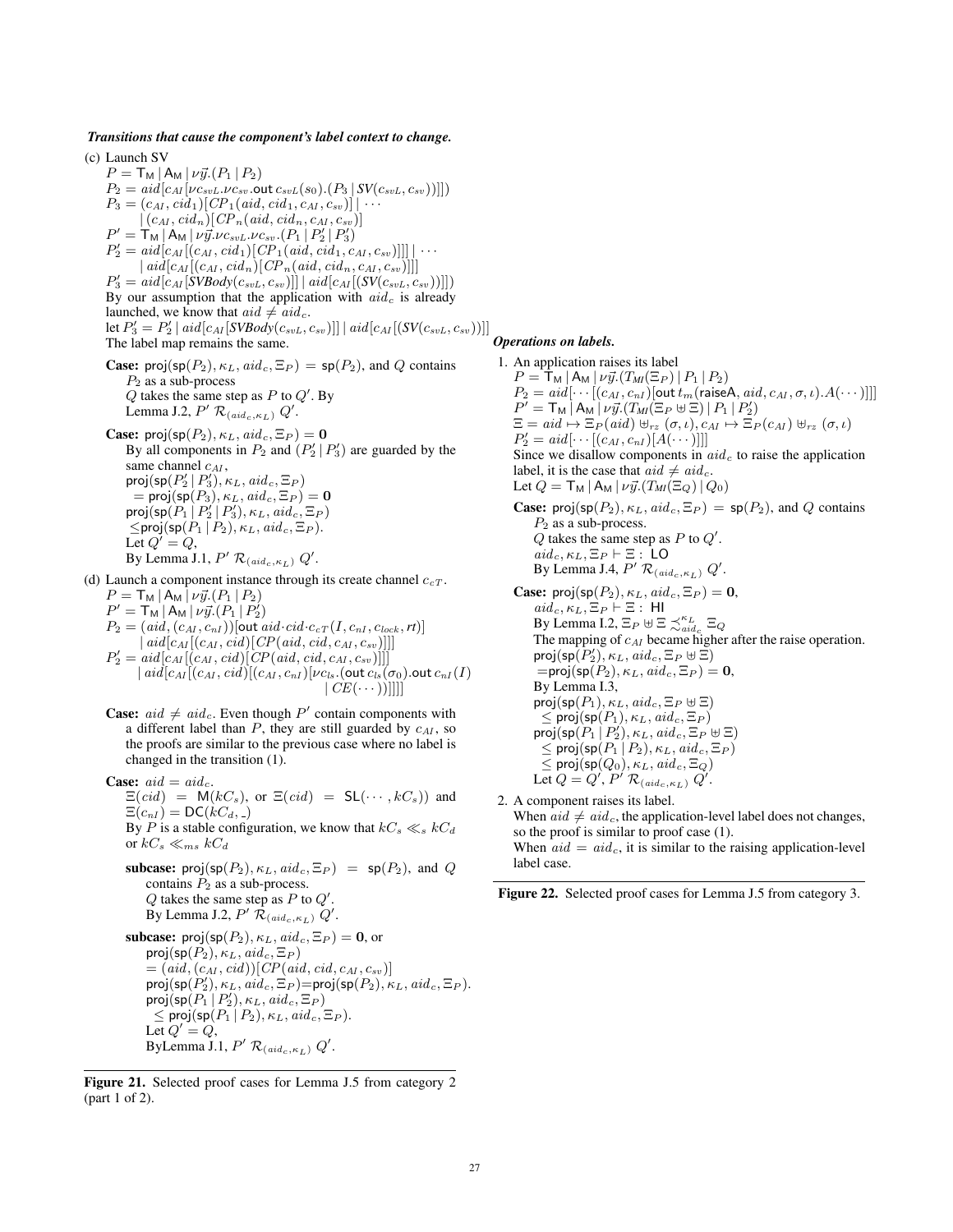*Component exit and application exit.* We show one case where the exiting component is single-instance, application does not exit, and the rest of the cases are similar, since we only need to classify the updates to the label map as high or low.  $P = T_{\text{M}} | A_{\text{M}} | \nu \vec{y} \cdot (T_{\text{M}}(\Xi_P) P_1 | P_2)$  $P_2 = \text{aid}[(kA, kC)$ [out  $a_m$ (exitC,  $kA, kC, \text{aid}, \text{cid}, c_{AI}, c_{nI}, rt, e)$ ]]  $P' = \mathsf{T}_\mathsf{M} \, \big|\, \mathsf{A}_\mathsf{M} \, \big|\, \nu \vec{y}.(T_{\textit{M}'}(\Xi_P \boxplus \Xi) \, \big|\, P_1 \, \big|\, P_2'$  $P_{2}^{\prime} \;\; = \;\; \left(\mathit{aid_{ce}}, \mathit{(kA_{ce}, kC_{ce})}\right) [\mathsf{out}\,a_{m}(\mathsf{return}, kA_{ce}, kC_{ce}, \cdots)]$ (where  $rt = \text{SOME}(\dots)$ , need to return to caller) or  $P'_2 = 0$  (if  $rt = \text{NONE}$ , no need to return to caller)  $\Xi = (aid\cdot cid \mapsto S(kC_s)),(c_{AI} \mapsto \Xi_P(c_{AI})\backslash c_{nI}), \langle c_{nI} \xi, \xi \rangle$ Let  $Q = \mathsf{T}_\mathsf{M} | \mathsf{A}_\mathsf{M} | \nu \vec{y} \cdot (T_{\mathsf{M} \mathsf{I}}(\Xi_Q) | Q_0)$ By the rules for  $\stackrel{\tau}{\longrightarrow}_A$ , and that exit is always the last instruction in a component,  $\Xi_P(\textit{aid}\cdot\textit{cid}) = \mathsf{SL}(\cdots,kC), \Xi_P(c_{AI}) = Q(kA, \_)$ **Case:**  $(ai d, (kA, kC))^* \sqsubseteq \kappa_L$ , proj(sp( $P_2$ ),  $\kappa_L$ ,  $aid_c$ ,  $\Xi_P$ ) = sp( $P_2$ ) and Q contains  $P_2$  as a sub-process.  $Q$  takes the same step as  $P$  to  $Q'$ .  $aid_c, \kappa_L, \Xi_P \vdash \Xi$ : LO. By Lemma J.4,  $P'$   $\mathcal{R}_{(aid_c, \kappa_L)}$   $Q'$ . **Case:**  $(ai d, (kA, kC))^* \not\sqsubseteq \kappa_L$ proj $(sp(P_2), \kappa_L, \text{aid}_c, \Xi_P) = 0$ , Because  $P_2$  and  $P'_2$  are guarded by the same label,  $\mathsf{proj}(\mathsf{sp}(P_2'), \kappa_L, \vec{\mathit{aid}}_c, \vec{\Xi}_P \uplus \Xi)$  $= \text{proj}(\text{sp}(P_2), \kappa_L, \text{aid}_c, \Xi_P) = \mathbf{0},$  $aid_c, \kappa_L, \Xi_P \vdash \Xi$ : HI By Lemma I.2,  $\Xi_P \oplus \Xi \precsim_{aid_c}^{\kappa_L} \Xi_Q$  $\mathsf{proj}(\mathsf{sp}(P_2'), \kappa_L, \mathit{aid}_c, \Xi_P \uplus \Xi)$  $=$  proj(sp( $P_2$ ),  $\kappa_L$ ,  $aid_c$ ,  $\Xi_P$ )  $=$  0 By Lemma I.3, proj $(\mathsf{sp}(P_1), \kappa_L, \mathit{aid}_c, \Xi_P \boxplus \Xi)$  $\leq$  proj $(\textsf{sp}(P_1), \kappa_L, \textit{aid}_c, \Xi_P)$  $proj(sp(P_1 | P_2'), \kappa_L, aid_c, \Xi_P \boxplus \Xi)$  $\leq$  proj $(\textsf{sp}(P_1 | P_2), \kappa_L, \textit{aid}_c, \Xi_P)$  $\leq$  proj $(\mathsf{sp}(Q_0),\kappa_L, \mathit{aid}_c, \Xi_Q)$ Let  $Q' = Q$ ,  $P' \mathcal{R}_{(aid_c, \kappa_L)} Q'$ .

Figure 23. Selected proof cases for Lemma J.5 from category 4.

Case: Activity manager processes an intra-application request to call an unlaunched single-instance component, and the call is allowed:

 $aid = aid_c$ ,  $\Xi_P(id \cdot cid_{ce}) = \mathsf{S}(kC_{ce})$  and  $kC_{cr}$ <sup>-</sup>  $\sqsubseteq kC_{ce}$ <sup>-</sup>  $P = T_M | A_M | \nu \vec{y} \cdot (T_M(\Xi_P) | P_1 | P_2)$  $P_2 = (aid, (kA_{cr}, kC_{cr}))$ [ out  $a_m$ (call<sub>I</sub>,  $kA_{cr}, kC_{cr}, rt$ ,  $aid, c_{AI}, cid_{ce}, I)$  $P^{\prime} = {\sf T}_{\sf M} \, | \, {\sf A}_{\sf M} \, | \, \nu \vec{y}. \nu c_{nI_{ce}}. \nu c_{lock} (T_{\sf M} (\Xi_P \uplus \Xi) \, | \, P_1 \, | \, P_2^{\prime}$  $\Xi = \mathit{aid}\ \mathit{cid}\_\mathit{ce} \mapsto \mathsf{SL}(c_{\mathit{nl}\,\mathit{ce}}, c_{\mathit{lock}}, kC_{\mathit{ce}}),$  $c_{nI_{ce}} \mapsto \mathsf{DC}(c_{lock}, kC_{ce} \triangleleft kC_{cr})$  $P_2' = (a i d, (c_{AI}, c_{nI_{ce}}))$ [out  $a i d \cdot c i d_{ce} \cdot c_{cT}(c_{AI}, I, c_{nI_{ce}}, I)$  $c_{lock}$ , NONE)] subcase:  $kC_{ce} \triangleleft kC_{cr}^* \sqsubseteq \kappa_L$ , aid,  $\kappa_L, \Xi_P \vdash \Xi$ : LO By Lemma B.1,  $kC_{cr}^* \sqsubseteq \kappa_L$  and  $kC_{ce}^* \sqsubseteq \kappa_L$  $Q$  contains  $P_2$  as a subprocess proj $(\mathsf{sp}(P_2), \kappa_L, \mathit{aid}_c, \Xi_P) = \mathsf{sp}(P_2)$ Let  $Q = T_M | A_M | \nu \vec{y} \cdot (T_M(\Xi_Q) | Q_1 | P_2)$  $Q$  takes the same step as  $P$  to  $\tilde{Q}'$ By Lemma J.4,  $P'$   $\mathcal{\bar{R}}_{(aid_c, \kappa_L)}$   $Q'$ subcase:  $kC_{ce} \triangleleft kC_{cr}^* \not\sqsubseteq \kappa_L$  $aid, \kappa_L, \Xi_P \vdash \Xi$ :  $\overline{HI}$  $\mathsf{proj}(\mathsf{sp}(P_2'), \kappa_L, \mathit{aid}_c, \Xi_P \uplus \Xi) = \mathbf{0}$ By Lemma I.2,  $\Xi_P \oplus \Xi \precsim_{aid_c}^{\kappa_L} \Xi_Q$ By Lemma I.3, proj $(\mathsf{sp}(P_1), \kappa_L, \mathit{aid}_c, \Xi_P \boxplus \Xi)$  $\leq$  proj $(\textsf{sp}(P_1), \kappa_L, \textit{aid}_c, \Xi_P)$  $proj(sp(P_1 | P'_2), \kappa_L, aid_c, \Xi_P \uplus \Xi)$  $\leq$  proj $(P_1, \kappa_L, \text{aid}_c, \Xi_P)$  $proj(sp(P_1 | P'_2), \kappa_L, aid_c, \Xi_P \uplus \Xi)$  $\leq$  proj $(\textsf{sp}(P_1 | P_2), \kappa_L, \textit{aid}_c, \Xi_P)$ By Lemma J.3,  $P'$   $\mathcal{R}_{(aid_c, \kappa_L)} Q$ 

Figure 24. A proof case for an intra-application call (for Lemma J.5, category 5).